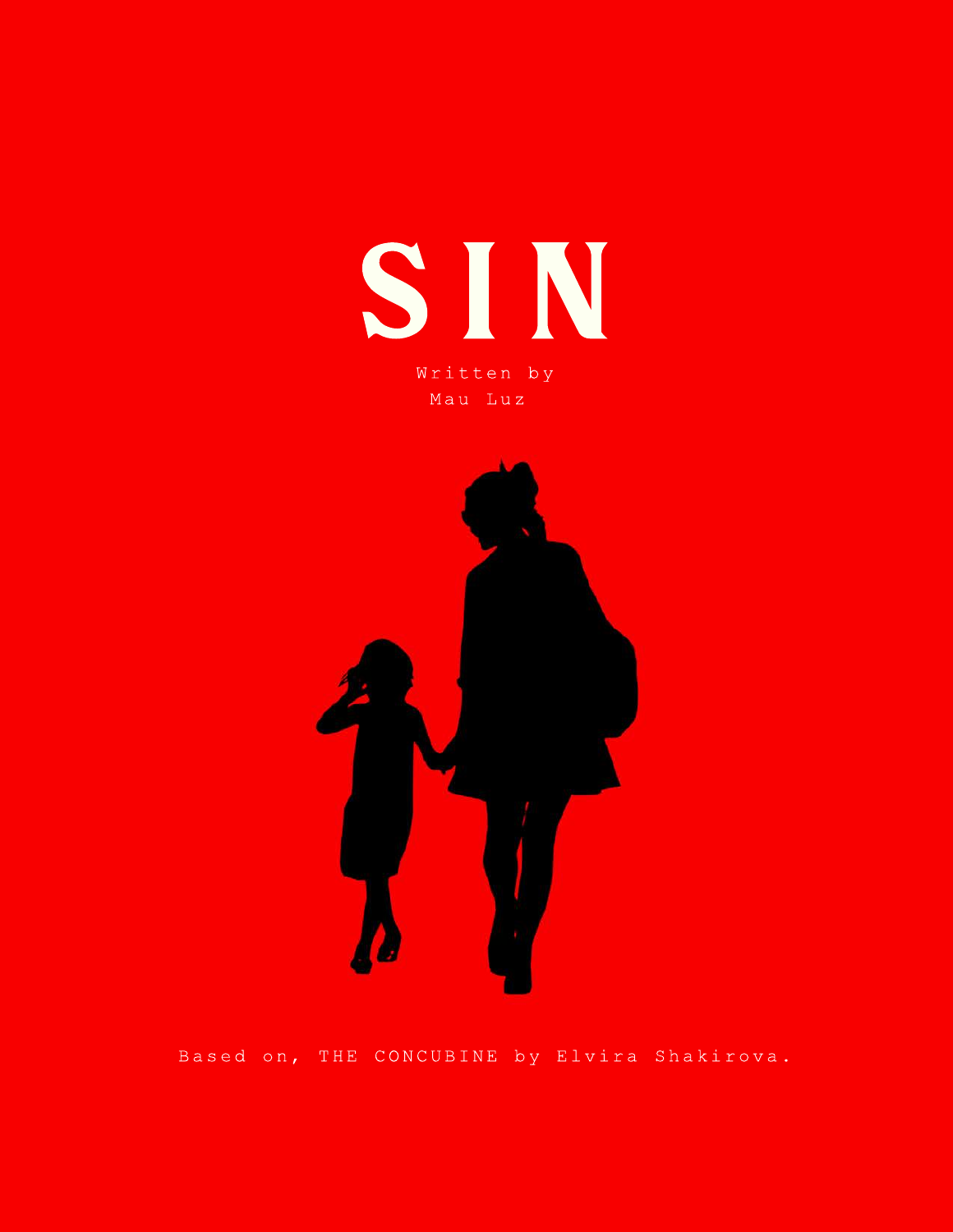SIN

Written by

Mau Luz

Based on, The Concubine by Elvira Shakírova.

contact@wakeupmau.com Wakeupmau.com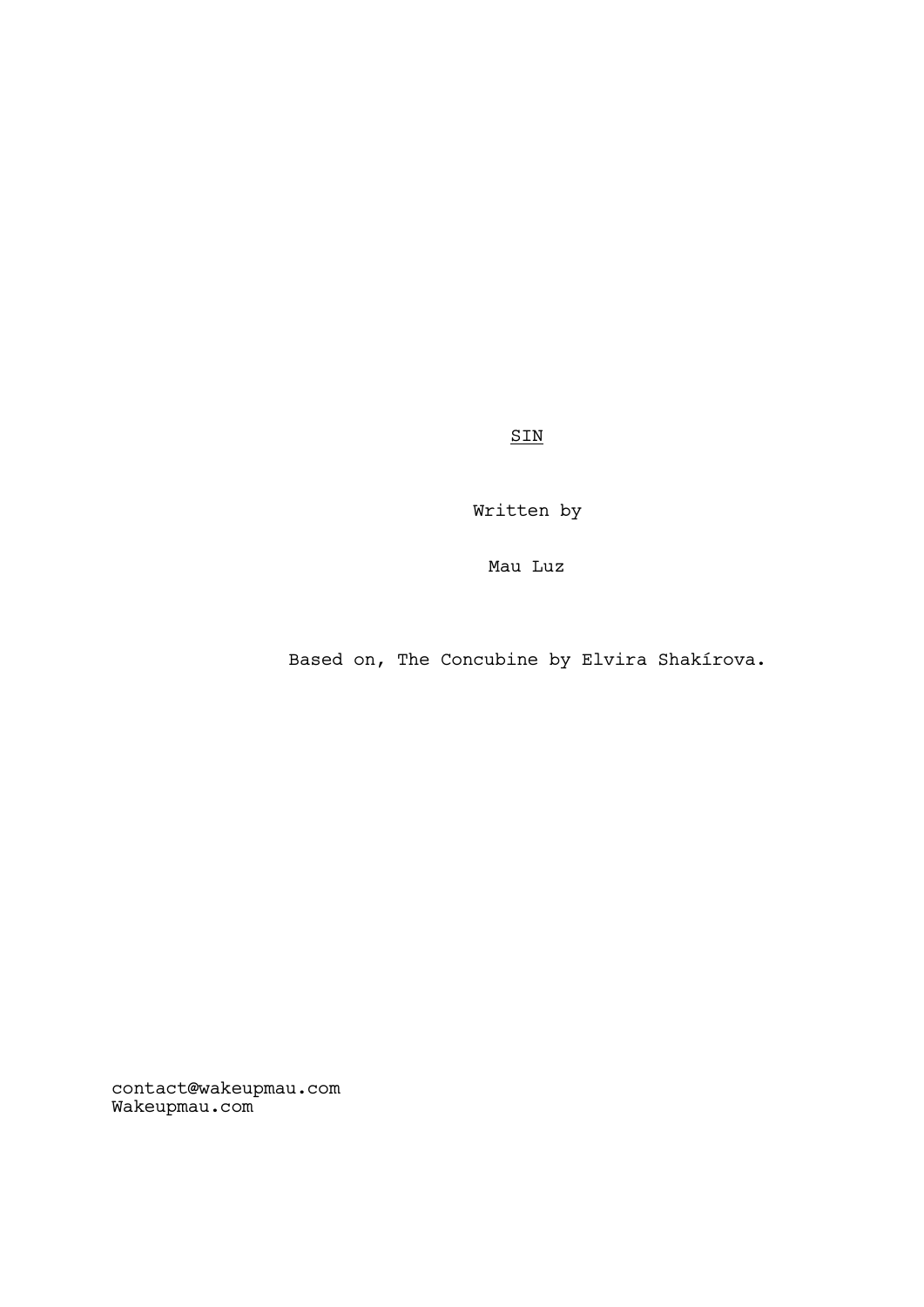## I/E. WOODEN CABIN IN THE WILD - DAY

# Ominous chorus opens.

The place is covered by fog. The entrance door of the wooden house, swollen by the humidity of the forest, is open wide.

The frame moves slow to cross the threshold --

## INSIDE THE WOODEN HOUSE

-- and it's clear there's something off here. Bluish red splashes of blood all over the floor.

> FATHER RICHARDS (V.O.) I can understand if my words offer little comfort in this late hour, but I want you to know about my reasons.

The frame keeps a slow movement inside of the house, moving in a linear pattern into the --

# MAIN ROOM OF THE HOUSE

-- Deep in the frame, the exit door at the far end of the house can be seen, and beyond a path of naked rock and bare earth.

> FATHER RICHARDS (V.O.) I fear death, Allen. I fear death because I no longer know if I'm walking a righteous path.

Frame keeps moving and, without loosing its linear path, it begins to rotate to the right over its axis, revealing the right side of the house.

Furniture broken, pieces of glass scattered on the ground.

There's two bodies there. A woman and a little girl, discernable only because of their clothes.

Severe trauma makes it difficult to grasp the shape of them or even where their clothes end and their flesh begins.

The frame keeps rotating and now presents the entrance door from inside the house, police lights red and blue reflect on the tick fog outside.

A person dressed in black comes inside the house.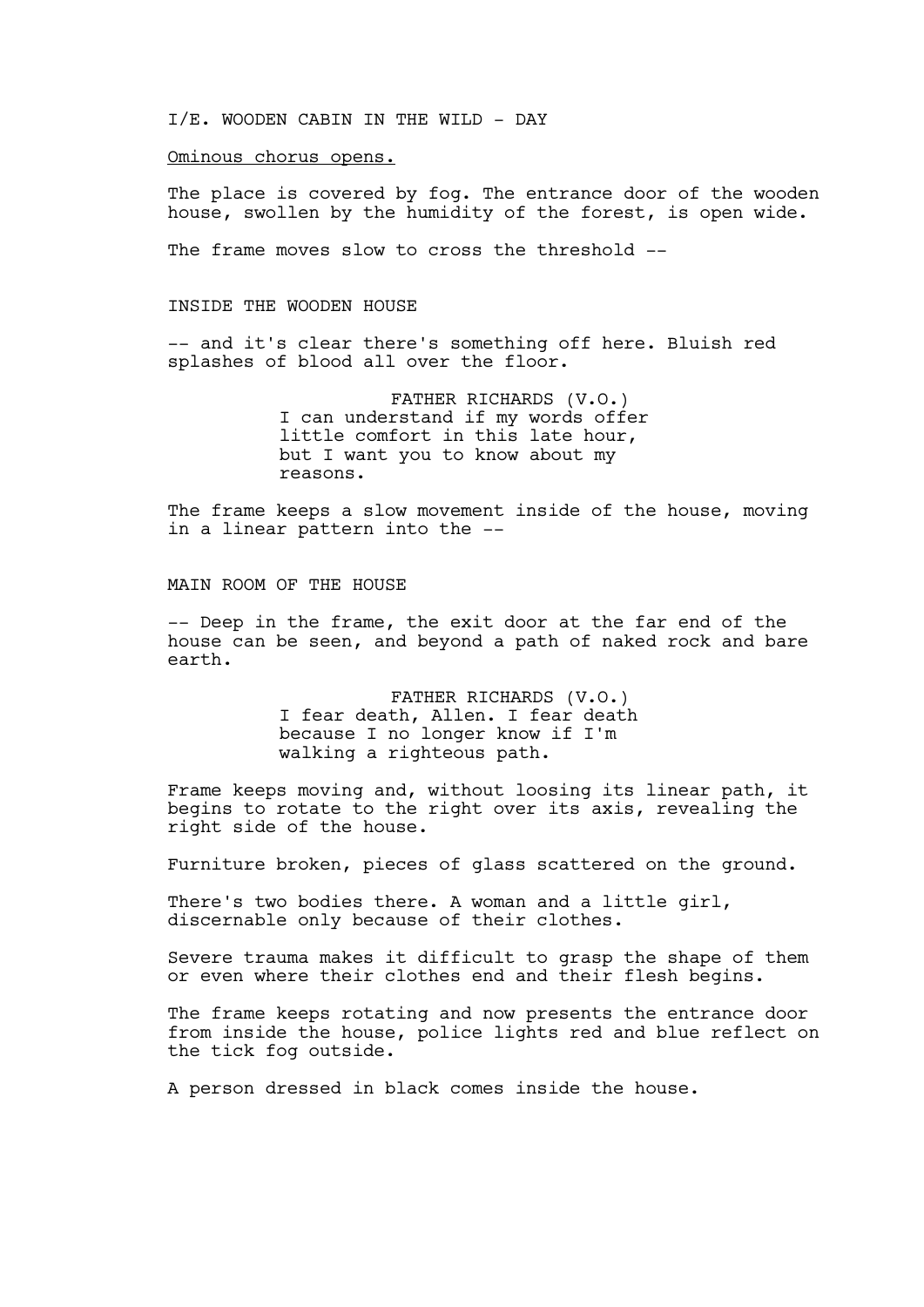He's FATHER RICHARDS (38), a priest.

FATHER RICHARDS (V.O.) It was the first case I took as an exorcist and I was so sure, so sure about the nature of evil. (beat) I said to myself, I walked a path of light.

The frame keeps rotating while moving forward, getting to its initial position again, now almost reaching the far exit door of the house.

Coming out into the --

EXT. PATH OF ROCK

-- and dirt and moving through the mist, the frame begins to slow down.

There's a person there, not too far ahead, seated and barely visible.

Frame gets closer, revealing this person as a NAKED WOMAN covered in blood, legs hanging at the edge of a cliff.

Shivering.

FATHER RICHARDS (V.O.) But there's no such thing as a path of light. (beat) And light... light is not what we think it is.

Father Richards walks into the frame, traversing the fog to reach this woman on the edge.

Inward motion continues.

The woman turns her head to face Father Richards.

She's smiling.

WOMAN We're in hell father, I know. (beat) I couldn't let them suffer no more. Nor I... I don't think I want to be here anymore.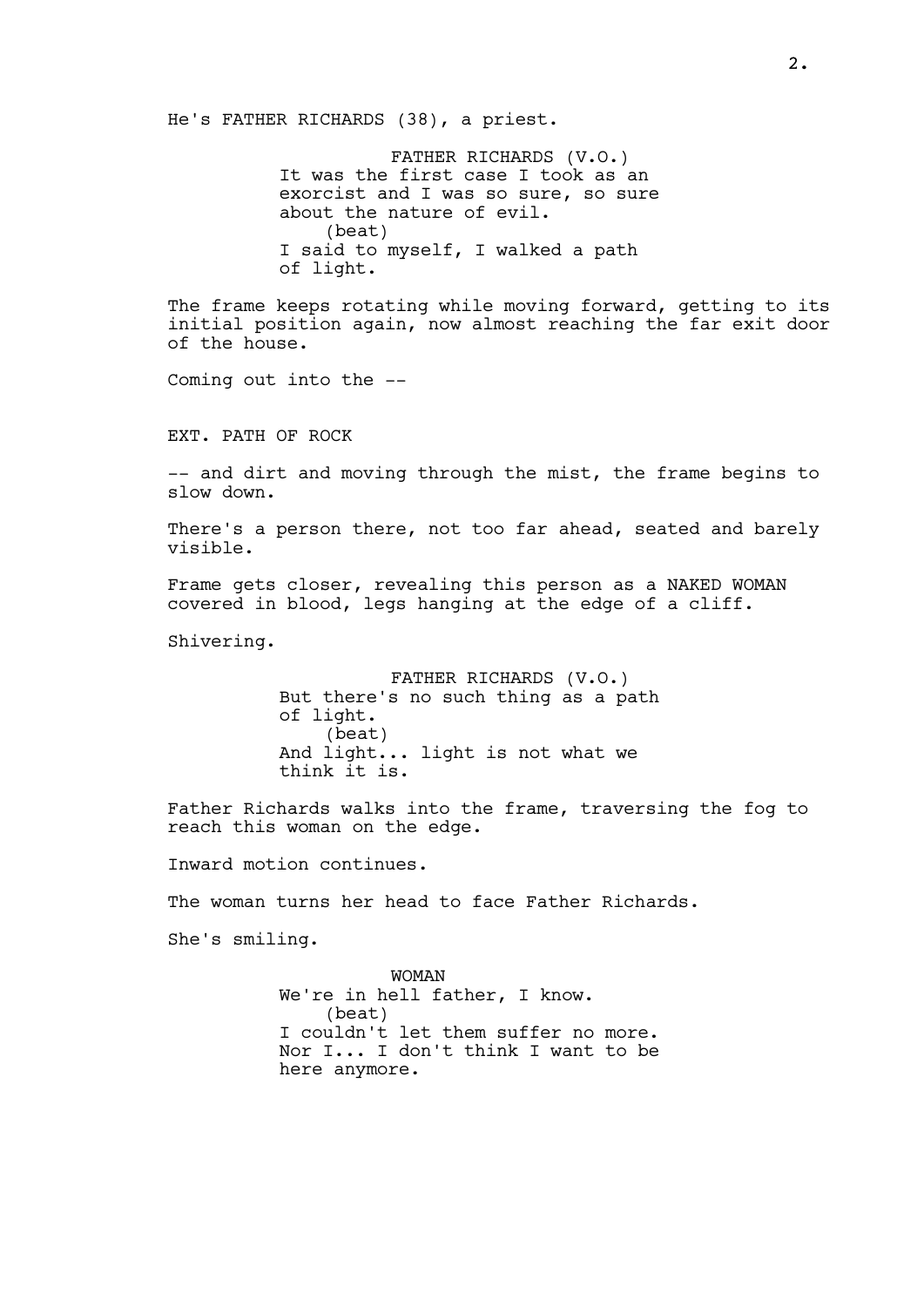The woman lets herself fall off the cliff, disappearing into the fog.

Father Richards stands still, shocked, as the frame begins to rotate again.

It keeps rotating until the exit door of the house can be seen again, from outside.

Frame moves into the house again. There are no police lights this time.

INSIDE THE HOUSE

There's no blood on the floor, no bodies nor broken things.

The place is empty except for the person dressed in black hanging from a rope tied to the ceiling.

It's an older Father Richards (58), or rather it was.

FATHER RICHARDS (V.O.) I fear death, Allen. I don't know what happens next. I don't think I want to know. (beat) I'm sorry... There's no salvation for any of us. (beat) Please... Open your eyes, Allen!

MATCH CUT TO:

INT. ALLEN'S DORM ROOM - NIGHT

ALLEN (28) opens his eyes with some difficulty, as if coming from a long sleep.

Barely awake and only hearing a TINNITUS.

Through his blurred vision, he can see a shape resembling a person standing in front of his bed.

Startled, he opens his eyes to focus.

There's no one there.

Allen gets out of bed and immediately feels the cold of the room. He covers himself with his arms as he walks up to the chair, where he takes a robe to cover his body.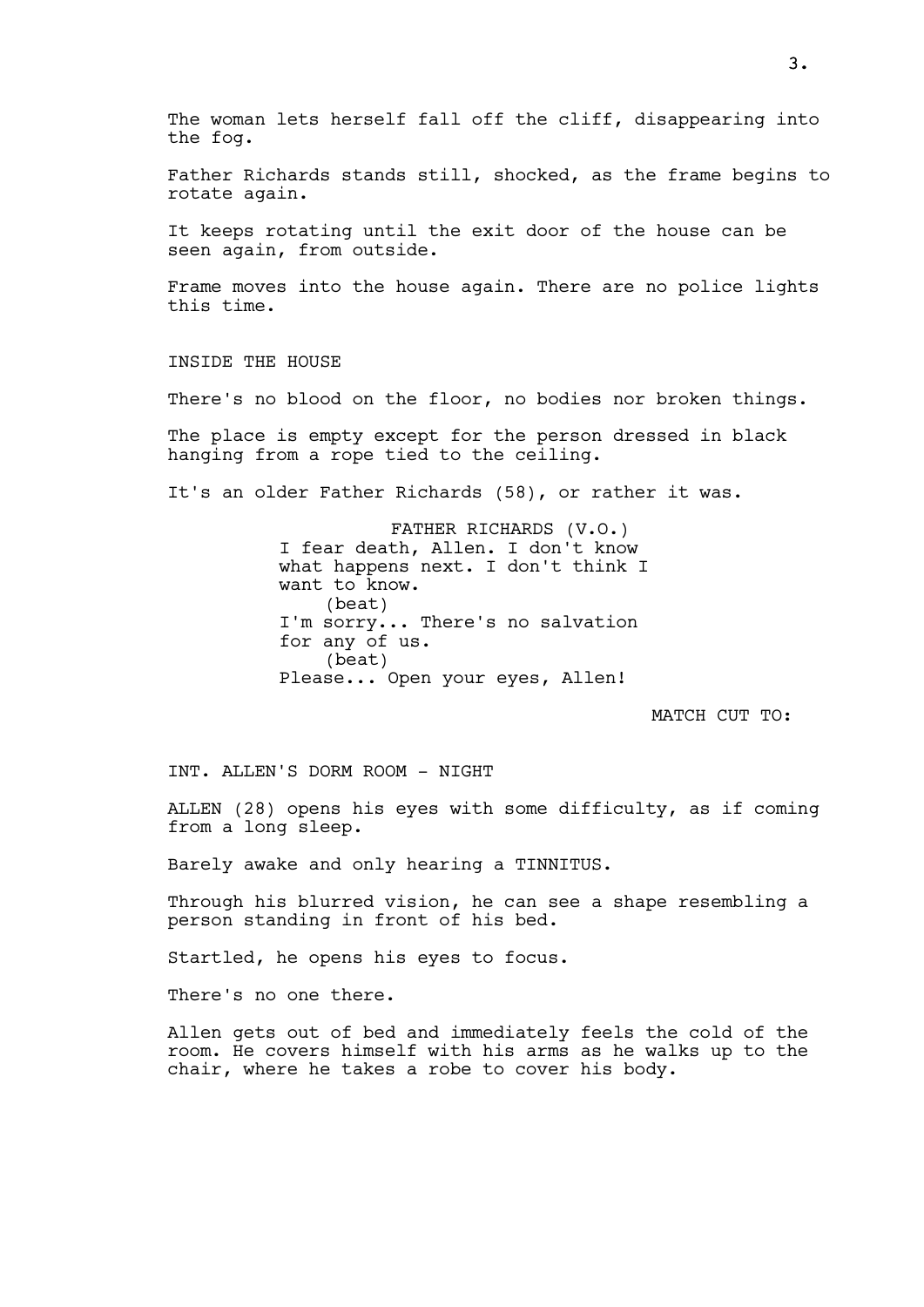Allen looks at the desk, where there's an open letter next to a RED BOOK. The last words on the letter; "Open your eyes, Allen." OVER BLACK: "Away from the light we are flesh for wolves to feast, but wasn't flesh meant to be eaten?" FADE IN: EXT. GARDEN OUTSIDE CONVENT - DAY Fade into a white frame, burnt light as intense as midday, the image is out of focus and as it gets into focus it reveals a black long spot. It's a tree and its shadow casting on the grass. A girl enters the frame and walks up to the tree. She's Christine (12). She looks up at the treetop, where a single red apple shines. THE MAN (O.S.) Do you want it? THE MAN'S (??) voice interrupts the quietness of the day. As the girl looks to the side, she meets a mid age attractive man smiling at her. THE MAN (CONT'D) Looks really tasty from here. (beat) You know, if you ask it to come down it may listen to you. CHRISTINE I probably should get back. Suddenly, the apple falls from the tree branch and falls right next to Christine. She's startled by this. Christine approaches the apple and leans to take it.

ARCHBISHOP WALLACE (distant) Christine?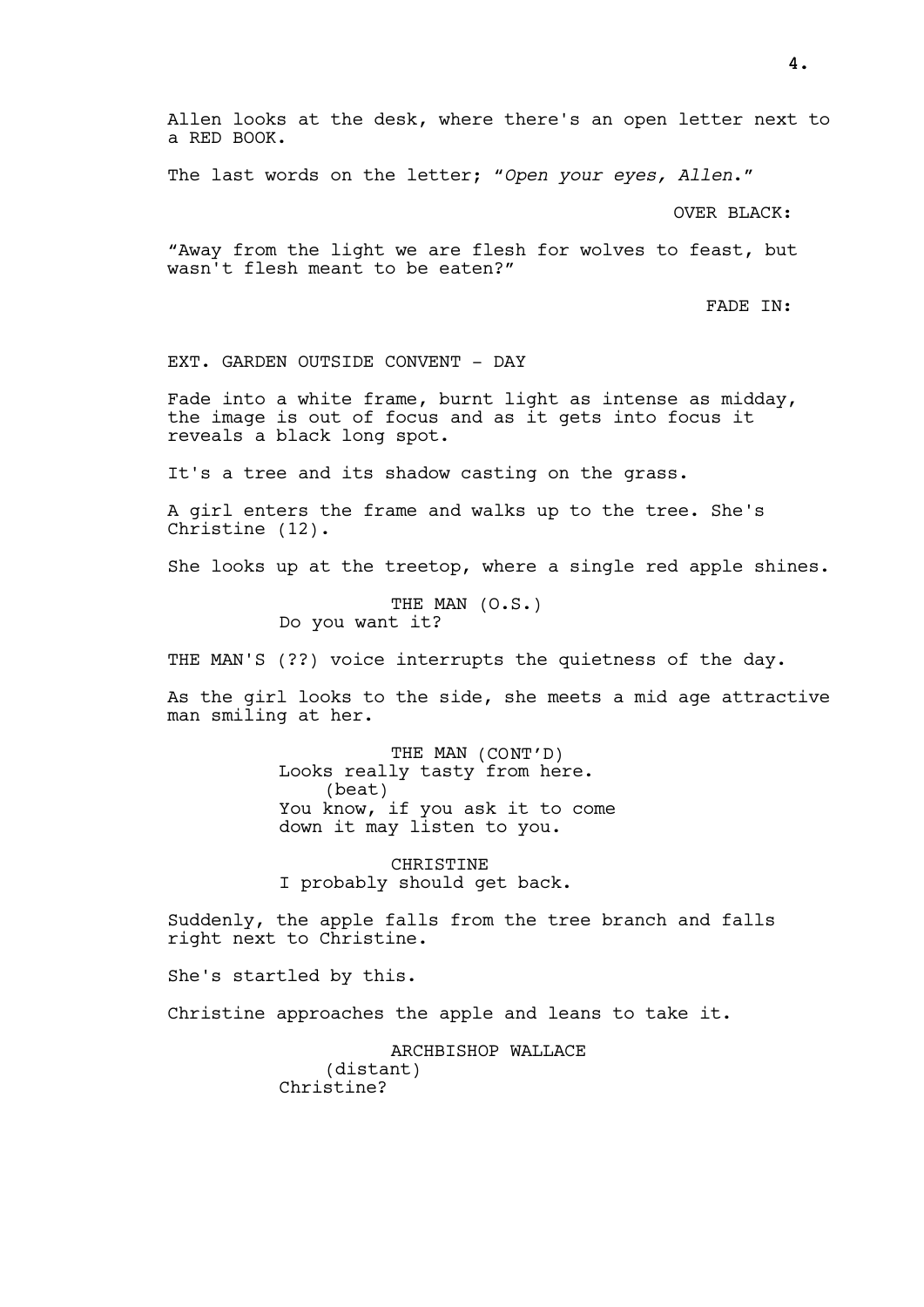She stands up again to meet the Archbishop Wallace from afar. He's close to the CONVENT BUILDING.

> ARCHBISHOP WALLACE (CONT'D) (distant) Come at once, child.

Christine looks to either side, but The Man is no longer there.

FADE TO:

INT. CHRISTINE'S CAR - NIGHT

An older Christine (34) looks at the rain pouring on the windshield, siting in the driver's seat.

She's been crying.

She's parked outside of a house, with both hands still pressing the steering wheel.

A light turns on in the main window of the house. A man stands there, looking at Christine.

She dries her tears and sighs before taking her phone, which is on the co-pilot's seat with the screen still on.

She gets out of the car.

INT. CHRISTINE'S AND ROBERT'S HOUSE - NIGHT (CONTINUOUS)

Door closes and a completely soaked Christine walks up to meet ROBERT (36) in the--

LIVING ROOM

She keeps her distance as they face each other there.

## CHRISTINE

Hi, Robert.

ROBERT Hi? It's been two days, Christine. We were worried sick.

# **CHRISTINE**

I know.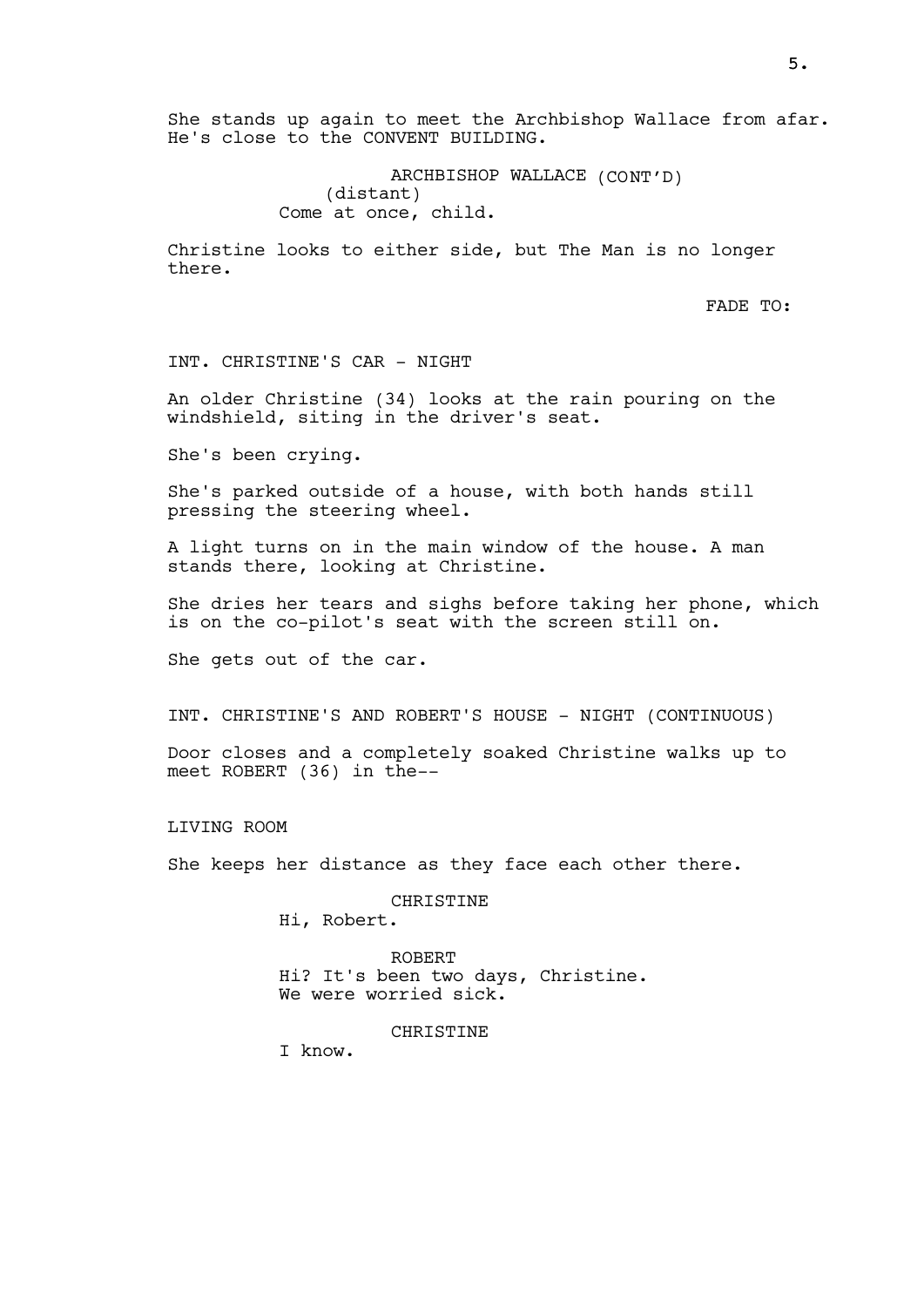ROBERT You know... okay. So it's all good I guess.

CHRISTINE I didn't mean it like that.

ROBERT We were looking all over for you! (beat) How could you do this!

There's a long pause and Christine can only look at the floor at this point.

> **CHRISTINE** I'm sorry, Robert. I don't know what to say. I had to do something, I felt so bad being here.

ROBERT Why? What's wrong with being here? (beat) This is your home.

CHRISTINE I think... I think I don't want to be here anymore.

BANG! The conversation is interrupted by the sudden opening of the door.

This time it's ELIZABETH (18) who walks soaking wet from outside.

She comes crying too.

Elizabeth goes straight for the stairs, but searches for Christine's eyes as she passes by her side.

Yet Christine avoids her. Upset by this, Elizabeth walks fast in to the stairs.

Robert, who's on the brink of tears himself, walks up to meet her.

> CHRISTINE (CONT'D) (from the living room) Robert, wait.

ROBERT (without listening) Honey? Everything okay?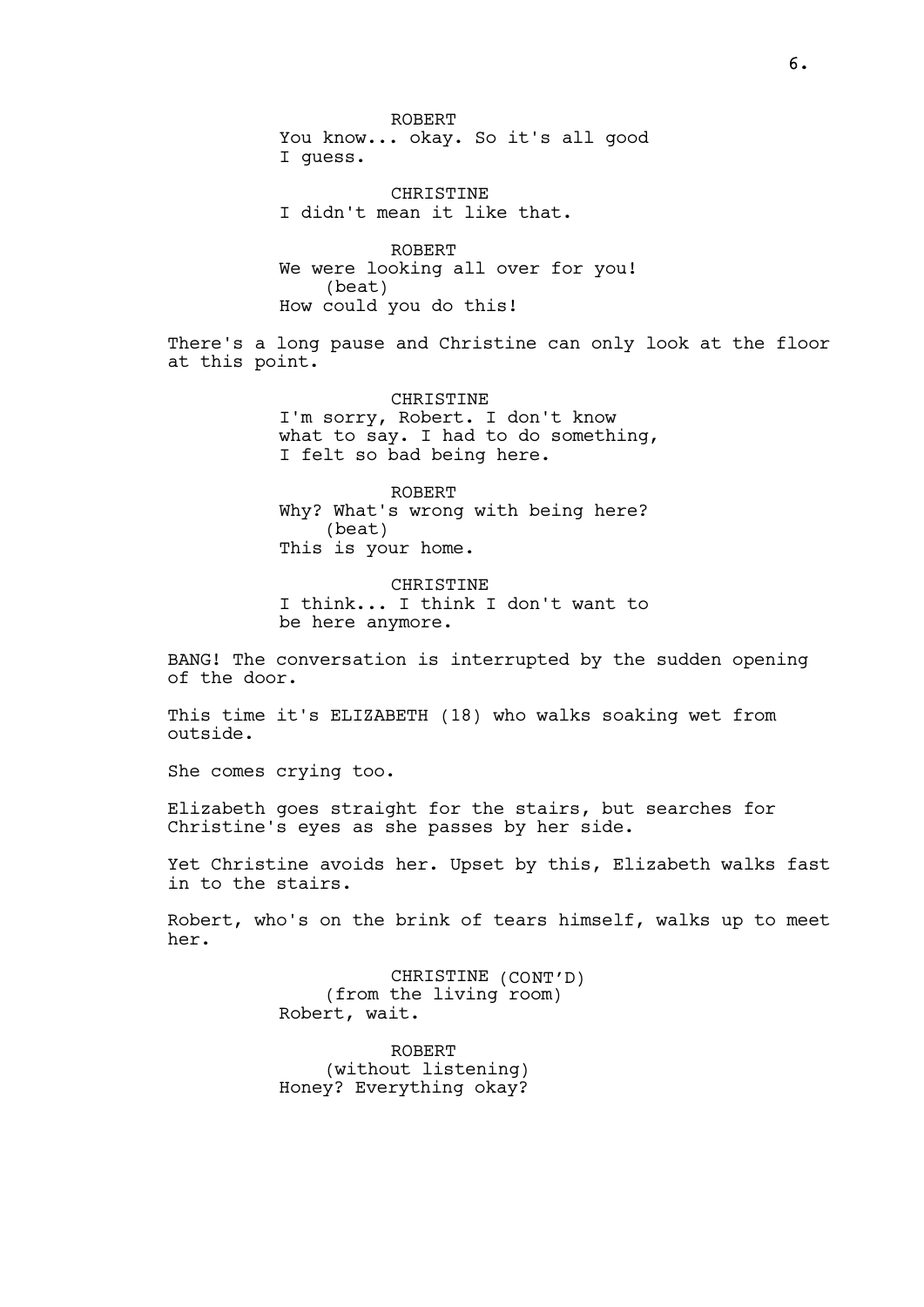**CHRISTINE** (from the living room) She's not going to answer. Give her some /time.

ROBERT /Don't act like you care, Christine.

Christine is hurt by this, yet Robert leaves her to walk up the stairs, getting into the--

SECOND FLOOR

-- to walk up to Elizabeth's room closed door. He knocks on the door.

> ROBERT Elizabeth? (beat) Honey? Open the door.

Yet LOUD MUSIC starts playing from inside the room.

Robert BANGS ON THE DOOR once again, but the sound of it is barely heard inside --

ELIZABETH'S ROOM

-- Where she's crying intensely on the floor, leaning against the bed.

Closer to her anger eyes full of tears as music hits it's climax.

OVER BLACK:

"I DON'T WANT TO BE HERE ANYMORE".

INT. ELIZABETH'S SCHOOL AUDITORIUM - DAY

Close-up to Elizabeth's gaze as she PLAYS THE CELLO in a graceful manner.

She's alone in the middle of the stage, a single light on top of her, separating her from the darkness of the set.

Elizabeth looks to the front row of seats for a moment, at a couple of empty seats.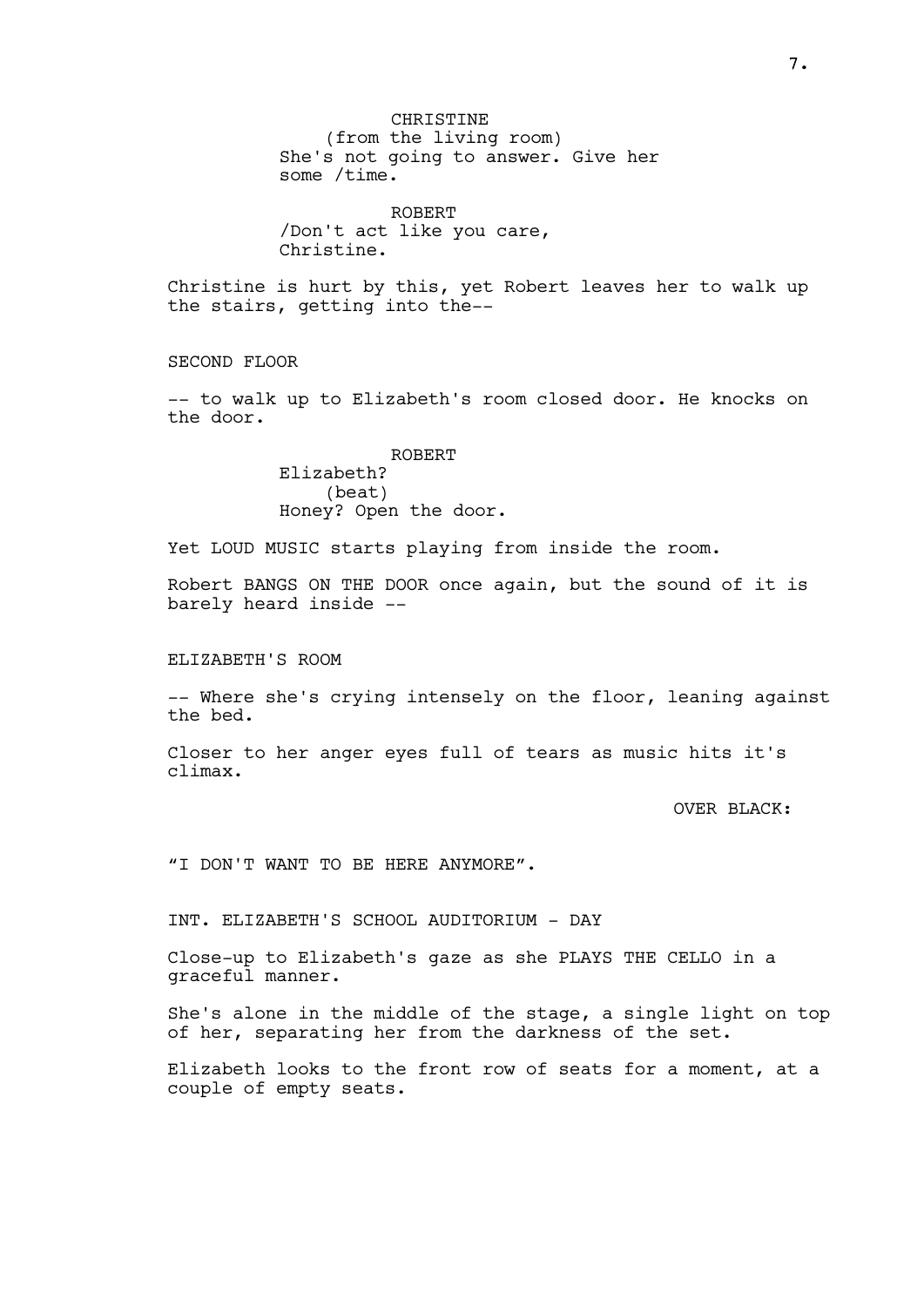She misses a chord briefly, but gets back on track with haste, managing to close the song with utmost skill.

As music stops, the audience gets up to APPLAUD HER in a respectful manner.

EXT. OUTSIDE ELIZABETH'S SCHOOL - DAY (LATER)

The sky shines in clear blue as Elizabeth comes out from the white brick neo classical style entrance with the golden engravings "St. Teresa private school".

She's accompanied by SOPHIA (18) and PAULA (18). They're all laughing and teasing each other.

> SOPHIA That was so beautiful Elizabeth. Seriously, you have to teach me.

> > ELIZABETH

Thanks.

SOPHIA So girls, are we celebrating or what?

PAULA Yes, oh God yes. I've been dying for a greasy burger for so long! (beat) Oh, and some fries!

SOPHIA Burger, uh? Is that how they call it now?

PAULA What the are you talking about?

SOPHIA (suggestive) You know what I'm talking about.

PAULA

No, I don't.

Listening, Sophia notices there's a group of boys coming their way.

As the boys approach, they exchange looks with the girls, all smiling nervously at this.

All less Elizabeth, who's texting on her phone.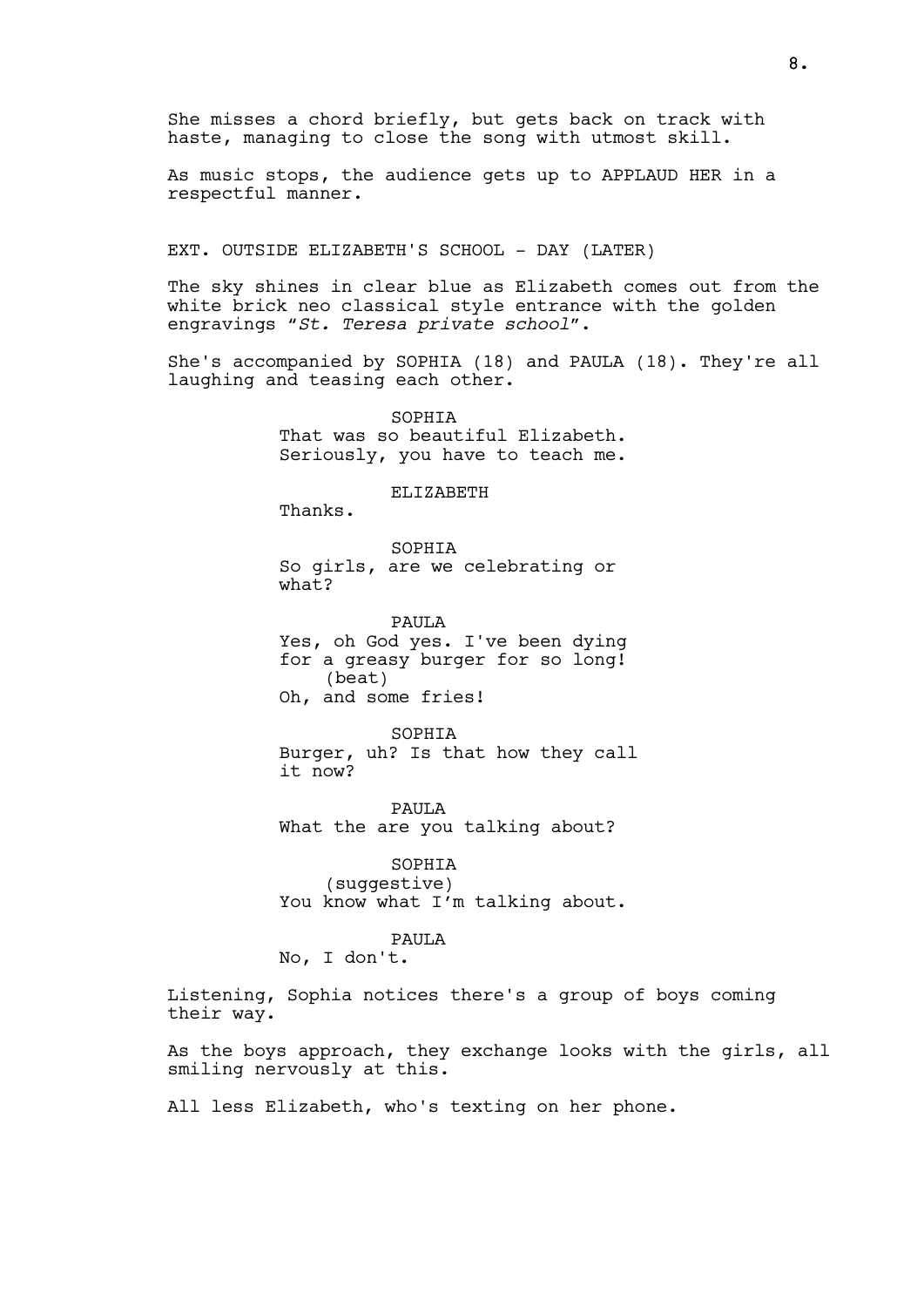Text; "It went okay, mom." "When are you coming home?".

TYLER (O.S.) Hey girls, Where are you going in this beautiful evening?

PAULA (looking at her friends) We were just talking about that, don't we?

Elizabeth puts her phone down when hearing TYLER's (19) voice. She gazes at him and smiles.

> TYLER (talking to all but smiling at elizabeth) I have an idea, why don't we all come to the party I' throwing at my house tonight?

SOPHIA A party, uh? I can do that.

The rest of the boys gather around the three girls.

PAULA (a bit intimidated) Are you coming, Elizabeth?

ELIZABETH No, I think I should go home.

Tyler gets closer to Elizabeth.

TYLER (smiling) C'mon, it would mean the world to me if you can come. (closer) I'll take care of you. I promise.

Elizabeth blushes, she can't avoid but to smile back. Tyler doesn't waste time to grab her hand.

Elizabeth gazes at her friends with a OMG stapled on her face.

They laugh at this.

CUT TO: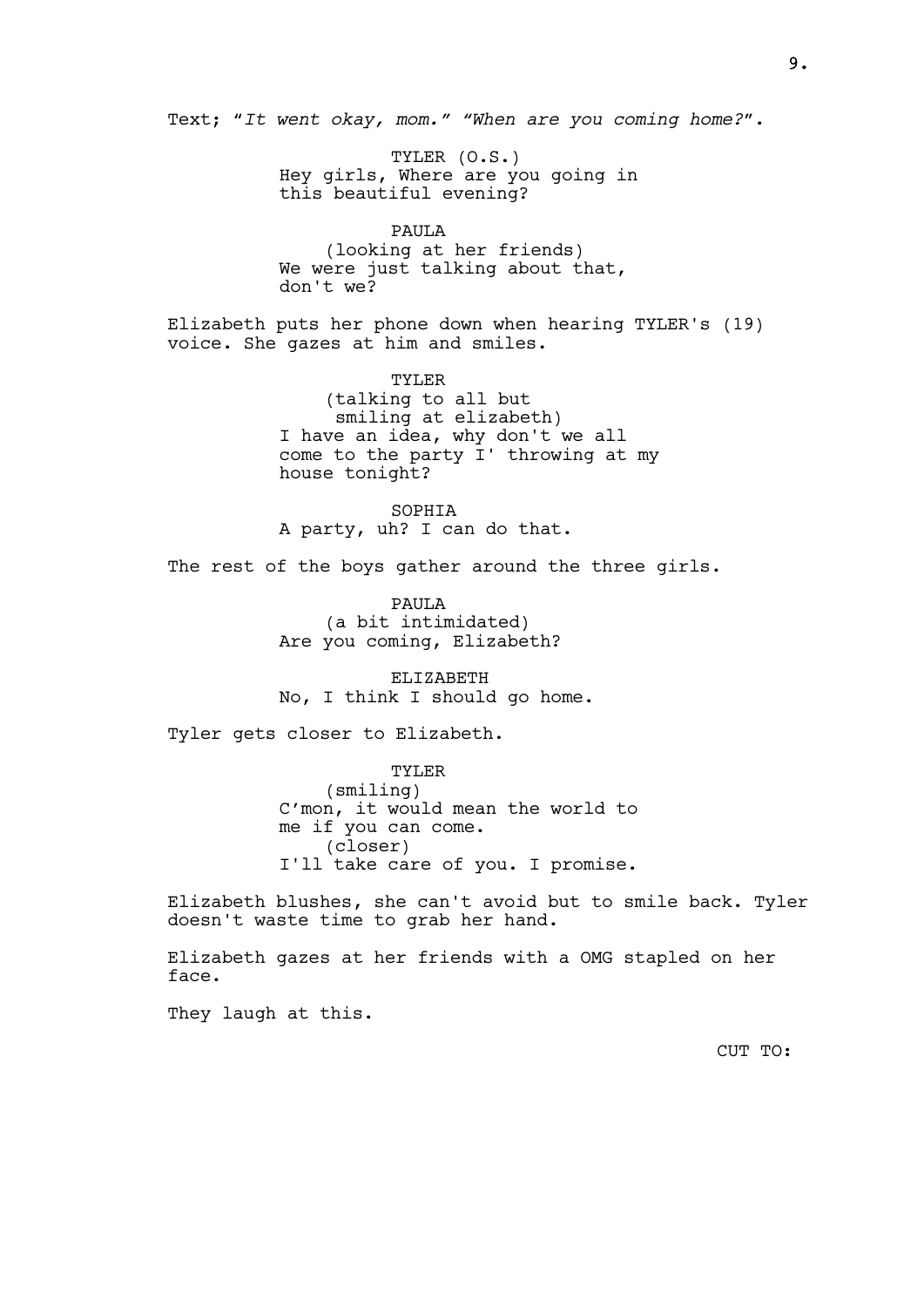INT. TYLER'S HOUSE - NIGHT

Heavy sounding music muffled.

Darkness. HEAVY BREATHING SOUNDS and the image blinks as if it were a person blinking.

Stumbles through a long corridor full of people drinking and laughing.

The opening of a door and --

INSIDE THE BATHROOM

-- Where Elizabeth collapses on the toilet. She vomits as the image keeps blinking.

> PAULA (O.S.) (muffled voice) Elizabeth? Are you there? (beat) Are you okay? (talking to another person) I think she's sick.

Elizabeth tries to speak, yet no voice comes out of her. She can only lean in the toilet and closes her eyes.

Darkness.

The sound of the bathroom door opening and the MUSIC FLOODING THE PLACE from outside.

Image blinks again as a person helps Elizabeth to get up from the floor.

Back into the--

# HALLWAY

-- and through the people in there to get to a --

## DARK ROOM

Darkness once again, silence. From afar, male laughing can be heard, distant.

Interrupted by Paula's voice.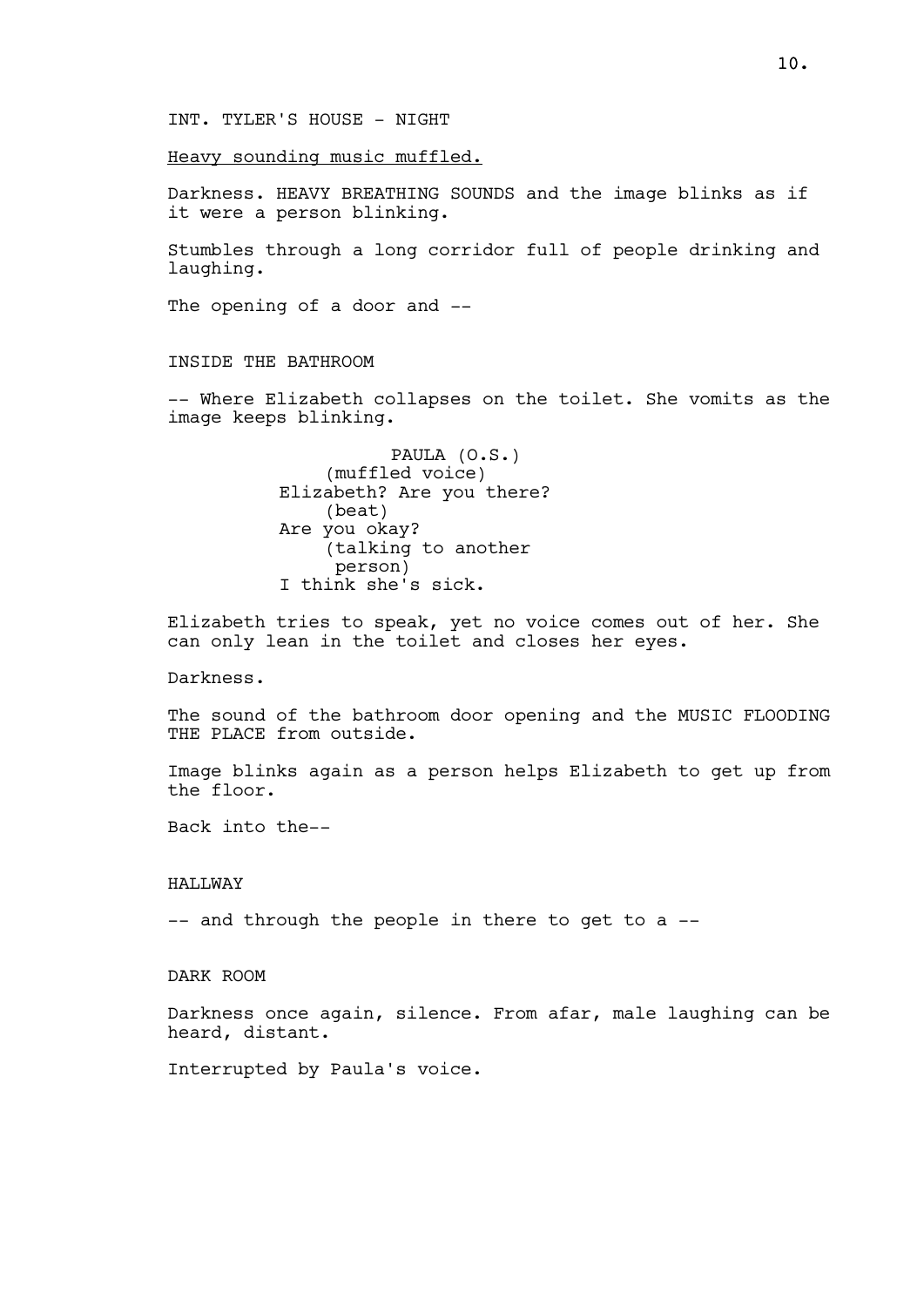PAULA (V.O.) Oh my god! Elizabeth!

Elizabeth opens her eyes, she can see the doorway open and a person standing there.

It's Paula, who looks at Elizabeth half naked and surrounded by naked men.

One of them holding a phone with the light on, recording Elizabeth.

> PAULA (trying to take elizabeth) Get off of her you fuckin' bastards! (beat) Elizabeth, wake up!

The voice echoes in the dark.

CUT TO:

INT. ELIZABETH'S SCHOOL HALLWAY - DAY

Elizabeth walks through the long hallway, lockers on each side and students mostly talking between themselves.

She makes an effort to cover her eyes with her hair as she walks but can't avoid to stare at people watching their phones.

She sees them staring at her, laughing even.

INT. SCHOOL CLASSROOM - DAY (LATER)

Rain pouring in the long window on the side of the room and Elizabeth can barely hear the TEACHER'S VOICE.

Her eyes are fixed into nothingness.

A flash image of Tyler's mouth pierces her mind.

TYLER (V.O.) I'll take care of you.

She can see him on top of her in that dark room.

ELIZABETH (V.O.)

No...

Again.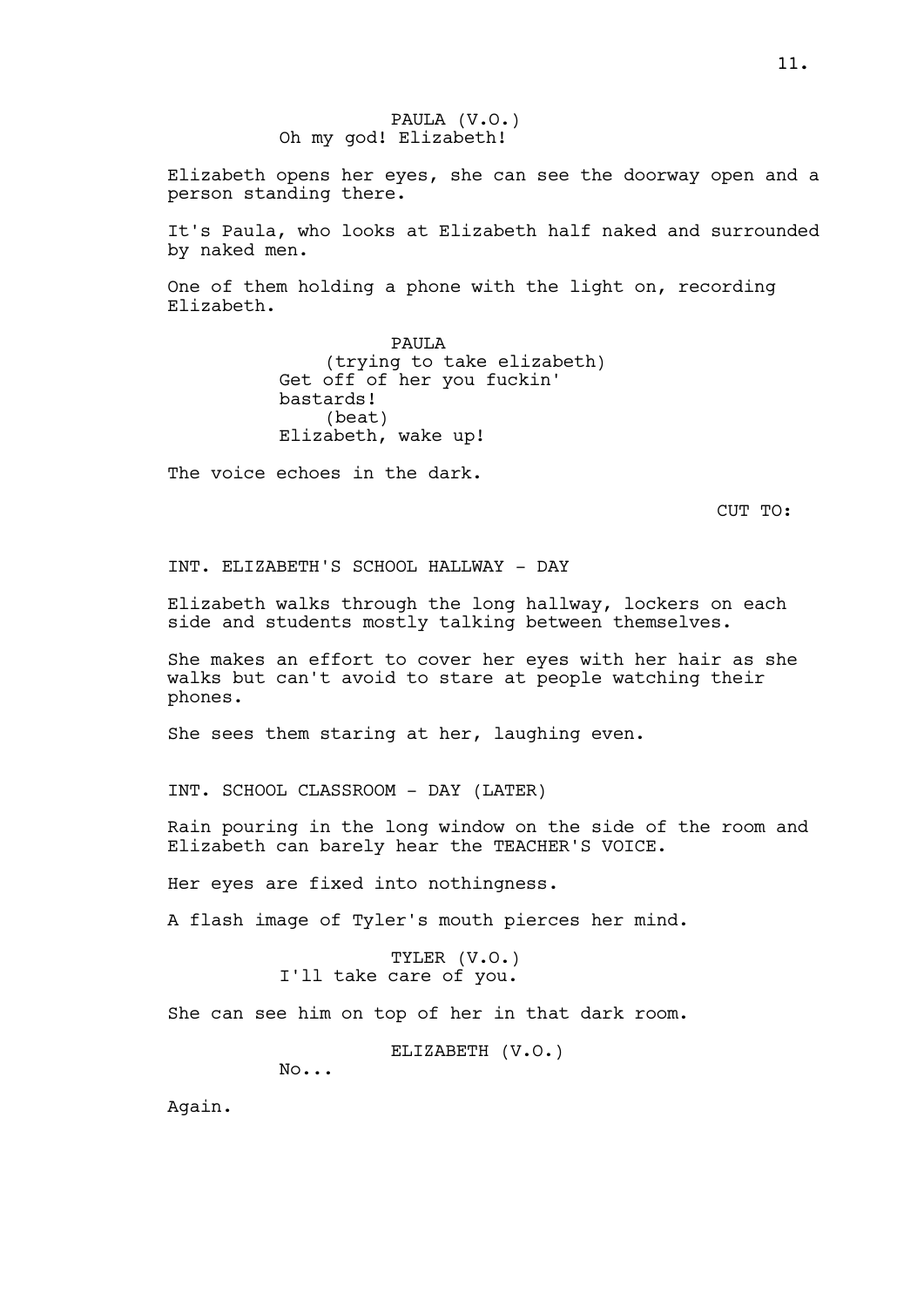No...

Again.

ELIZABETH (V.O.)

No!

Flash images end. Elizabeth stands up from her desk nd everyone is looking at her now.

Her eyes are crystal with tears.

She bursts out of the classroom to the shock of her classmates and the teacher.

Door smashes because of the push and comes back to a close.

MATCH CUT TO:

INT. CHRISTINE'S AND ROBERT'S HOUSE - NIGHT

Door opens hard as it's raining outside. Elizabeth comes into the house, soaking wet.

As she does so, she meets Christine and Robert talking in the living room.

Elizabeth searches for Christine's eyes, yet she avoids her. Upset by this, Elizabeth walks fast in to the stairs.

> ROBERT (from the living room) Honey? Everything okay?

She keeps walking into the --

SECOND FLOOR

-- Where she gets to her room and closes the door hard.

OVER BLACK:

I WANT OUT!

INT. CHRISTINE'S AND ROBERT'S HOUSE GUEST ROOM - NIGHT

The image slowly descends into Christine as she sleeps in the bed. She moves, changing sleeping positions at long intervals.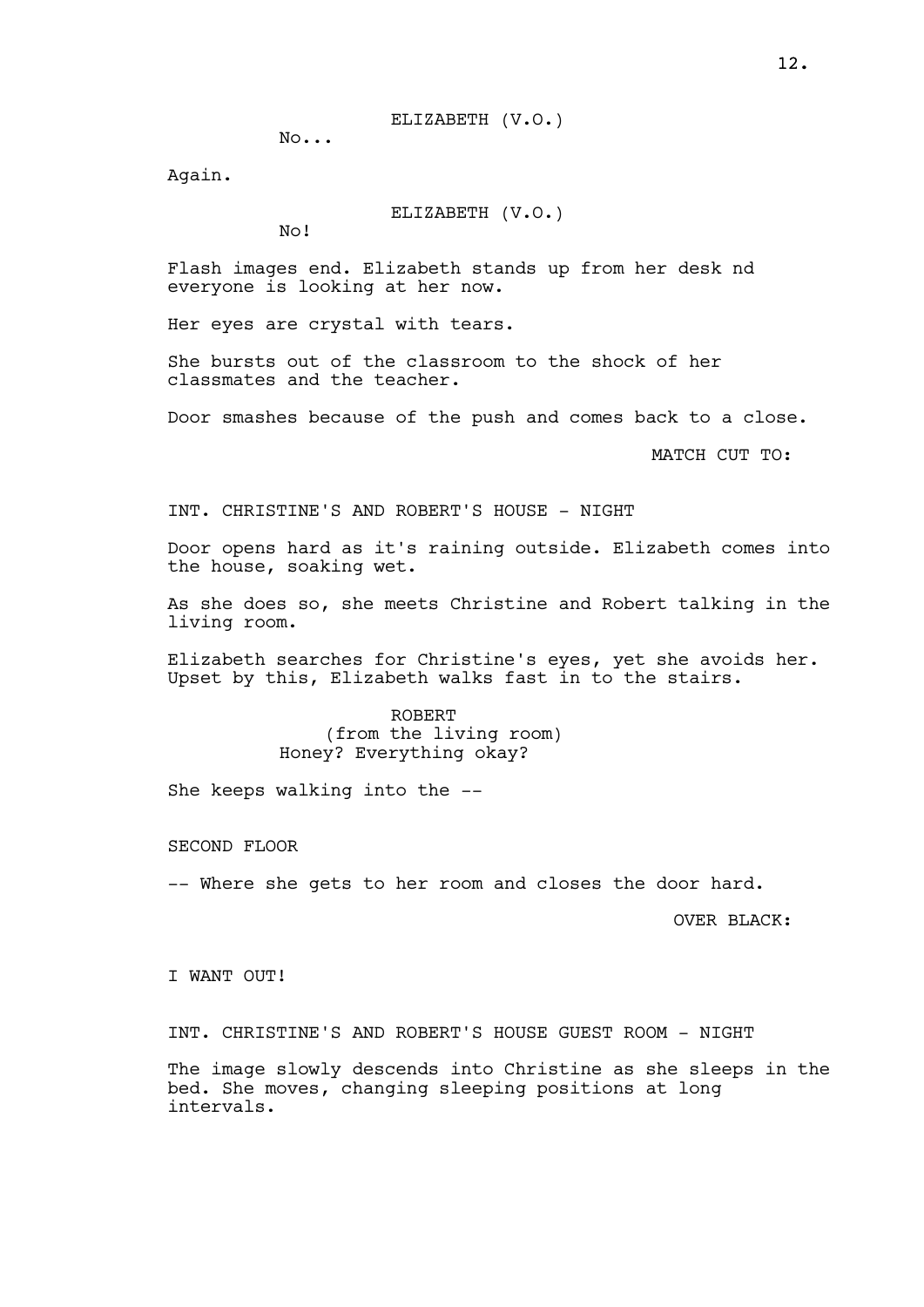#### WHITE SPACE

A white space like the surface of a canvas. Cracking and scratching sounds and the blank space cracks.

There's a fracture in the white, growing.

GUEST ROOM

Restlessness in Christine's sleep gets worst.

INT. ELIZABETH'S ROOM BATHROOM - NIGHT

Elizabeth opens the faucet. She takes her clothes off, revealing marks all over her body. Bruises in her arms and legs.

The mirror where she's looking at herself gets covered by steam.

INTERCUT GUEST ROOM, WHITE SPACE AND BATHROOM

The cracks on the surface of the white space grow even more now, a piece falls revealing darkness inside.

A GROWLING SOUND, low as deep, can be heard.

Inhuman.

Moving from above, the frame gets closer to Christine in bed now. Her body becomes tense and she makes FAINT SCREAMING SOUNDS.

Elizabeth gets inside the tub until her whole body is covered by water. She comes out to breath and cleans the excess water of her face.

Then, she takes a razor blade from the edge of the tub. The sharpness of it immediately cuts the tip of her finger.

A drop of blood falls between Elizabeth's legs and into the water, where it breaks into a beautiful branching pattern.

Another drop falls and the water takes a reddish color because of all the blood coming out from Elizabeth's cut wrists.

Another piece of whiteness falls from the white space, deepening the darkness behind.

There's someone there in the dark.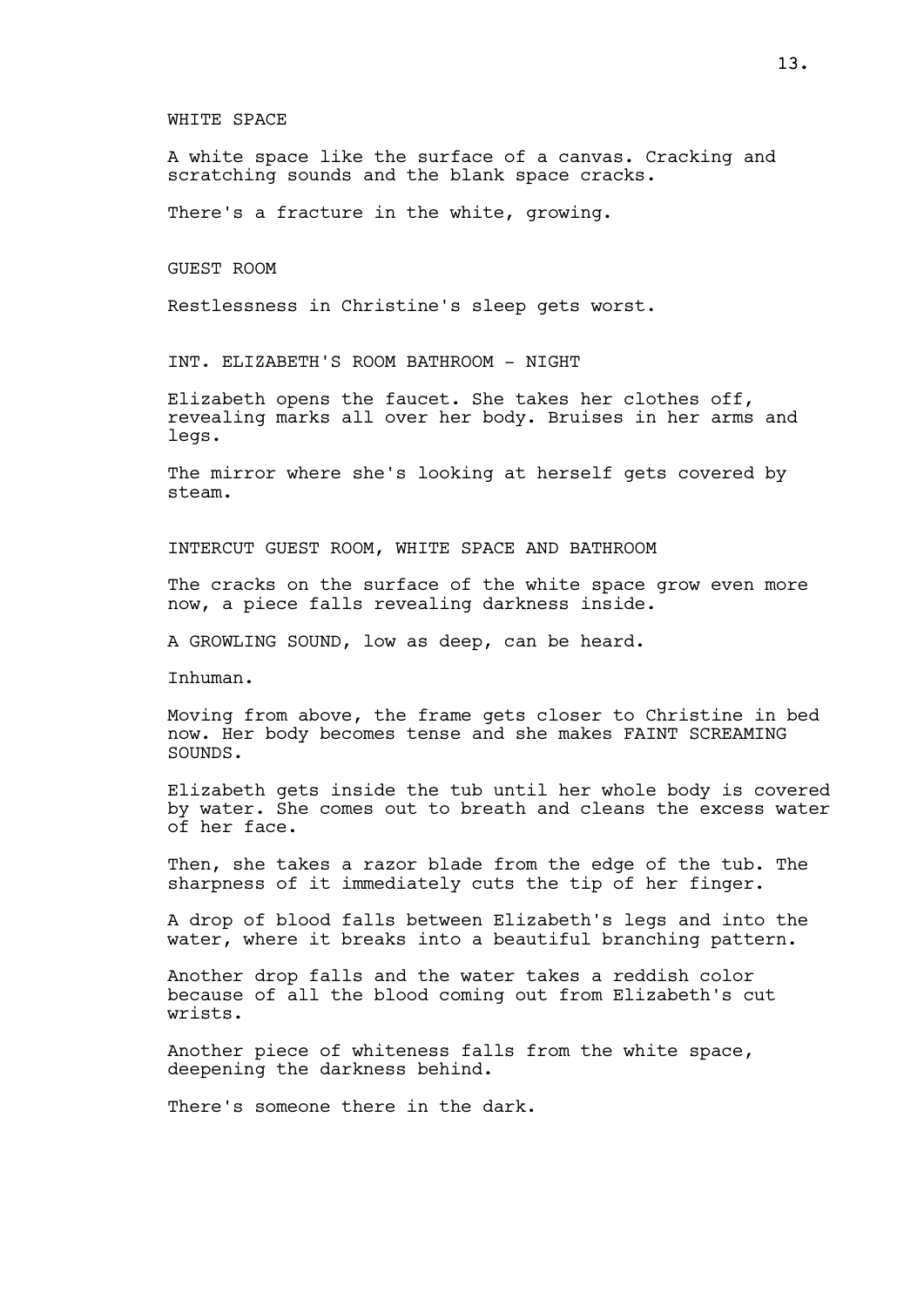Red eyes.

Christine's body shakes with violence and she stands still again.

Another piece of whiteness falls, revealing a threshold in the middle of the white space.

Silence, except for a FAINT BREATHING which intensifies rather fast.

Hands with long pointy nails come out of darkness.

It's an almost human body that emerges from the dark, barely visible because of its own dark coloring.

This figure walks forward and it seems to have a hard time doing so, as if walking was long forgotten.

Elizabeth's lifeless body submerges into the bloody waters until disappearing completely.

As the inhuman figure walks forward, and looking from its back, it is walking towards a wall made of red water.

Getting there, the figure walks inside the water, its full body entering to the other side, where it finds Elizabeth's naked body floating.

The figure gets even closer to Elizabeth, taking her by the waist and pushing her close to it.

It sticks its tongue inside of her.

Elizabeth wakes up in the tub, splashing water all over. She raises up in fright.

Looking at her wrists, she notices the wounds are healed, yet a strong shivering traverses her body, forcing her to close her legs.

Christine screams louder now, still sleeping and still body tense. She starts shaking again.

Elizabeth gets her hands down to her nether parts, she can't stop pressing her legs together and she moans with pleasure.

She tries to resist, but the shivers get stronger and she moans again.

Waters tremble as Elizabeth bites her finger trying to hold on, to her breasts that she can't avoid but to squeeze.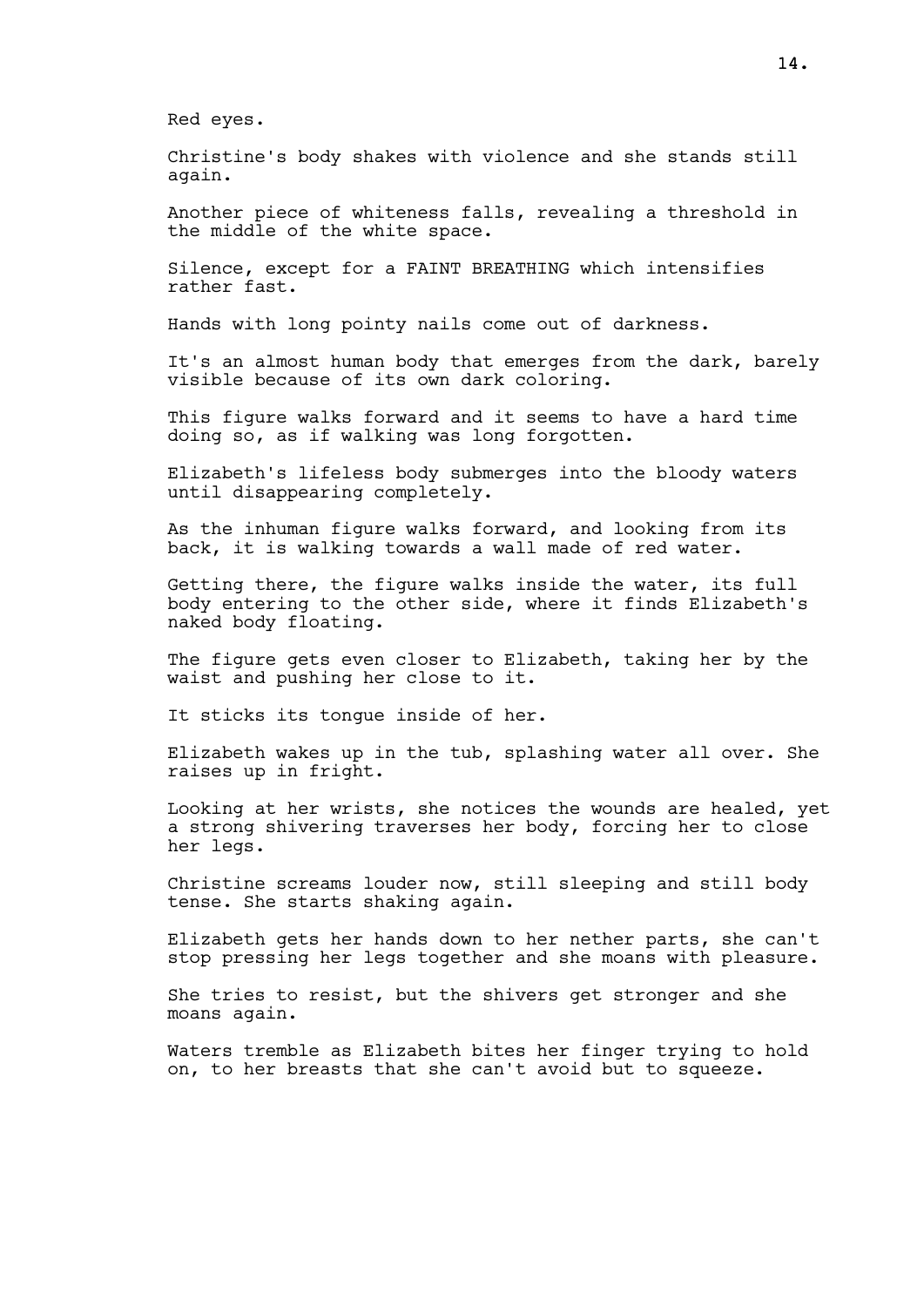Her last words fuse with an even stronger moan and Elizabeth can't resist anymore.

She opens her legs and just enjoys it, turning her body in the water, filled with excitement as she leans forward to receive a deep orgasm.

Elizabeth opens her eyes fully.

Red eyes.

And her moaning melts with Christine's loud screaming as she comes out from her nightmare, making her best to catch her breath.

CUT TO:

INT. VATICAN'S MAIN CHAPEL - DAY

The face of Jesus suffering on top of the cross.

A priest's speech echoes through the long hall in the afternoon lecture to a few followers.

Allen looks at the ceremony while walking through the hallway on the side and into a large wooden door, where another priest awaits.

This is FATHER MOORE (67).

# FATHER MOORE Hello Allen, this way please.

Father Moore opens the large doors with some difficulty and goes inside, followed closely by Allen.

### INTERIOR HALLWAY

Allen and Father Moore walk and their steps echo on the ceramic floor.

> FATHER MOORE Church is not what it used to be. Less followers each year means we have to work harder to get our message across.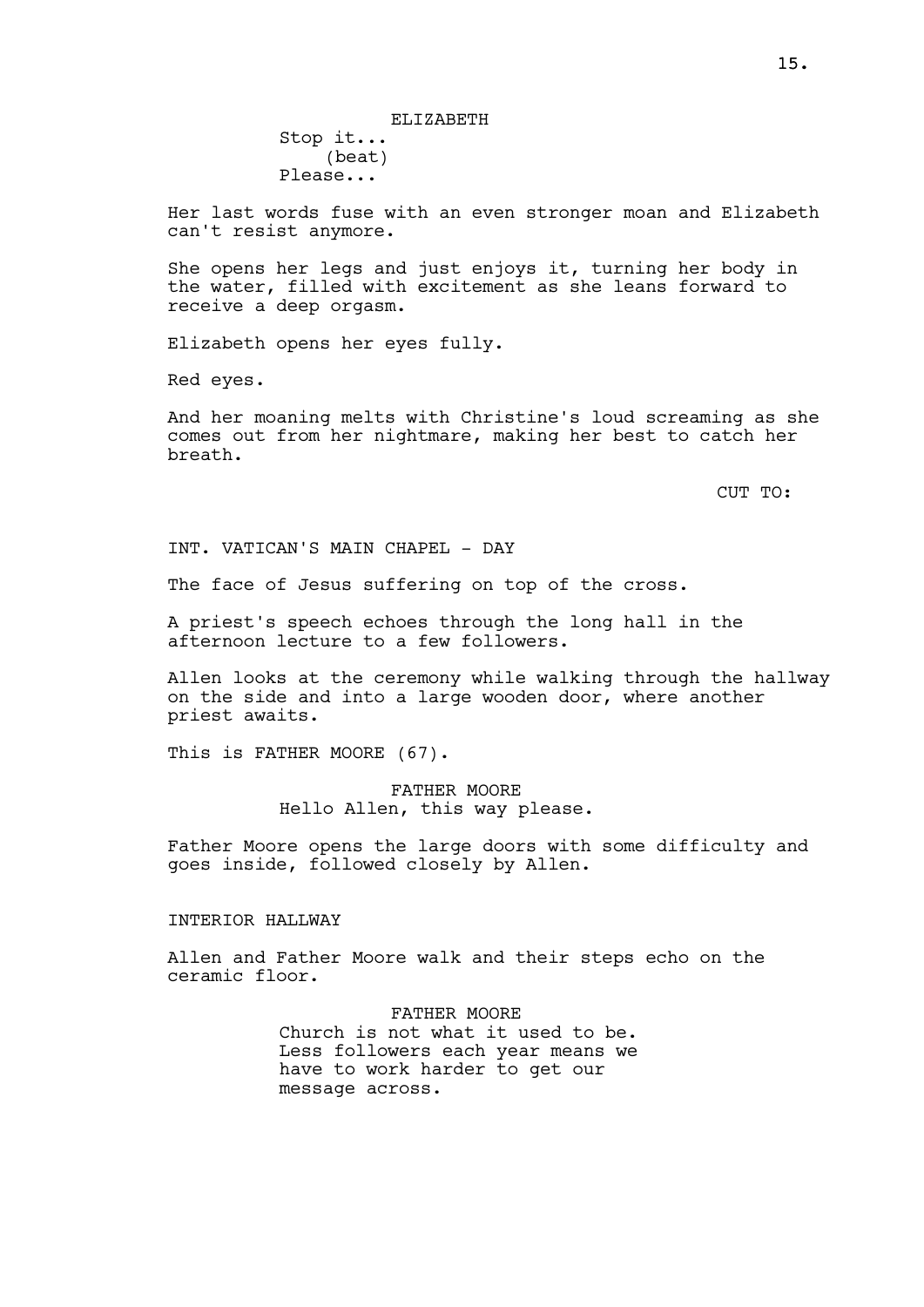Allen nods while maintaining a stoic expression.

FATHER MOORE (CONT'D) We need to keep on our feet if we want to change things around.

ALLEN I'm fine, sir. If you're implying something.

FATHER MOORE No, no. It was a terrible thing what happened to Father Richards. Such a devoted man.

ALLEN I can't understand it myself.

Father Moore takes Allen's shoulder to make him stop.

FATHER MOORE Listen Allen, don't push yourself over the edge. If you need more time to process this. (beat) Maybe we can find someone else.

ALLEN Don't worry sir. I just want to get back to work as soon as possible and honor my teacher's legacy. (beat) Also, I don't think the enemy will take a break.

Father Moore nods.

FATHER MOORE Oh yes. (beat) Evil never rests.

They keep walking until getting outside the --

BISHOP'S OFFICE

-- Where Father Moore says goodbye to Allen at the doorway.

FATHER MOORE Good luck, son.

Allen nods with a faint smile. Then, he enters the room, door closes behind him.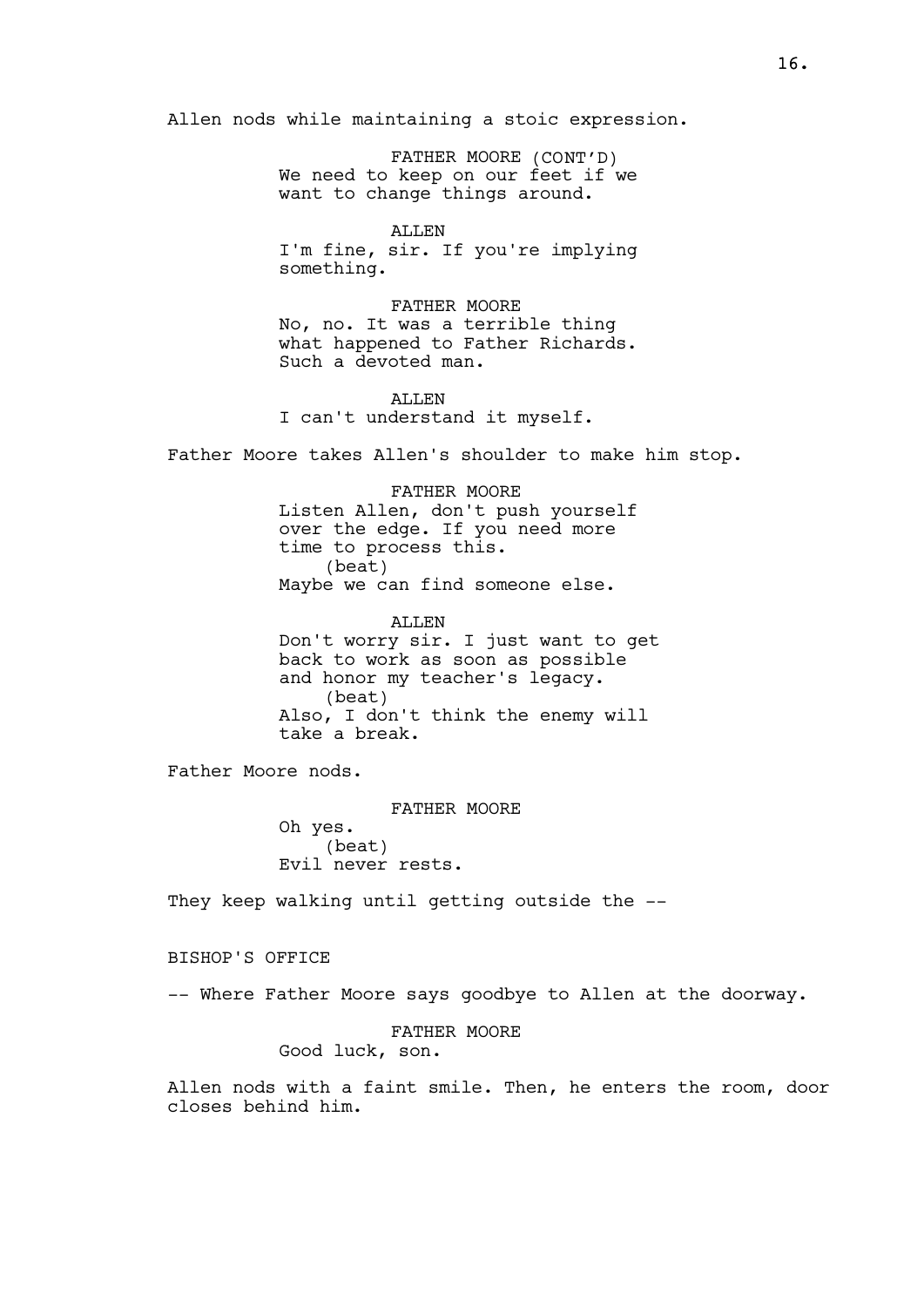He walks up to the BISHOP (84), who offers his hand for Allen to kiss. He does so.

They both sit down at opposite sides of the table.

BISHOP Exorcists are a rare commodity these days, Allen. (beat) I'm sure you're aware of that.

**ALLEN** I am sir.

The Bishop nods as he takes a folder from the desk, hands it over to Allen, who takes it and opens it.

There's a file inside, has the photo of Elizabeth in it.

BISHOP The tragic loss of Father Richards has forced our hand. But he always spoke of you in great regard.

ALLEN What is exactly that you need me to do, sir.

BISHOP (somehow annoyed) He also said you're not much of a talker.

ALLEN I just don't think there's anything I can add, sir.

BISHOP

Meaning?

ALLEN I'm at the service of the church, sir.

BISHOP I see. (beat) Well, at this point we only need you to observe. Monitor the situation for us and assist Father Ramada over there. (beat) You think you can do that?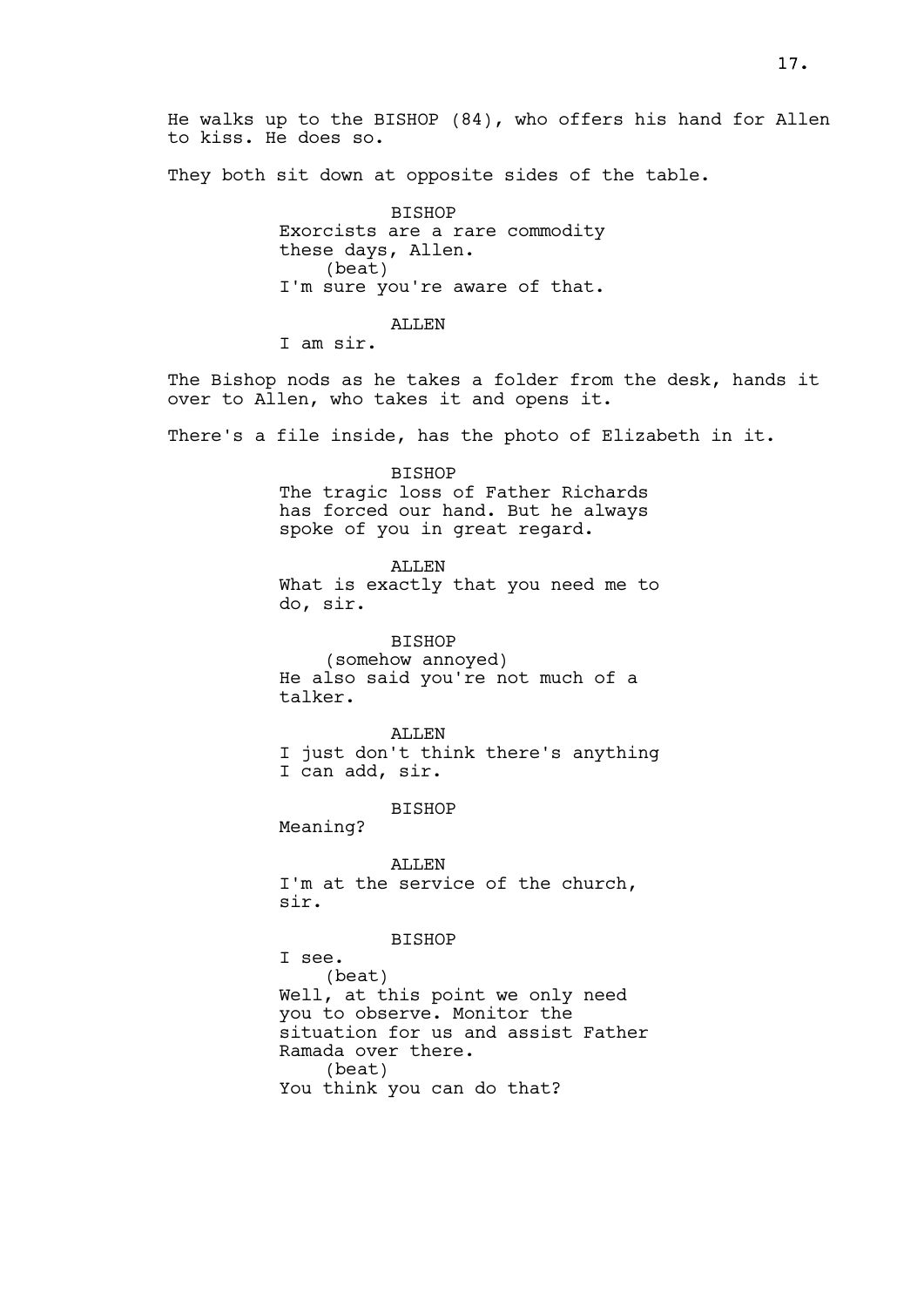Allen nods, he takes the folder and gets up from the chair, kisses the Bishop's hand once more.

> ALLEN Thank you, sir.

Before walking back to the door.

**BISHOP** One more thing, Allen.

**ALLEN** 

Yes?

**BISHOP** There was a notebook listed among the belongings of Father Richards. (beat) Yet it seems no one can find it at this time.

Allen pauses before turning around.

ALLEN A notebook, sir?

BISHOP

A red book.

ALLEN I wouldn't know anything about it. (beat) Father Richards was a private person.

BISHOP I see... I suppose you wouldn't.

ALLEN Anything else, sir?

BISHOP No. You can go now.

Allen opens the door and walks outside the room.

# LONG HALLWAY

He walks back through the hallway, which is decorated with various classical paintings on either side.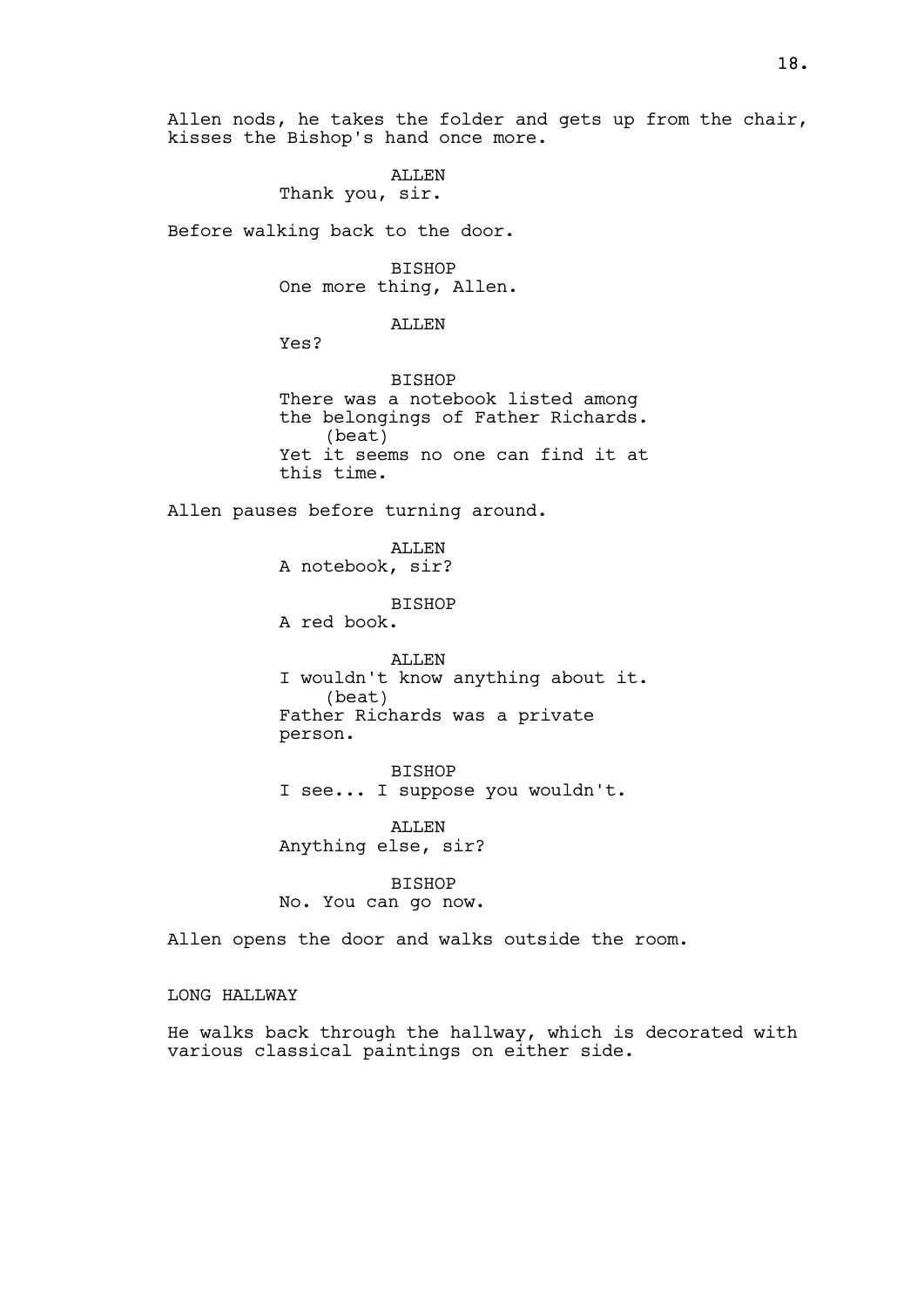FATHER RICHARDS (V.O.) Can you lie to a liar? Will you kiss the hand of death as it shows you the path to your own demise? (beat) I gave my life to God to pay for the salvation of mankind, or was it God who put the salvation of mankind in my hands?

INT. AIRPLANE PASSENGER'S CABIN - DAY

Allen is seated in the window side, he's reading the red book, illuminated by orange sunlight.

On the pages there's a drawing of twelve virgins holding hands around an open eye.

On top of it there's a heading; "GOD'S DESTINY".

FATHER RICHARDS (V.O.) There's a place where history is manufactured, a place where the EYE OF GOD sees everything. (beat) We're pawn of it. All of us. (beat) Flesh for wolves to feast.

These words are also sentences in the book.

Allen closes the book and faces the evening sun on the window.

Close up of the orange sun.

MATCH CUT TO:

INT. FATHER RAMADA'S CAR - DAY

Same sun, now seen from the window of the car. Allen is inside and there's another priest with him.

This is FATHER RAMADA (52).

FATHER RAMADA I've always wanted to ask this to an exorcist. (waiting for some queue from allen) Do you believe in God, Allen?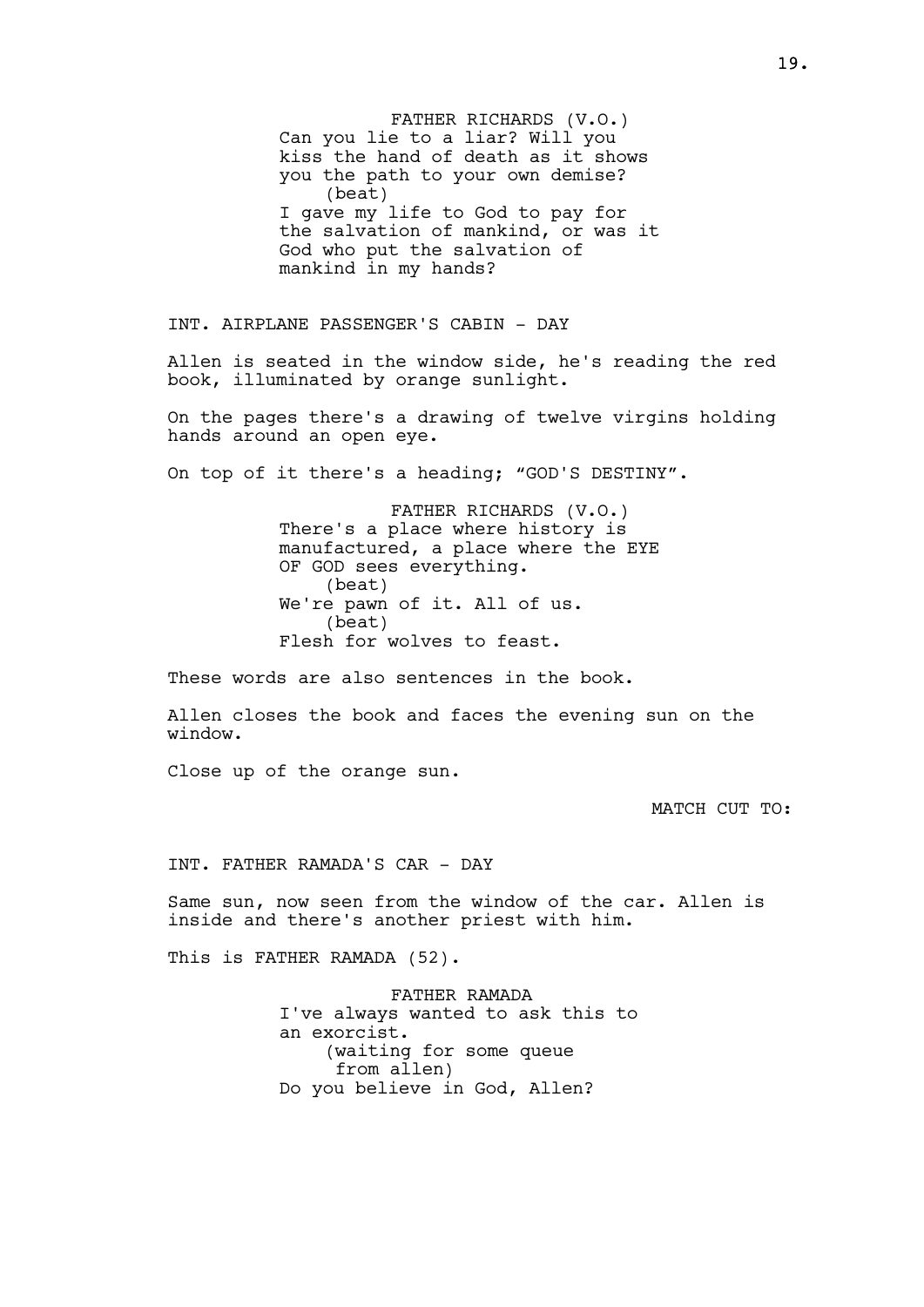Allen gets uncomfortable with the question, yet he doesn't answer right away.

> FATHER RAMADA (CONT'D) I just wonder if exorcists actually BELIEVE in God, due to the graphic nature of your work.

**ALLEN** I don't think I follow, father.

FATHER RAMADA It's just that, I think it's rather hard not to believe after facing the devil in the flesh.

Allen keeps quiet again.

FATHER RAMADA (CONT'D) You don't agree with that?

**ALLEN** If anything, it makes you believe even stronger, father.

Allen evades Father Ramada's gaze to look upon the window on his side, where he can see the brick wall of St. Teresa's Private School.

Elizabeth and her friends coming out from the school, laughing and teasing each other, coming together with Tyler and his friends.

OVER BLACK:

GO TO HELL!

EXT. ELIZABETH'S SCHOOL MAIN COURTYARD - DAY

The image is blurred and white because of sunlight overexposed, making shine be overwhelming.

Slowly, the image comes into focus, revealing trees in the far and students wandering around the school.

Yet, the image gets blurred again as the frame centers on Elizabeth seated on a bench in front of the courtyard.

From the front, the frame moves into Elizabeth, she has her face covered with her hands.

Closer still and her facial expression is revealed.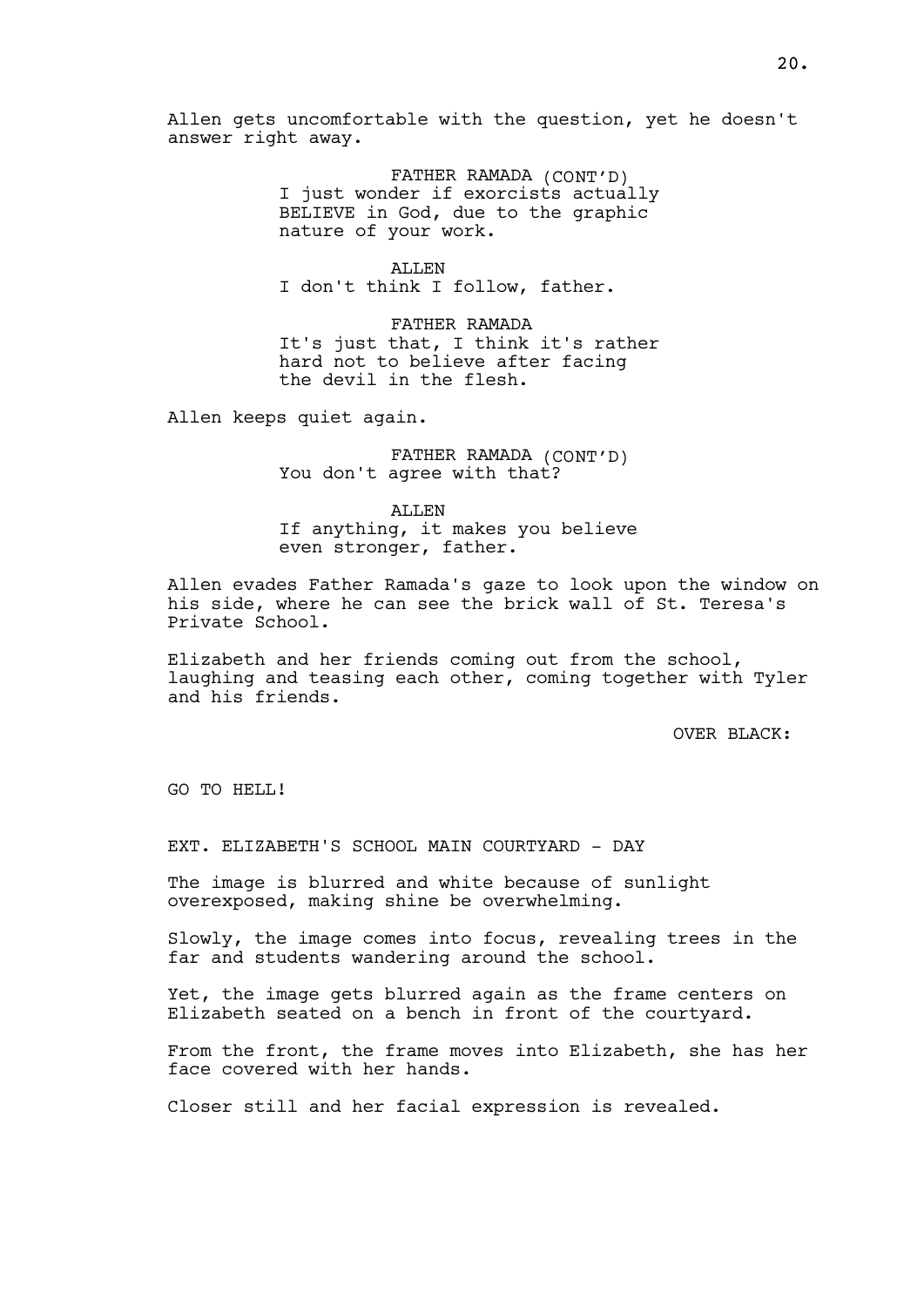She's terrified.

Background NOISE OF STUDENTS LAUGHING and talking merges with the sound Elizabeth is hearing.

The sound of AGONIZING SCREAMING.

From her perspective, the students walking around appear as almost inhuman figures moving in strange patterns, as if dragging their bodies.

Their shadows spread hard on the soil, eating the sun away.

INT. SCHOOL CLASSROOM - DAY (LATER)

Elizabeth's despair continues as she sits in her desk. She can see the light coming from outside and projecting long shadows into the opposite wall.

> TEACHER You can certainly do what you decide to do, but you can't decide what you will decide to do. (beat) These are the words by which philosopher Sam Harris questions our capacity for free will. (beat) Are we predestined to choose? Or do we write destiny with our choices?

> > OVER BLACK:

#### CHOICES

The TEACHER'S VOICE gets lost to Elizabeth.

But there's a sound that persists, bothering her. It's a PICKING NOISE that gets inside her head.

Elizabeth looks around for the origin of this sound, finds a bird on the branch of a tree outside the window.

The bird peaks the tree.

She fixes her eyes on the bird, on every single movement it makes and the picking sound intensifies.

More and more and Elizabeth's gaze turns to anger.

The bird stops moving, it appears as if some invisible force is holding it.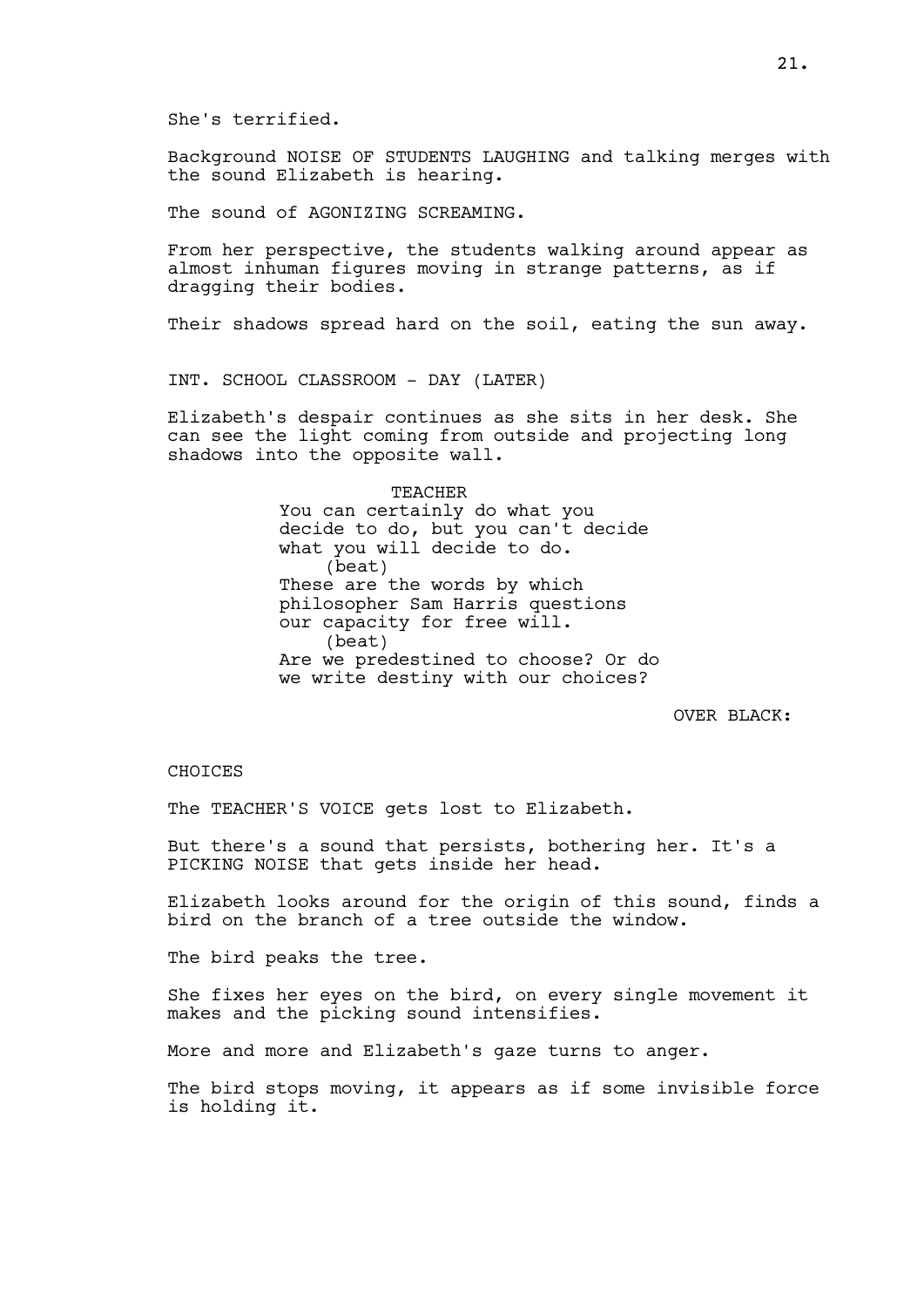Elizabeth opens her eyes wide and a flash of red beats in her iris.

BANG!

Blood and feathers spread across the surface of the window, the bird explodes on impact with the glass.

Students and the teacher are shocked to see this. Elizabeth takes her bag and walks away from the classroom.

INT. SCHOOL'S CAFETERIA - DAY (LATER)

Elizabeth puts her food tray in the table, her gaze still unease.

Sophia and Paula come and sit next to her.

PAULA Hey Elizabeth, how are you feeling?

SOPHIA I've been texting you all morning, where have you been?

Elizabeth doesn't answer.

Sophia and Paula look at each other before continuing.

SOPHIA (CONT'D) You know El, we've been thinking about what happened.

ELIZABETH Nothing happened.

PAULA No, Elizabeth. We can't let this pass. Those bastards have to pay for what they did.

ELIZABETH I told you, nothing happened.

SOPHIA Stop. Don't do that, we want to help you, okay?

PAULA We think you should talk to the police. We can go with you and back up your testimony.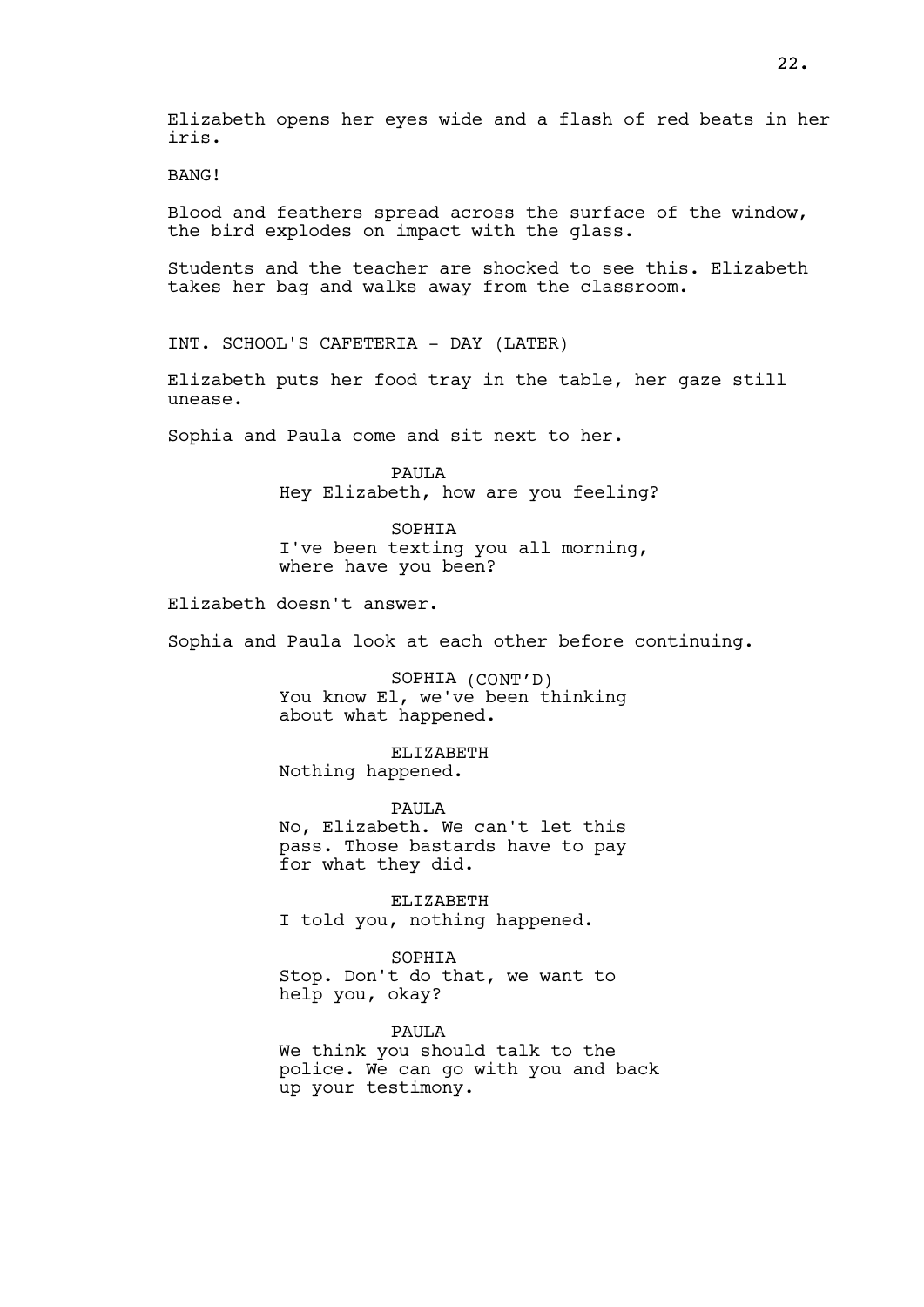ELIZABETH Can I finish my launch alone?

SOPHIA

El...

ELIZABETH Fuck off, okay? PAULA (surprised)  $W$ hat? ELIZABETH (pissed)

I said fuck off!

Shocked, Sophia and Paula stand up from the table. They wait for Elizabeth to make eye contact, to come to her senses.

She doesn't.

They leave the table.

Yet, Elizabeth is not concerned by that. Her eyes are fixed on the table across the cafeteria.

The place where Tyler and his friends are.

A flash vision of the cellphone light in that dark room, with the MOANING OF MANY blurs into a single echo.

At the cafeteria table, Tyler laughs while talking to a girl seated next to him, they're close together.

She's JENNA (18), blonde and attractive, cheerleader material.

Tyler caresses her hair and talks to her ear but he feels this burning feeling compelling him to look to the side.

To Elizabeth across the room.

He keeps looking as Elizabeth raises a spun filled with chocolate mousse up to her mouth.

She tries some of it with pleasure, now deeper inside her.

Tyler can't even move now and only manages to swallow dry.

Enjoying herself, Elizabeth blushes and licks her lips. She dips the spun on the mousse once again and tastes some more of it.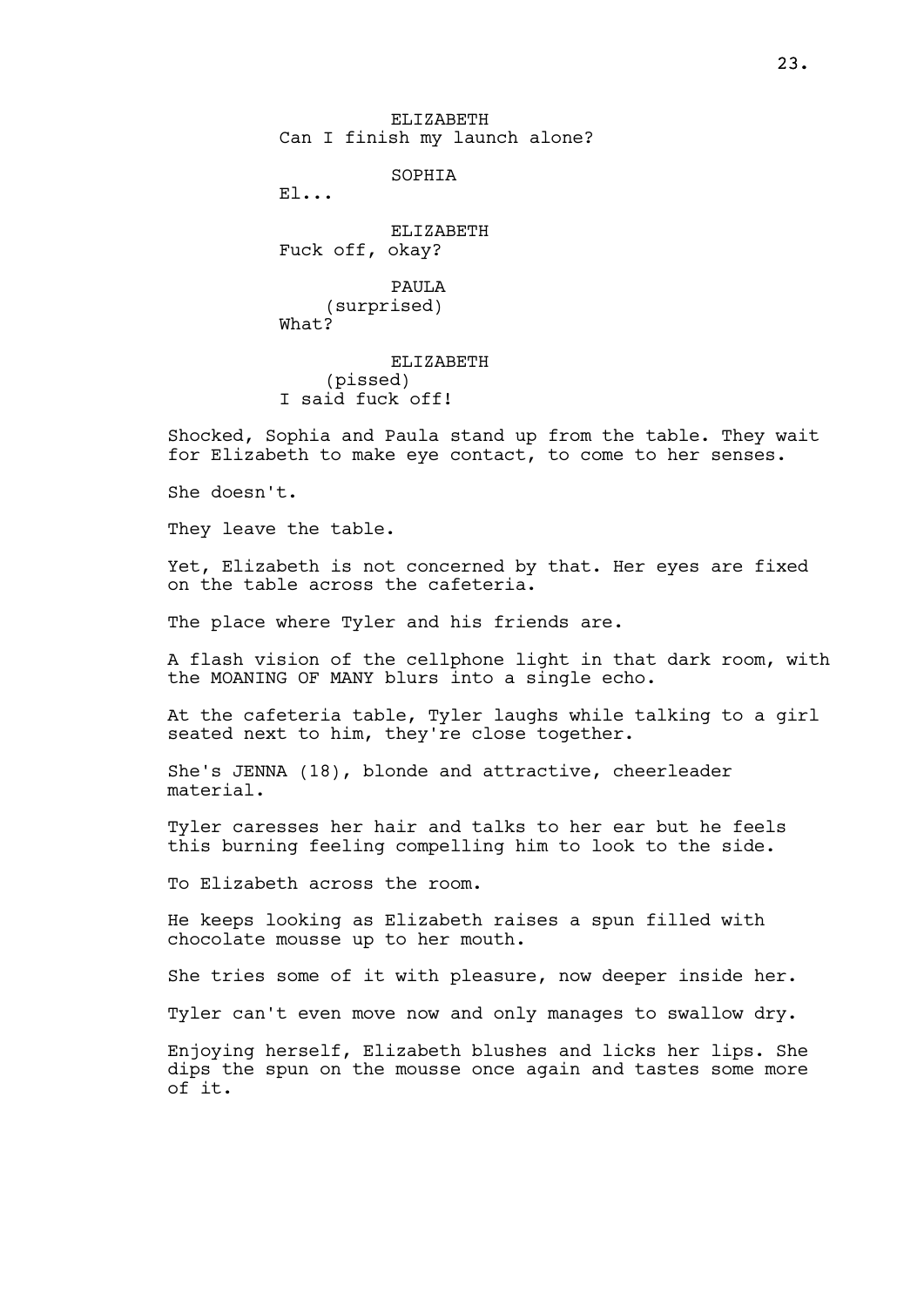It's ELIZABETH'S MOANING.

Completely infatuated, Tyler fails to hear Jenna's voice.

Jenna notices Elizabeth teasing Tyler from the other side of the room. Pissed by it, she gets up the table and walks up to her.

BANG! Jenna smashes her palm against Elizabeth's table.

JENNA Hey you bitch! What do you think you're doing hitting on my boyfriend?

ELIZABETH I'm just eating dessert.

Elizabeth replies without even stopping her motions.

BANG!

Jenna hits the chocolate mousse and makes it fly and spread across the floor.

> JENNA Was he staring at you so you think he likes you? (beat) That's just what he does, okay?

Elizabeth gets up from her chair in a calm manner.

JENNA (CONT'D) (threatening) He's my boyfriend, got that? (beat) I' tired of little bitches like you drooling all over him.

Elizabeth walks up to Jenna, faces her.

ELIZABETH Oh Jenna... Poor stupid Jenna.

**JENNA** What did you just call me?

**ELIZABETH** When will you open your eyes to the truth?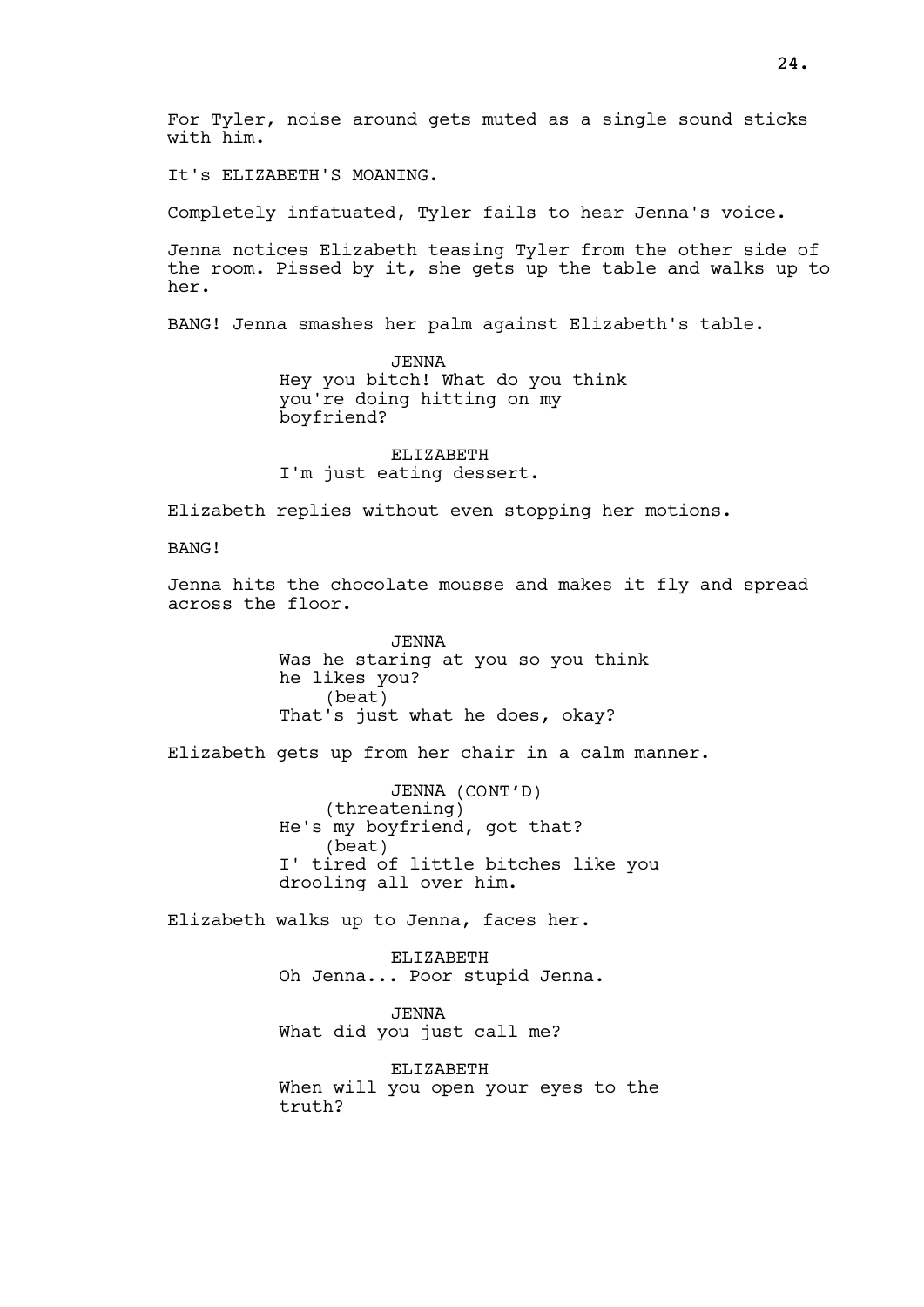Jenna gets uncomfortable, she steps back. Elizabeth takes the opportunity to move closer to her.

> ELIZABETH (CONT'D) Don't worry. I know what it feels like. (beat) To be used.

> > JENNA

What are you...

Elizabeth gets even closer to Jenna, she talks straight to her ear.

> ELIZABETH I can make you feel better, just trust me, okay?

Elizabeth's hand caresses Jenna's neck, descending into her breasts, feeling them.

> ELIZABETH (CONT'D) I'll take care of you.

Jenna blushes but she's scared. Elizabeth's hand descends some more into her belly and further down.

Inside her mini skirt.

Jenna shivers but can't pull away.

Elizabeth runs her fingers inside her.

Aroused by this, Jenna starts moaning.

JENNA Oh... stop... What are you doing?

**ELIZABETH** Nothing, don't worry.

JENNA Stop... Please...

ELIZABETH Don't you like it?

Jenna's moaning gets louder now, she breathes heavily. Through her shoulder, Elizabeth sees Tyler, who is as shocked as everyone else.

> TEACHER (O.S.) Elizabeth, stop right now!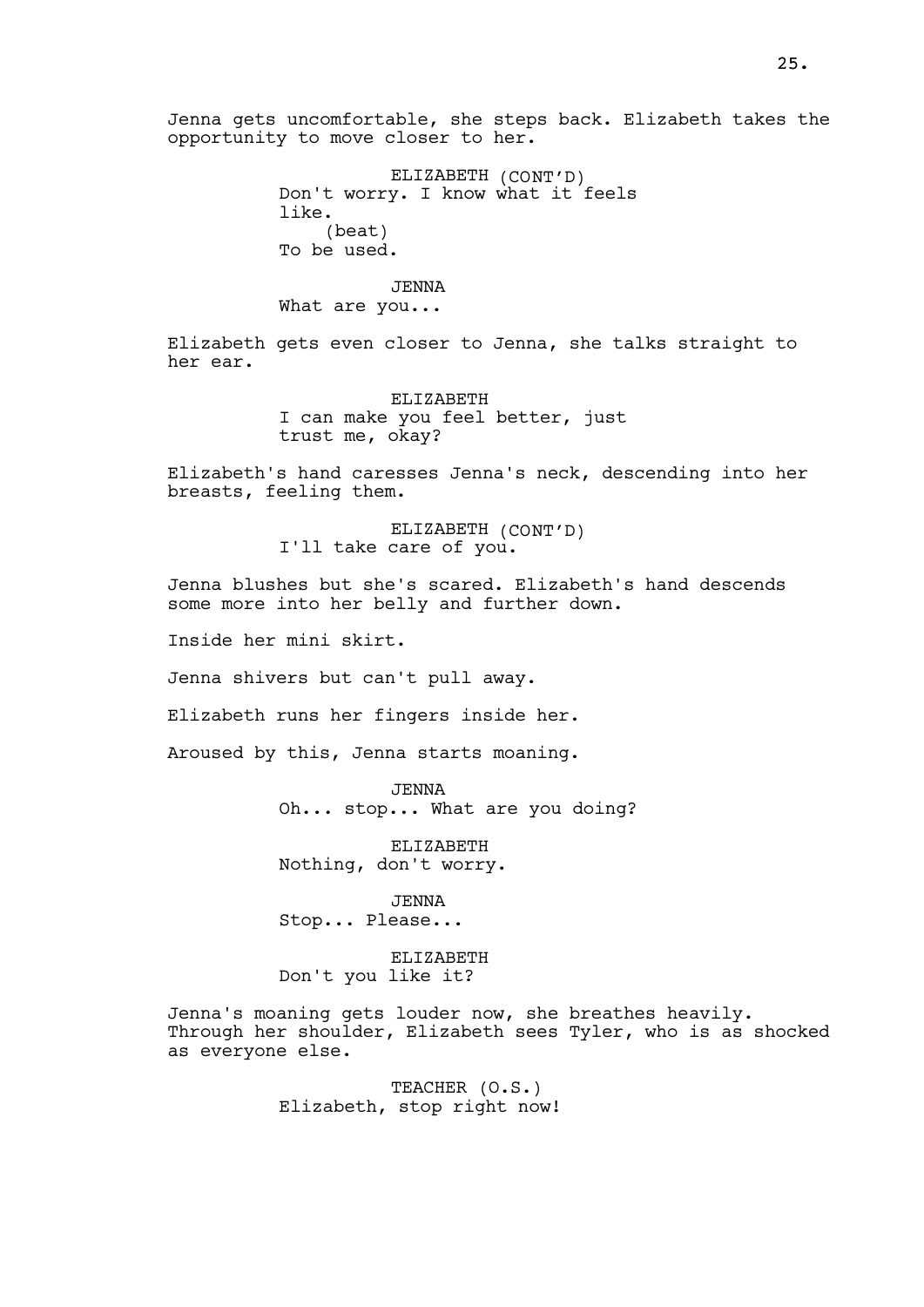The shouting interrupts the scene. Its the Teacher holding Elizabeth's shoulder.

As she turns around, Elizabeth reacts with anger, but she stops as soon as she sees who is asking her to stop.

> TEACHER (CONT'D) Come with me, immediately.

The teacher takes Elizabeth away as friends come to Jenna's aid.

She's crying.

Jenna gazes at Elizabeth while trying to recover. Elizabeth turns around to meet her eyes.

Licking her fingers as she does so.

INT. THE PRINCIPAL'S OFFICE - DAY (LATER)

Sad piano melody starts.

Sunshine bathing the trees in the courtyard begins to fade, shine receding into gray tones.

The sky covered in clouds.

The office gets dark because of this and Elizabeth keeps her head down while the PRINCIPAL (52) rants against her.

His voice is inaudible.

The back door opens and Robert enters the room.

INT. ROBERT'S CAR - DAY (LATER)

The sky looks menacing now. Rain clouds merging together. Elizabeth sees this from the passenger's seat of the car.

> ROBERT This is not the time to be doing this, Elizabeth. What the hell were you thinking? (beat) They want to expel you. Do you understand that?

Robert gazes at Elizabeth while keeping his hands on the steering wheel.

She doesn't seem to be paying attention.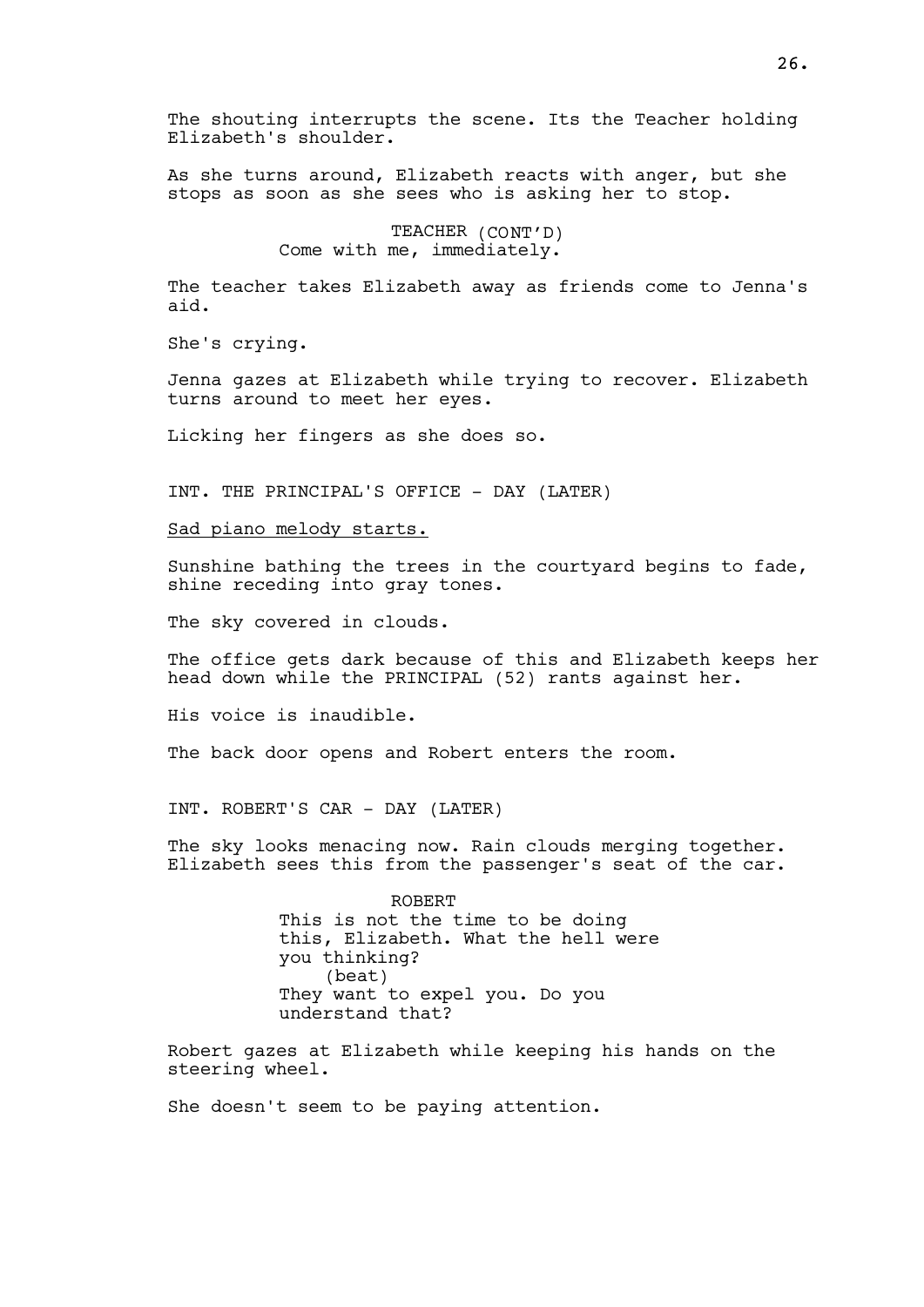ROBERT (CONT'D) (annoyed) Answer me when I'm talking to you. (beat) The least you can do is explain to me what happened. ELIZABETH No. ROBERT No, uh? ELIZABETH I don't feel like it. ROBERT You don't feel like it. Okay, but I'm asking you to explain. ELIZABETH Why don't you fuck yourself. ROBERT (startled) What? **ELIZABETH** You heard me.

ROBERT Why are you talking like that?

ELIZABETH Like what? Like fuck you I don't have to talk to you?

ROBERT

Okay.

MATCH CUT TO:

INT. CHRISTINE'S AND ROBERT'S HOUSE - DAY (LATER)

Entrance door opens hard and Elizabeth comes inside. On the foyer she meets Christine's look of concern.

> **CHRISTINE** (concerned) Honey, what happened? (beat) Are you okay?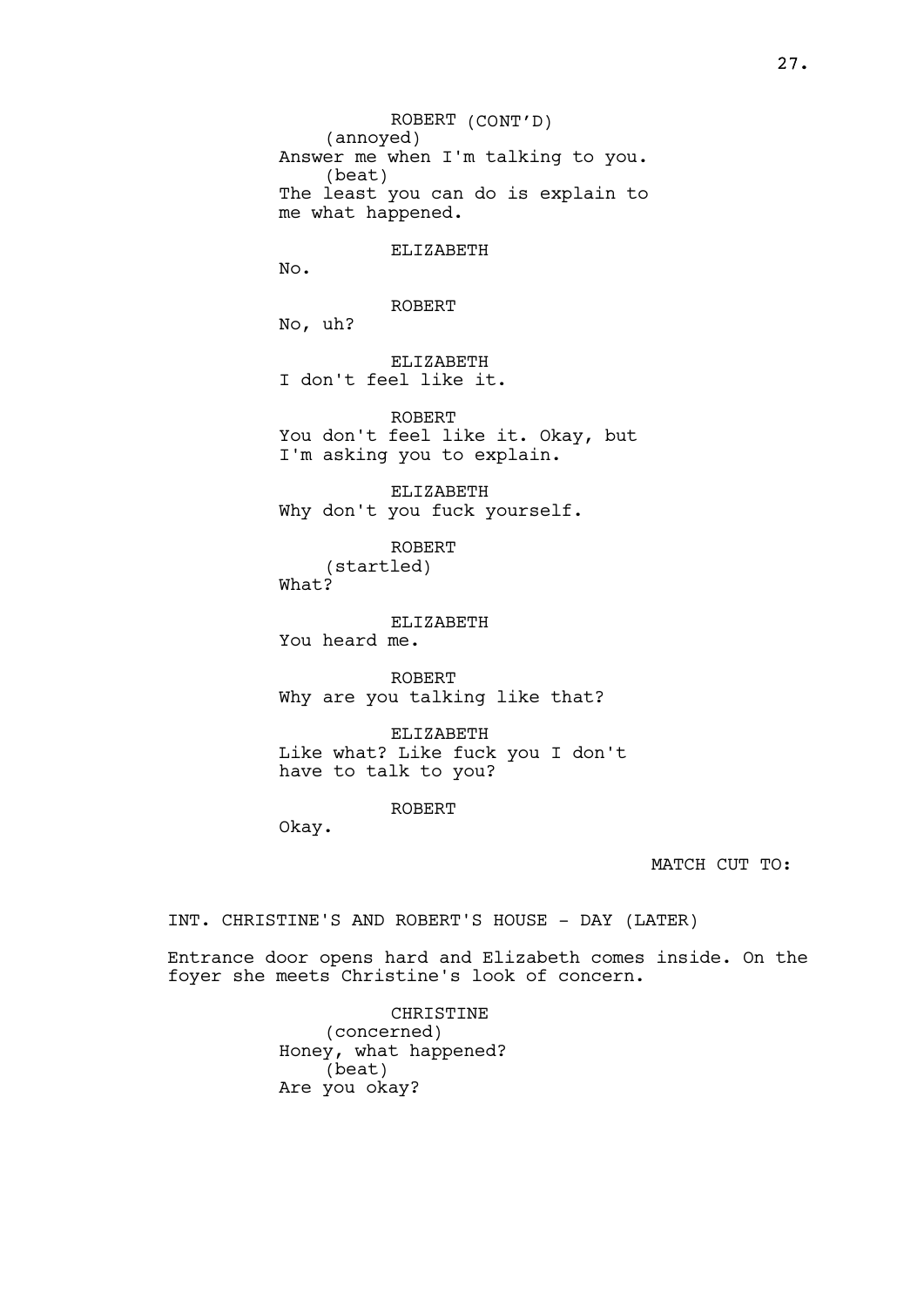Yet Elizabeth keeps walking towards the stair. CHRISTINE (CONT'D) Elizabeth, wait! Elizabeth stops and turns around. CHRISTINE (CONT'D) Let's talk, okay? Just come downstairs, we'll have a tea and chat, just the two of us. Elizabeth contemplates Christine's look of concern. It seems genuine. Yet she also finds the travel bags on the floor. This makes her angry. ELIZABETH (furious) Why would I even want to talk to you. CHRISTINE (hurt) El... ELIZABETH Go live your fucking life elsewhere. ROBERT (O.S.) (pissed as hell) I told you to go straight to your room! Now! (menacing) And you stay there, you hear me! Elizabeth makes a mocking smile as she walks up the stairs, leaving Christine and Robert behind. The banging on her bedroom door echoes inside the house. CHRISTINE Can you explain this to me? ROBERT Sure, I'll explain it to you. This is what happens when you break a family apart. CHRISTINE Don't do that, Robert. /Don't...

28.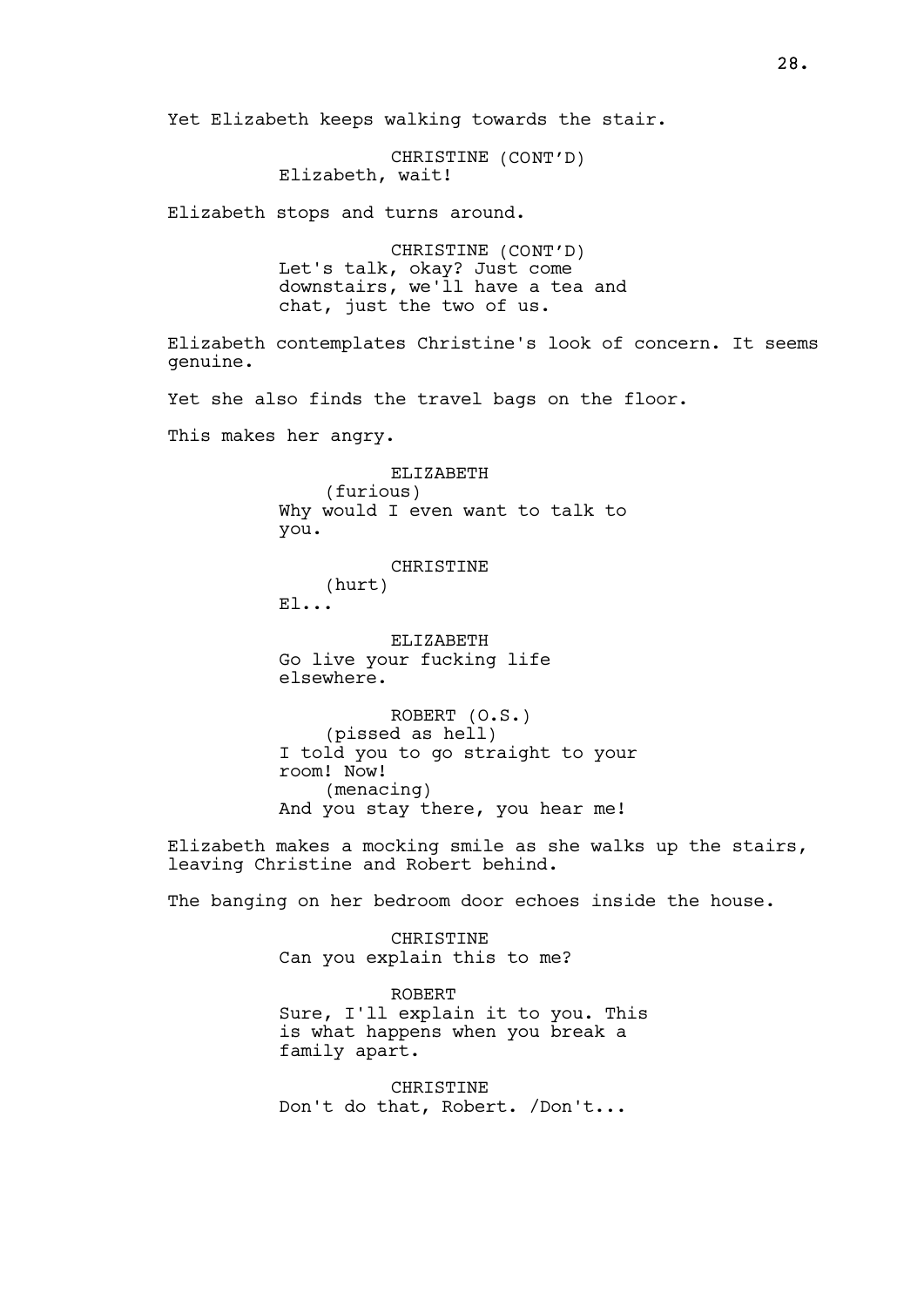ROBERT /What? Don't tell you the truth? Don't answer your goddamn question?

CHRISTINE My goddamn... You know what? I don't appreciate you accusing me of stuff, okay? It's not fair.

ROBERT Fair? You want to talk about fair, uh? Okay. (beat)

We made a promise, remember?

CHRISTINE So should I waste all my life serving you? Trapped in that kitchen? (beat) I was young, Robert. You /can't...

ROBERT /Oh, so you were young. (beat) It was a mistake then.

CHRISTINE I didn't say that.

ROBERT Yes, you did.

Robert walks by the side of Christine, into the kitchen further away.

> CHRISTINE Don't go, Robert. We're talking.

ROBERT (looking at the bags) You can leave now, Christine.

Roberts walks away from the foyer, leaves Christine alone.

She sighs as she takes her bags and walks up to the front door of the house.

She walks out.

CUT TO: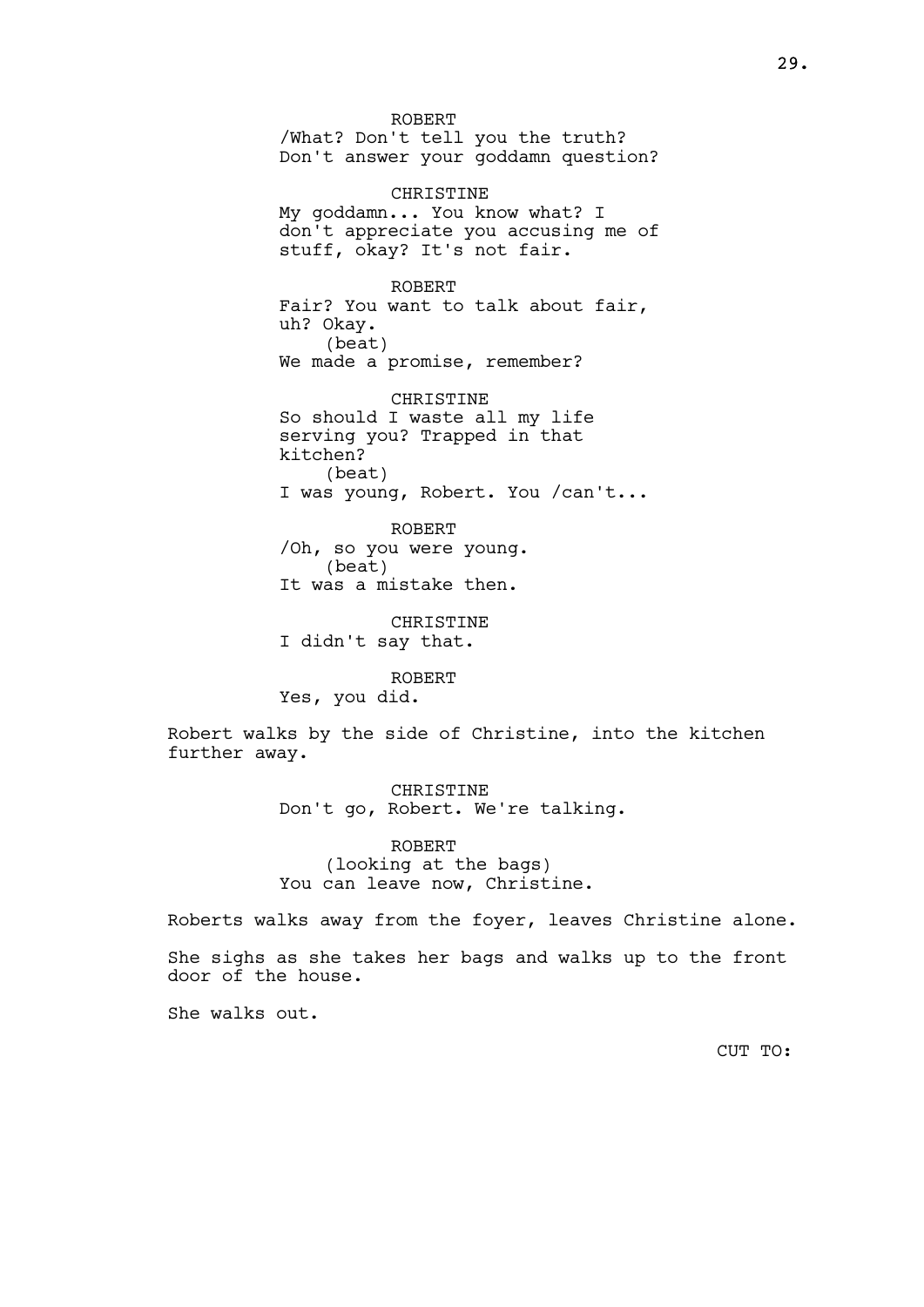INT. ROBERT'S BEDROOM - NIGHT

A thunder streaks down from the dark heavens, seen through the window and illuminating the room's interior.

If only briefly.

But long enough to wake Robert up. He goes for the phone on top of the nightstand.

Sees the clock; 3:33 am.

Robert walks up to the--

# **BATHROOM**

-- where he takes a piss. He then washes his face in the lavatory.

A sounds coming from outside the room.

STEPS.

Robert walks towards the doorway of the room and looks outside.

The hallway is empty.

He goes to close the door, but a new STEPPING SOUND, this one farther away, compels him to walks out into the--

#### HALLWAY

-- And up to the stairs.

FIRST FLOOR

Walking down the stairs, Robert notices the front door is open, rain pouring down outside.

He walks fast to close it, but stops when seeing a person standing in the front yard.

It's Elizabeth.

She's naked.

Her back facing the house.

Robert runs towards her in the---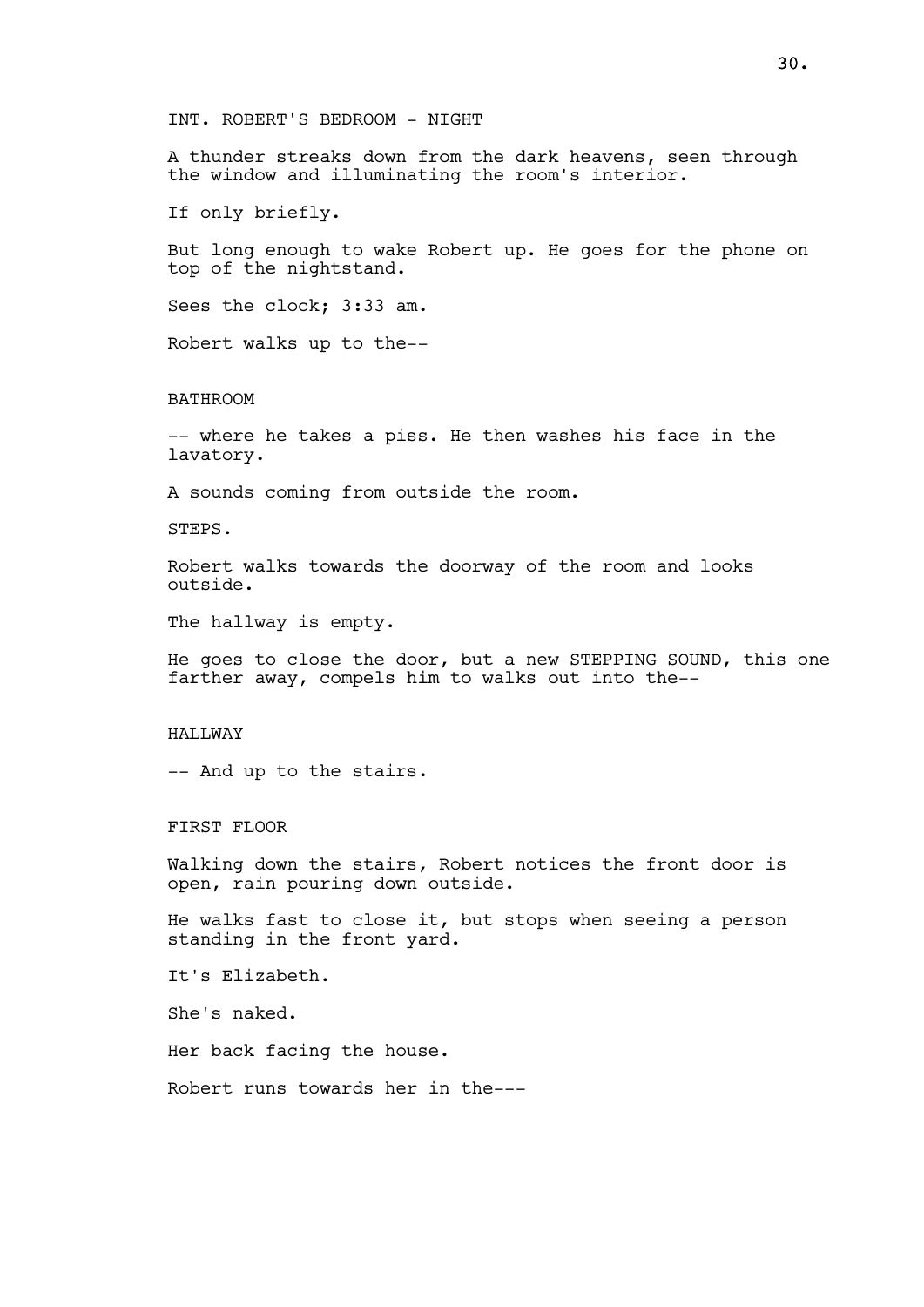FRONT YARD

-- And as he gets near her, he notices she's sleepwalking.

ROBERT Honey? Honey c'mon. Lets go inside.

Robert pushes Elizabeth to move --

INSIDE THE HOUSE

-- where he closes the door.

Elizabeth sits in the carpet, water falling from her shivering body.

Robert runs inside the house and comes back with a couple of towels, to cover his daughter's body.

He rubs her arms to warm her cold body.

ROBERT Elizabeth, wake up. (beat) What were you doing outside?

Eyes semi-closed, Elizabeth leans into Robert's chest and looks up to him.

She tries to kiss him in the mouth, he evades.

She stops and searches for his eyes, then goes for a kiss again.

> ROBERT (CONT'D) Elizabeth, stop.

She doesn't.

ROBERT (CONT'D)

Stop!

She tries again.

ROBERT (CONT'D) What are you doing!?

Robert lets go of Elizabeth and stands up. She starts crying.

ROBERT (CONT'D)

Oh, honey...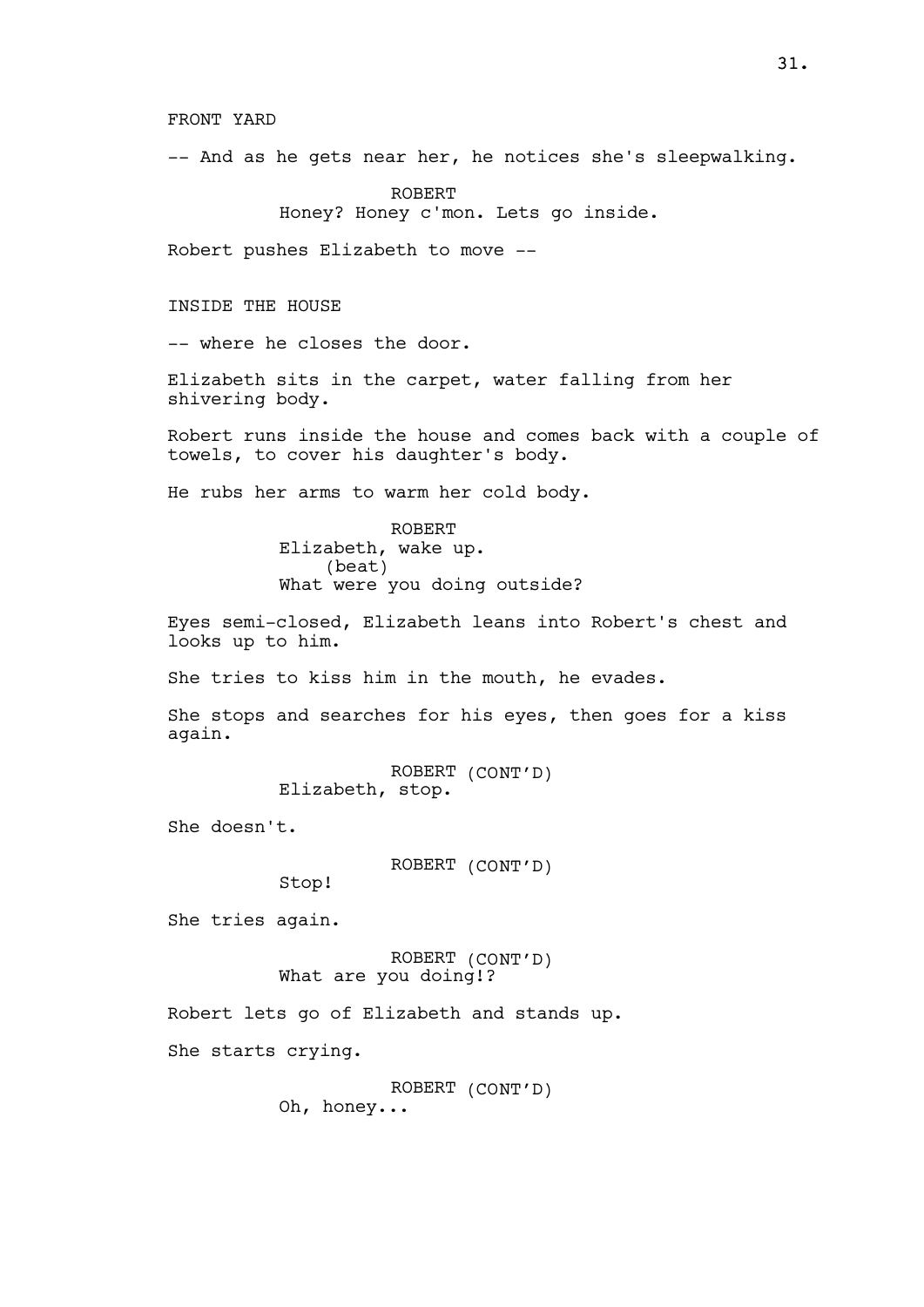But her crying quickly becomes laughter.

ELIZABETH

Daddy.

She stands up, still covered by the towel.

ELIZABETH (CONT'D)  $(\text{straight to his}^\text{best})$ I want you inside me, daddy.

ROBERT (walking back) Don't talk to me like that.

**ELIZABETH** 

Like what?

Robert can't move now. Elizabeth walks closer to him and he's forced to kneel before her.

> ELIZABETH (CONT'D) I thought you'd like this, now that mom's gone. (beat) I'll take care of you.

A new thunder roars heavy and the power goes off inside the house.

Each lightning piercing the sky makes Elizabeth's naked flesh shimmer in white as she slowly approaches Robert, pushing him back into the floor.

Getting on top of him.

Elizabeth unzips Robert's pants and reaches inside.

ELIZABETH (CONT'D) (passionately) Oh dad!

Darkness.

Elizabeth's moaning fills with passion as lightning reveals her beauty enjoying herself on top of her father.

Riding him faster and faster, until she can no longer contain her excitement.

An orgasm.

CUT TO: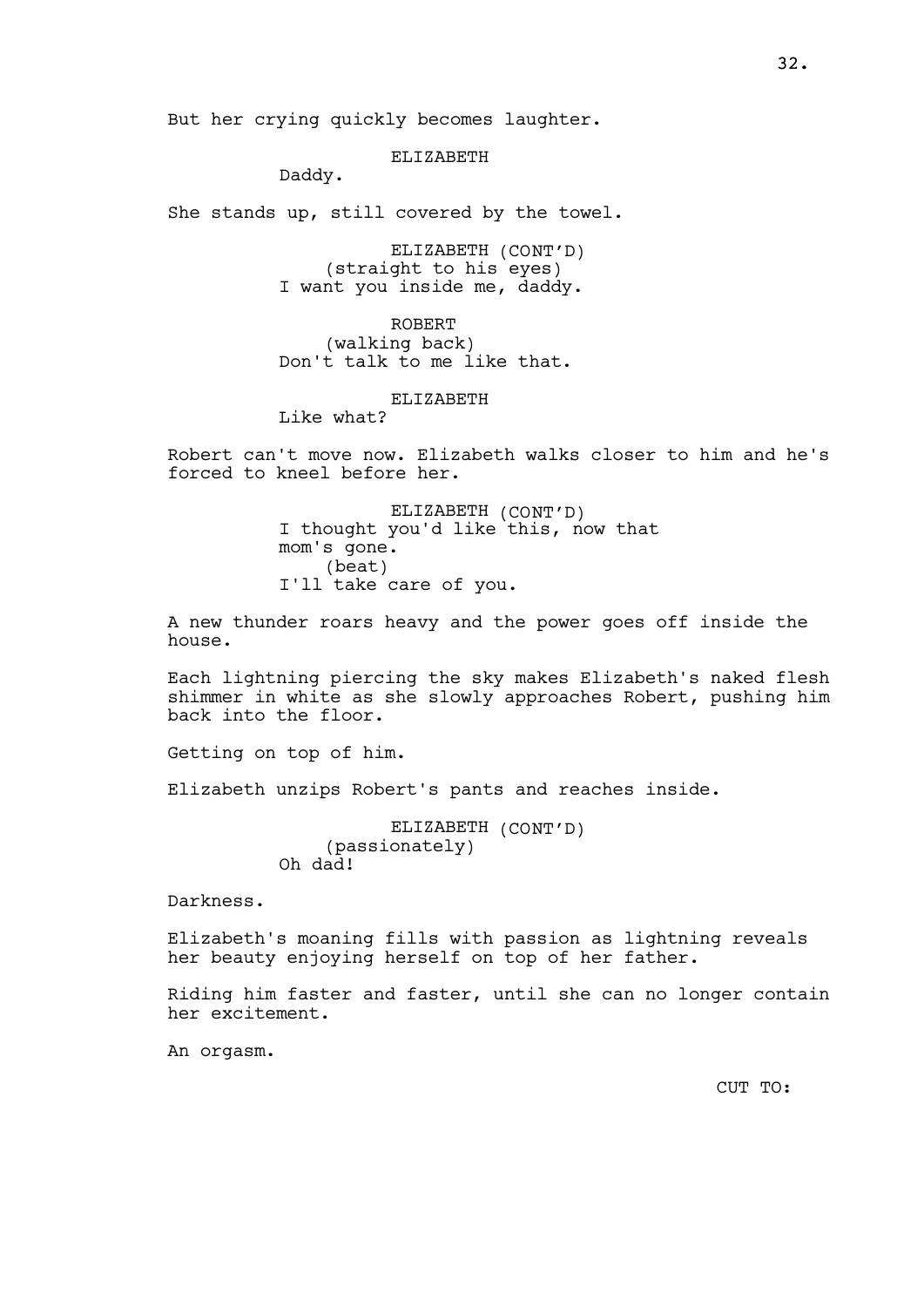EXT. OUTSIDE CHRISTINE AND ROBERT'S HOUSE - DAY

The door of the house opens, Christine comes out and walks towards her car, carrying the travel bags with her.

She puts the bags on the trunk and closes it.

I/E. INTERSTATE HIGHWAY - DAY (LATER)

Christine's car drives across a long curve, the highway is not so crowded so she can do so at a moderately fast speed.

Her gaze on the road ahead.

EXT. BEACH HOUSE - DAY (LATER)

The car stops outside a beach house, with the roaring of the waves breaking in the shore of the beach and merging with thunders descending from the sky.

Christine walks up the wooden stairs and into the front door of the house.

The door is open.

Startled by this, Christine steps--

INSIDE THE BEACH HOUSE

-- trying not to make too much noise and closing the door behind her.

Walking down the hallway and into the living room, she can only hear the roaring outside.

There's a person standing in the balcony, looking at the ocean ahead.

It is a man and he's wearing black priest clothes.

Seeing him, Christine sighs and walks up to the--

# BALCONY

-- where she approaches this man and stops next to him.

She looks at the sea instead of looking at him.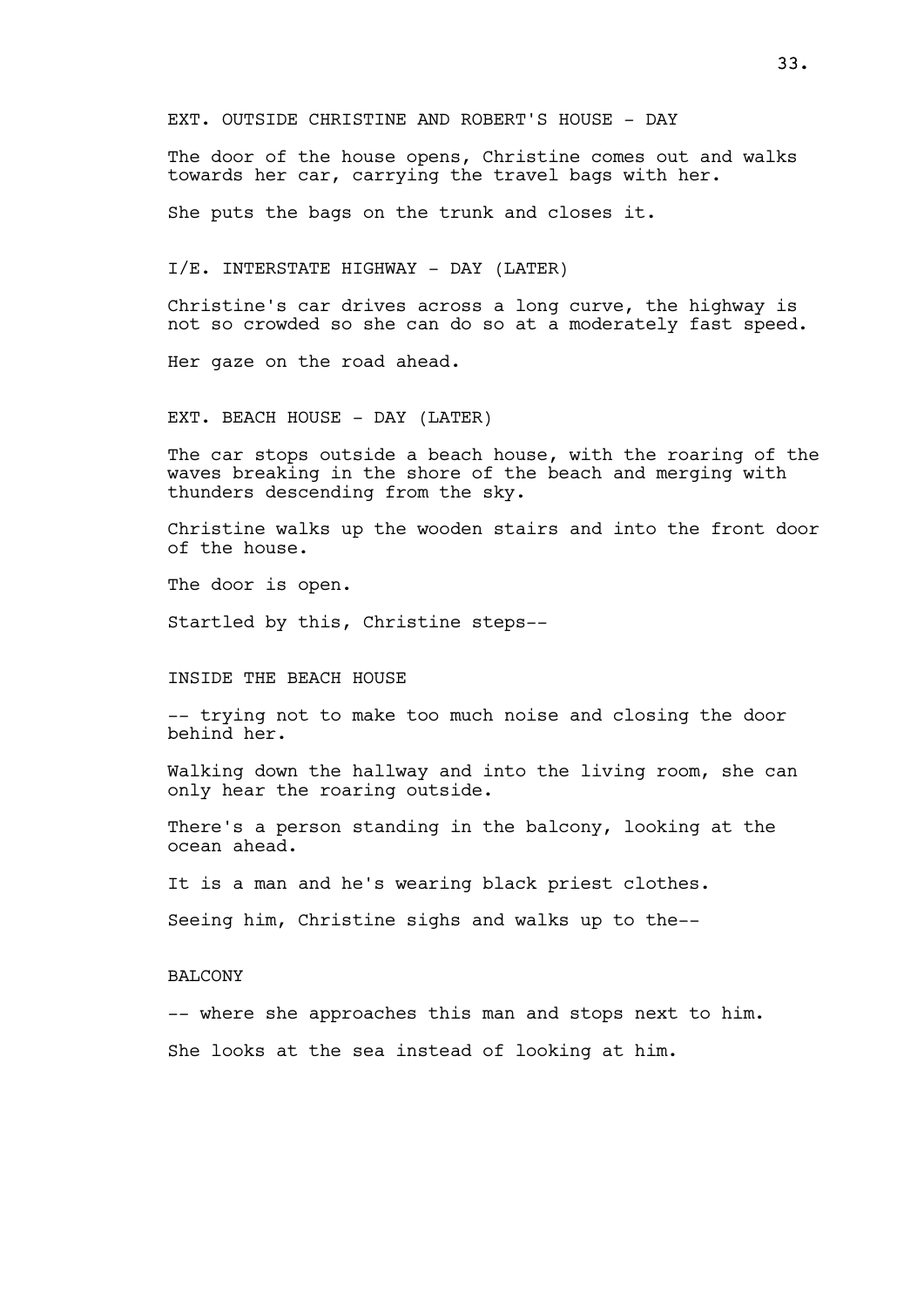**CHRISTINE** How did you find this place, father?

The man is an older person, he's the ARCHBISHOP WALLACE (66).

ARCHBISHOP WALLACE I have never taken my eyes off from you, child.

CHRISTINE

/Father...

ARCHBISHOP WALLACE I'm disappointed, Christine.

He turns around and walks back to the house.

ARCHBISHOP WALLACE (CONT'D) I'm sure you were expecting to meet someone else in here. (beat) Don't you?

Christine turns and meets Wallace's eyes scanning her. She consciously avoids his eyes.

OUTSIDE THE BEACH HOUSE

A limousine parks next to Christine's car.

Back to--

BALCONY

-- where Archbishop Wallace speaks.

ARCHBISHOP WALLACE Come with me, child. We have much to talk about.

**CHRISTINE** 

Go where?

But Wallace doesn't respond, he keeps walking towards the exit door of the house.

Christine lowers her head and follows.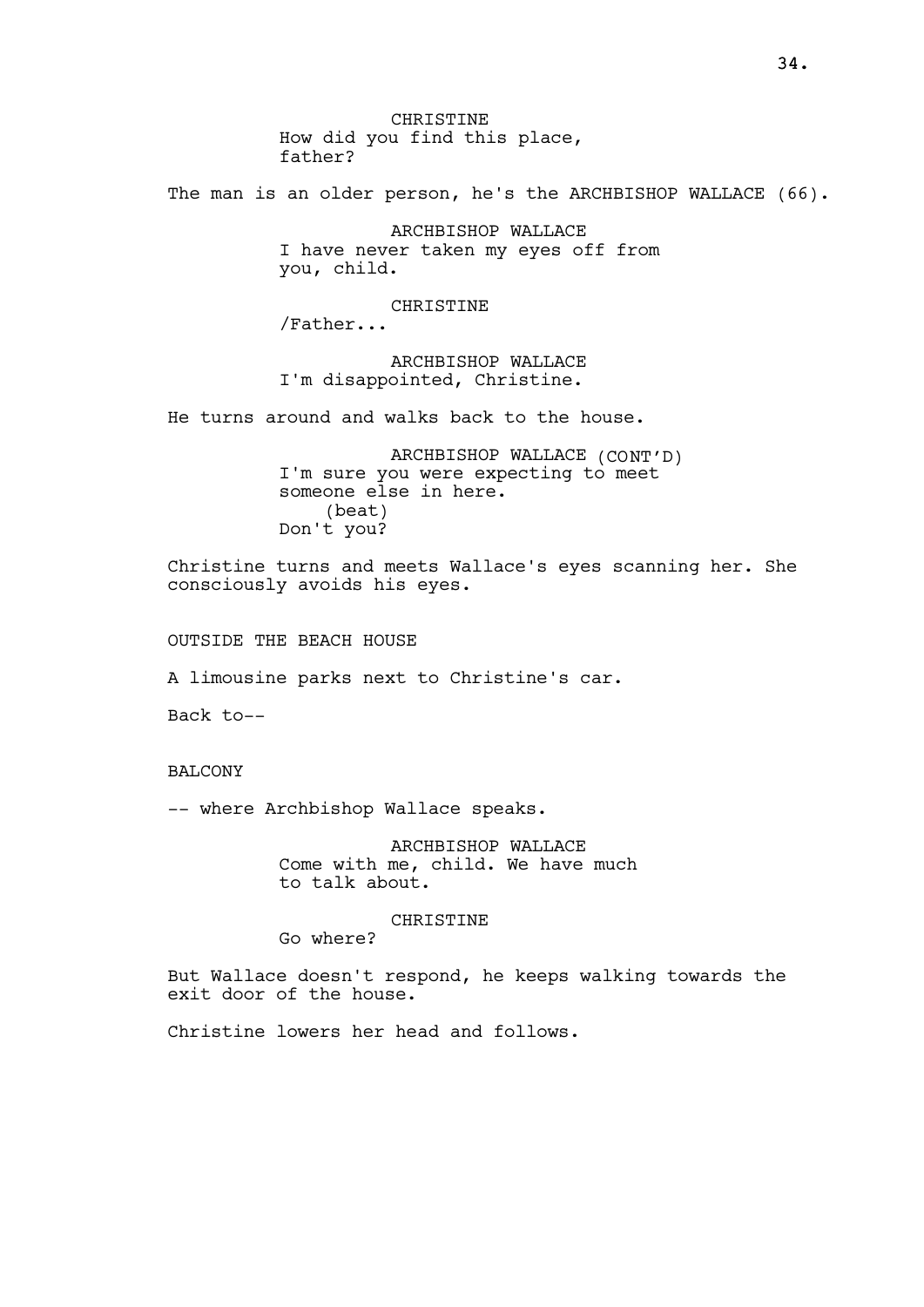### OUTSIDE THE BEACH HOUSE

The chauffer opens the back door of the limousine for Wallace and Christine to go --

#### INSIDE THE LIMOUSINE

-- where they meet another priest, it's Father Ramada.

The limousine starts moving.

CHRISTINE Where are we going?

ARCHBISHOP WALLACE Tell me something, Christine. (beat) Who is this man you were expecting to meet in that house?

Christine doesn't reply.

ARCHBISHOP WALLACE (CONT'D) Adultery is a sin, punishable by death.

Christine remains silent.

ARCHBISHOP WALLACE (CONT'D) I thought I teach you better.

**CHRISTINE** No... I didn't choose any of it.

ARCHBISHOP WALLACE Any of what?

CHRISTINE Of my life. I felt like going in autopilot. Ever since I was a kid people tell me what to do, what to think. As if my life was already written. (beat) Be nice, get married, have kids. I even thought I wanted all those things. (beat) But, what if I don't?

ARCHBISHOP WALLACE You passed the demon into your daughter, Christine.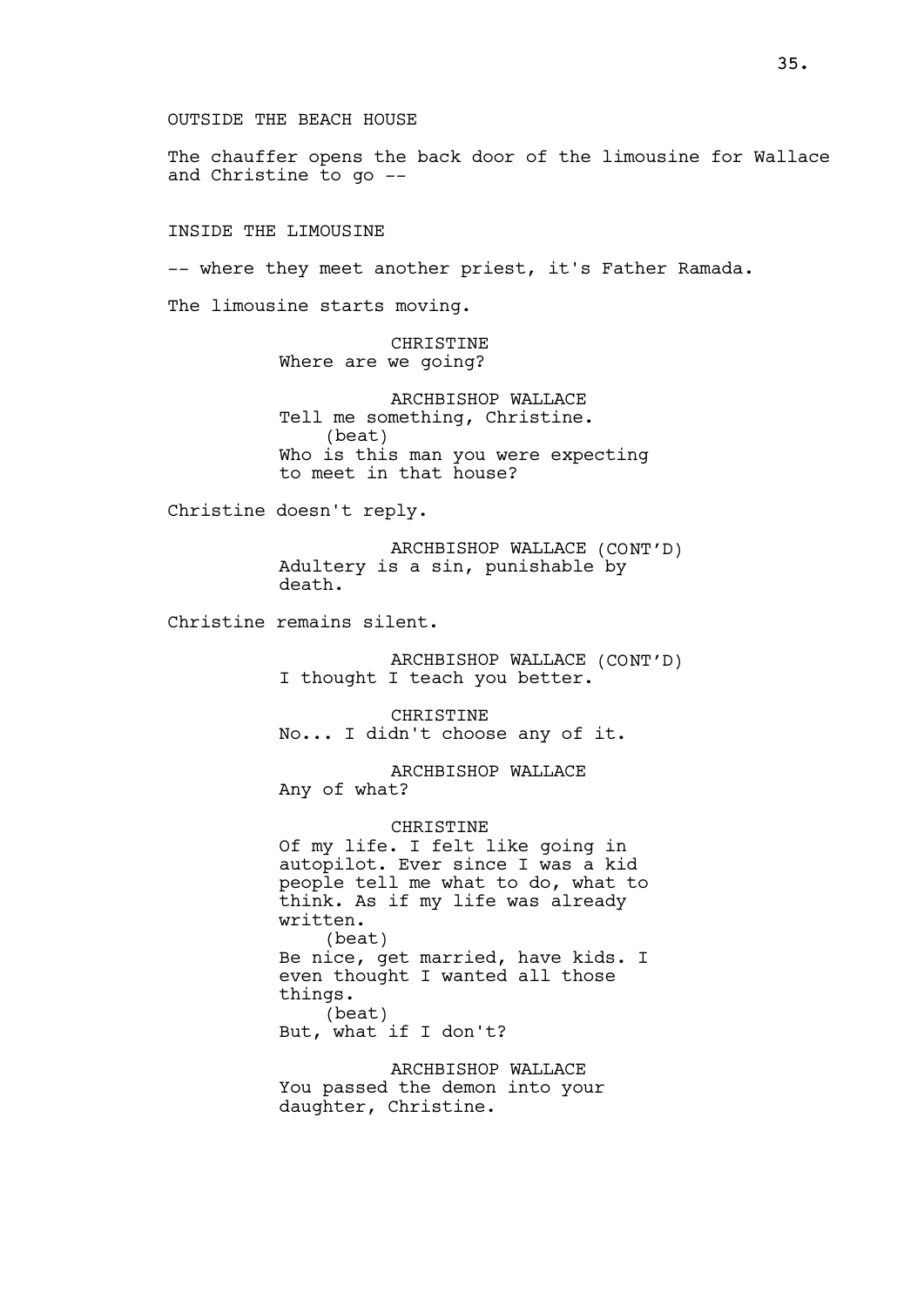**CHRISTINE** (shocked) What? You knew about that?

ARCHBISHOP WALLACE You talks about choices yet you stray from the right path.

## CHRISTINE

(pissed) How did you know about the demon, father?

ARCHBISHOP WALLACE What you fail to see, child, are the consequences of your actions.

# CHRISTINE

How did you know about the demon... answer me!

### ARCHBISHOP WALLACE

You think you can choose? You're not even a woman, Christine. You're a vessel of the church. We gave you life and we can take it away.

#### CHRISTINE

What? (beat) Damn you!

Christine goes to hit Wallace in anger, yet Father Ramada sticks a needle in her arm first.

She tries to defend herself but Ramada takes her arms and subdues her.

> CHRISTINE (CONT'D) Let me fuckin' go! (beat) Let me go! (beat) Let me... (beat) Oh... El...

Christine falls on the seat and can't help closing her eyes.

OVER BLACK:

WHO IS THIS MAN?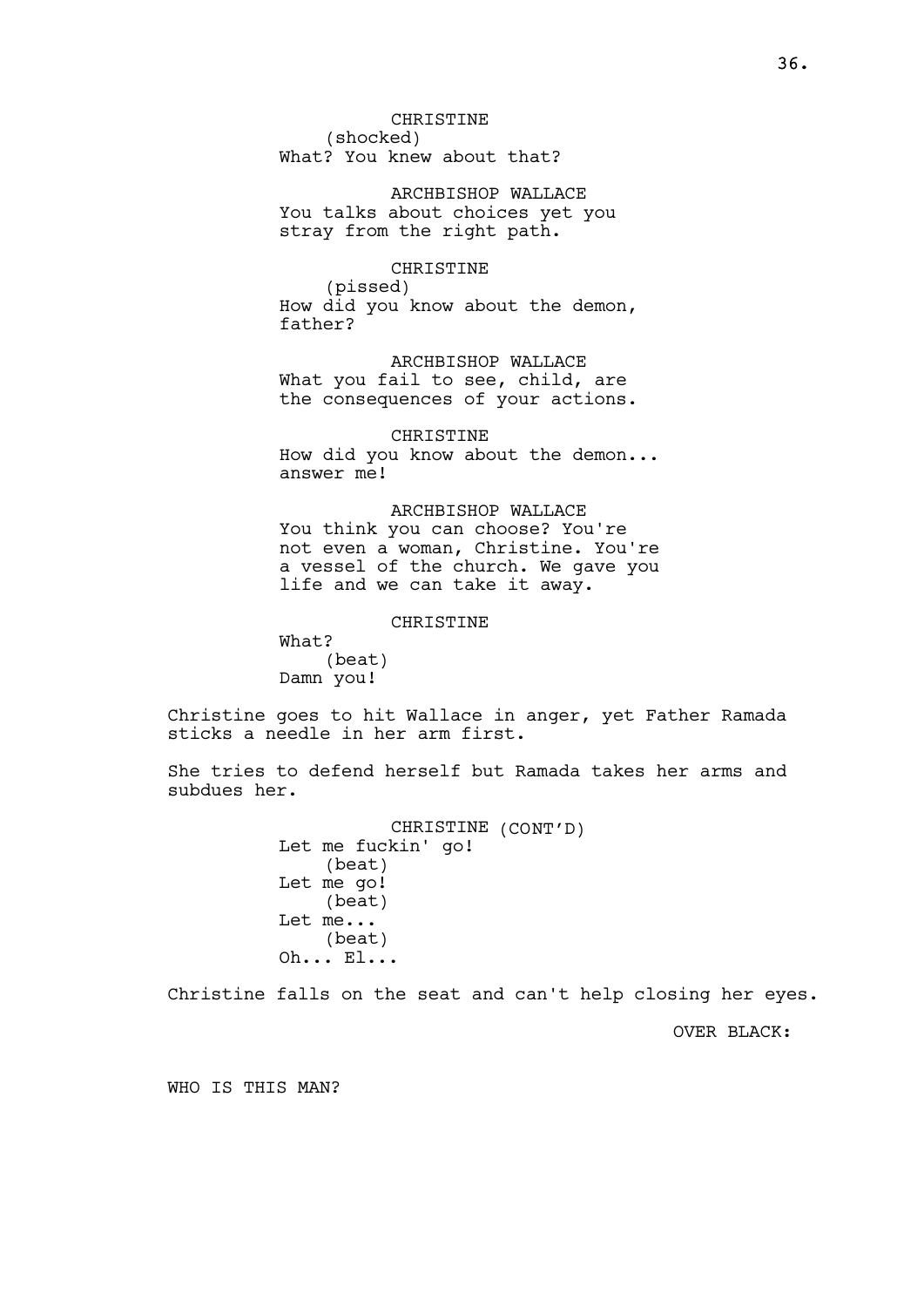EXT. PARK OUTSIDE CHURCH - DAY

The day is bright and the sky clear as a pearl. Children play and laugh around the park. Couples talk, they hug and enjoy the summer vibes.

Christine sees them and smiles, she enjoys the tingling that reflections of the sun on the water of the lake produce in her eyes.

She sits facing the early evening, wearing a beautiful and sparkling white wedding dress.

A father plays catch with his son near the wife, resting below a tree.

> THE MAN They seem so happy.

Christine looks to her side and finds The Man seated next to her.

> THE MAN (CONT'D) So, what happened this time?

CHRISTINE Why are you assuming something happened?

THE MAN Okay. Everything is okay then.

**CHRISTINE** 

Yup.

THE MAN Are you sure?

Christine sighs.

CHRISTINE I'm fine. Don't worry.

The Man looks down at Christine's feet. She's barefooted and her feet are covered with mud.

THE MAN

Okay then.

Christine notices he's seen her feet.

**CHRISTINE** I just needed a break, that's all.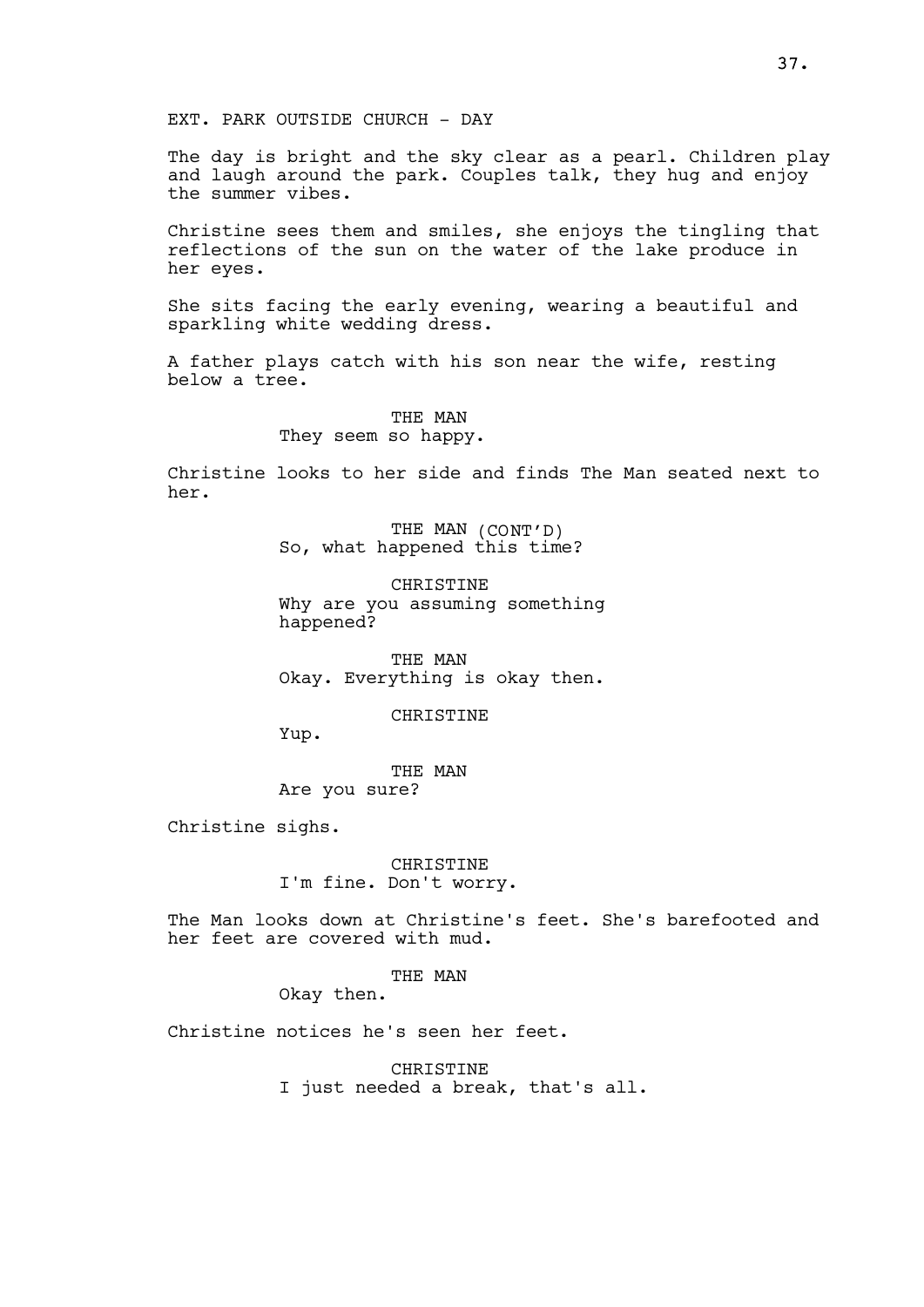THE MAN From your wedding.

CHRISTINE

Don't mock me.

THE MAN

I'm not.

Christine checks on The Man, she then looks at the lake for a moment. She comes back to look at him, catches a faint smile on his face.

CHRISTINE

I knew it!

THE MAN

What?

CHRISTINE You're laughing at me!

THE MAN How do you know that?

CHRISTINE

I know you.

THE MAN

Oh you do now.

CHRISTINE At least I think I do.

THE MAN Well... I think I know you too. (beat) I know why you're here.

CHRISTINE And why is that?

THE MAN

Fear.

A moment of silence.

# CHRISTINE

Okay.

Now it' The Man who looks at Christine.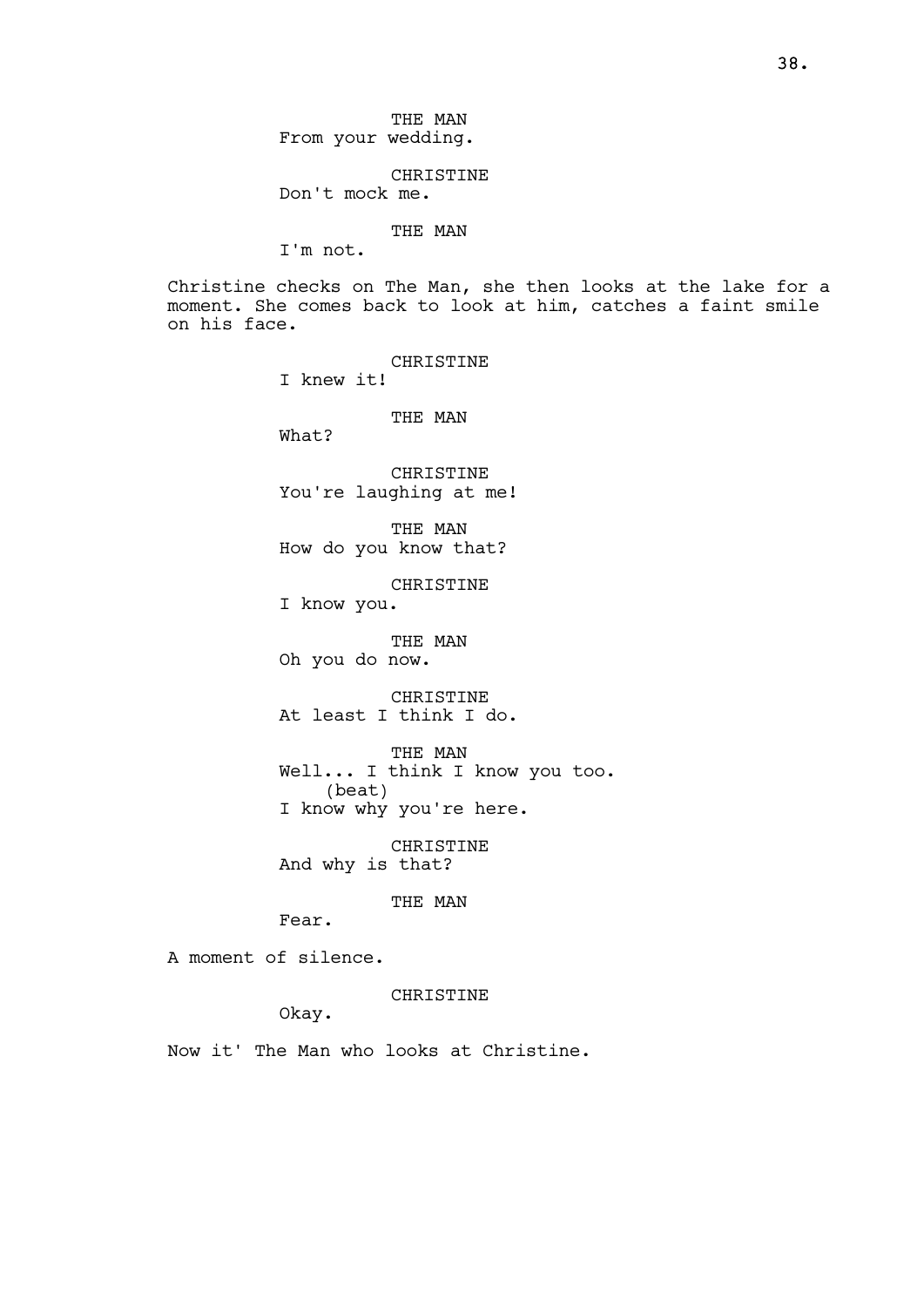CHRISTINE (CONT'D) I was afraid for a moment. (beat) I think. The Man nods. CHRISTINE (CONT'D) Took one step and then another. Then I was out here. Didn't know what to do. Christine looks at the family by the shadow under the tree, they look so happy together. THE MAN Come with me. **CHRISTINE** Where? THE MAN Anywhere. Let's go far and never come back. CHRISTINE I think I should get back now. Before someone notices I'm gone. THE MAN Are you sure you want to be there? **CHRISTINE** I do. (beat) It's okay. I'm fine. Christine smiles. CUT TO: INT. CHRISTINE'S AND ROBERT'S HOUSE - DAY Christine's face can be seen through the glass of the window in the kitchen. She washes the dishes in silence at the sink.

ELIZABETH (O.S.)

Bye mom!

Christine looks to the side and sees Elizabeth waving her good-bye as she walks out of the house.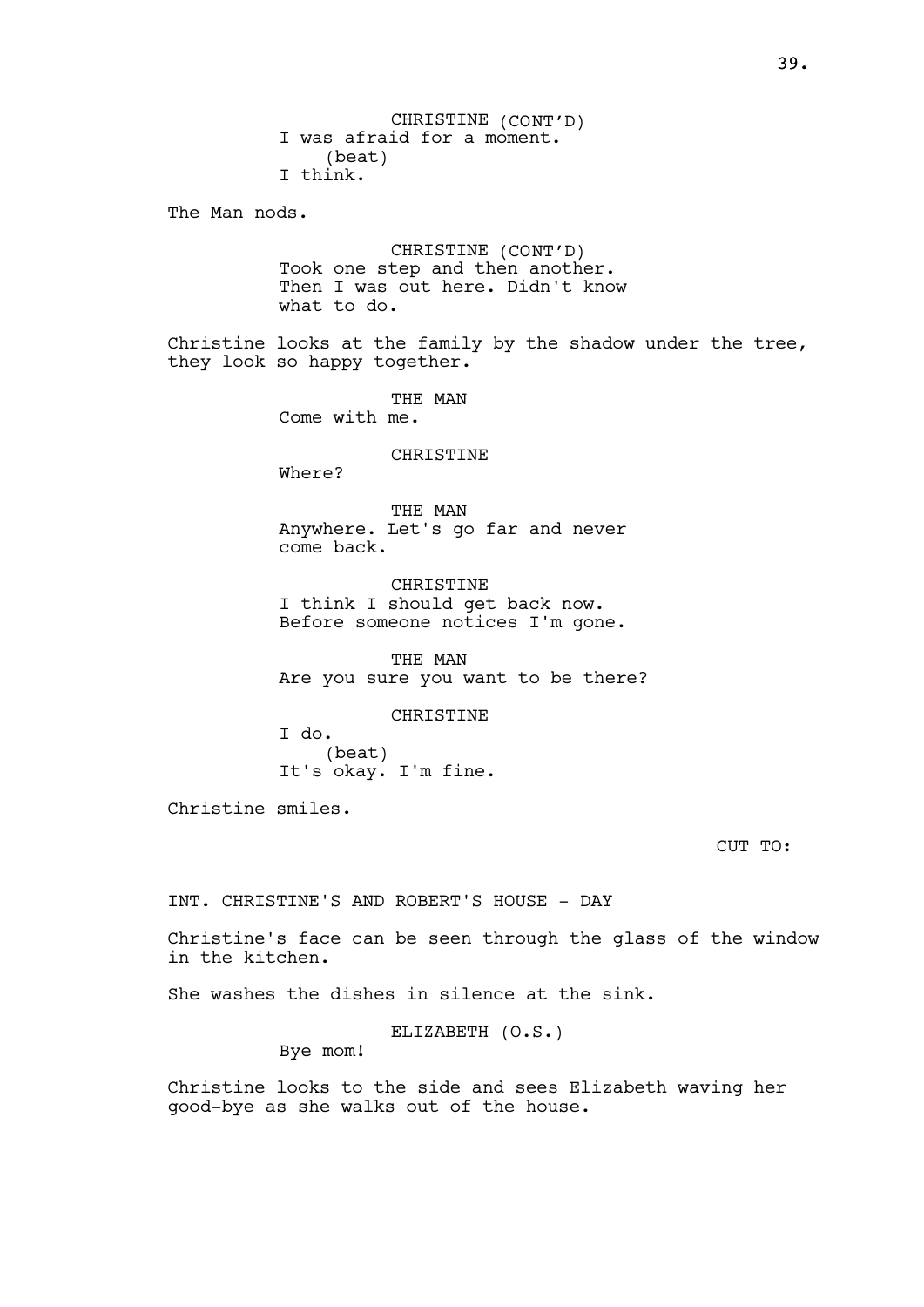#### **CHRISTINE**

Bye honey!

Christine is not sure if her daughter heard that.

ROBERT She heard you, honey. (beat) Don't worry.

Robert kisses Christine on her cheek while moving towards the kitchen table. He takes a glass there and walks to the refrigerator.

Looks for something, can't find it.

ROBERT (CONT'D) Remember to buy orange juice when you go to the supermarket, okay?

Christine doesn't reply, her face depicts some annoyance.

ROBERT (CONT'D) Did you hear me?

**CHRISTINE** Yes. Groceries.

ROBERT (nodding) Okay.

Christine makes the most effort to raise a smile as Robert leaves the house.

Door closes.

A heavy silence falls on Christine now, only interrupted by drops of water coming from the sink.

Her arms tense, she lowers her head. She seems to be ready to cry.

THE MAN

Hey.

Christine raises her head and looks out the window. The Man is standing there, smiling at her from outside the house.

EXT. COMMERCIAL STREET - DAY (LATER)

The ice cream man prepares the portion and delivers it to Christine. She receives it and pays him with a bill.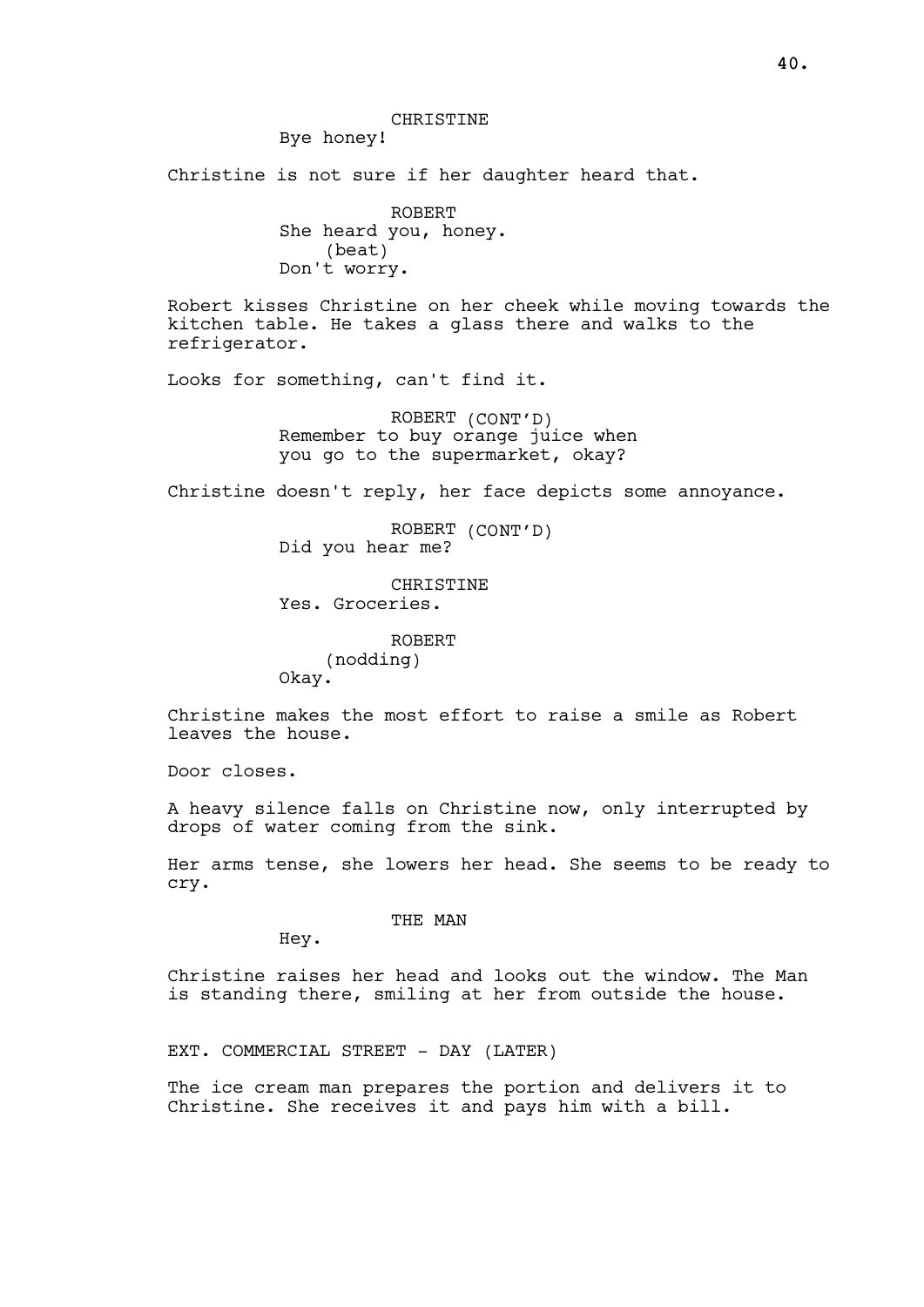### CHRISTINE

Thanks.

The ice cream man nods in response.

Christine walks away.

THE MAN Ice cream never fails to make a day better.

CHRISTINE I guess, but it's freezing today.

THE MAN

So? (beat) Cold doesn't make an ice cream any less sweet.

CHRISTINE (tasting some of the ice cream) I think you're right on that.

THE MAN

So...

CHRISTINE

So?

THE MAN How are things at home?

CHRISTINE They're fine. Don't worry.

THE MAN

Okay.

CHRISTINE Just okay?

THE MAN

Yeah.

CHRISTINE Mmm. What do you mean, okay.

THE MAN Nothing, it's just...

CHRISTINE

What?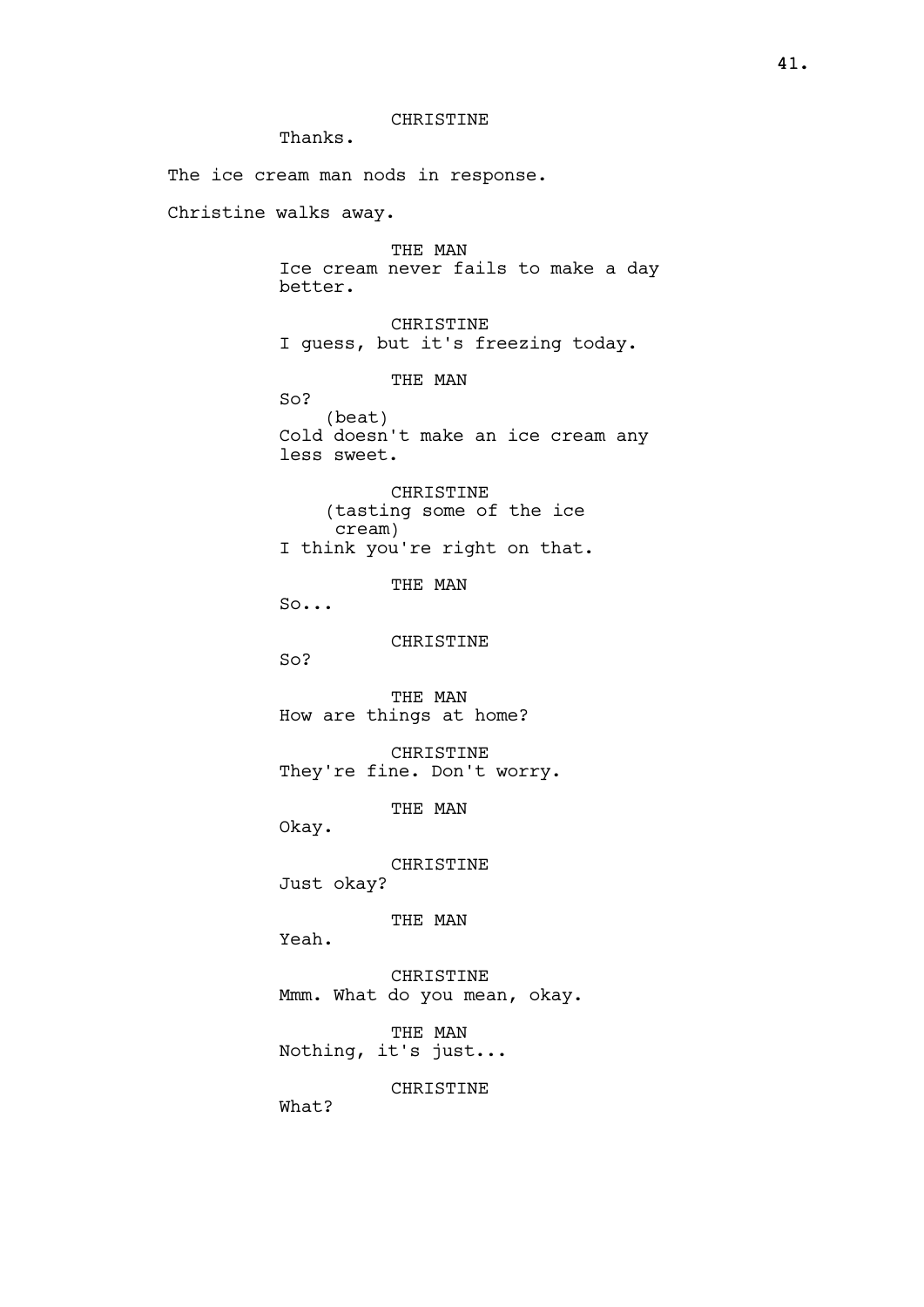THE MAN You never listen to me so why should I say anything.

CHRISTINE

Is that so.

THE MAN

That is so.

Christine gazes at The Man.

CHRISTINE Why you keep showing up then?

THE MAN Because I care about you.

CHRISTINE You do, uh?

She smiles.

CHRISTINE (CONT'D) Tell me something.

THE MAN

Sure.

CHRISTINE How do you know when I'm sad?

THE MAN What do you mean?

CHRISTINE You always show up when I'm having a bad day.

The Man looks at her.

THE MAN That seems to be happening a lot lately.

CHRISTINE You didn't answer my question.

THE MAN No, I did not.

**CHRISTINE** 

Then?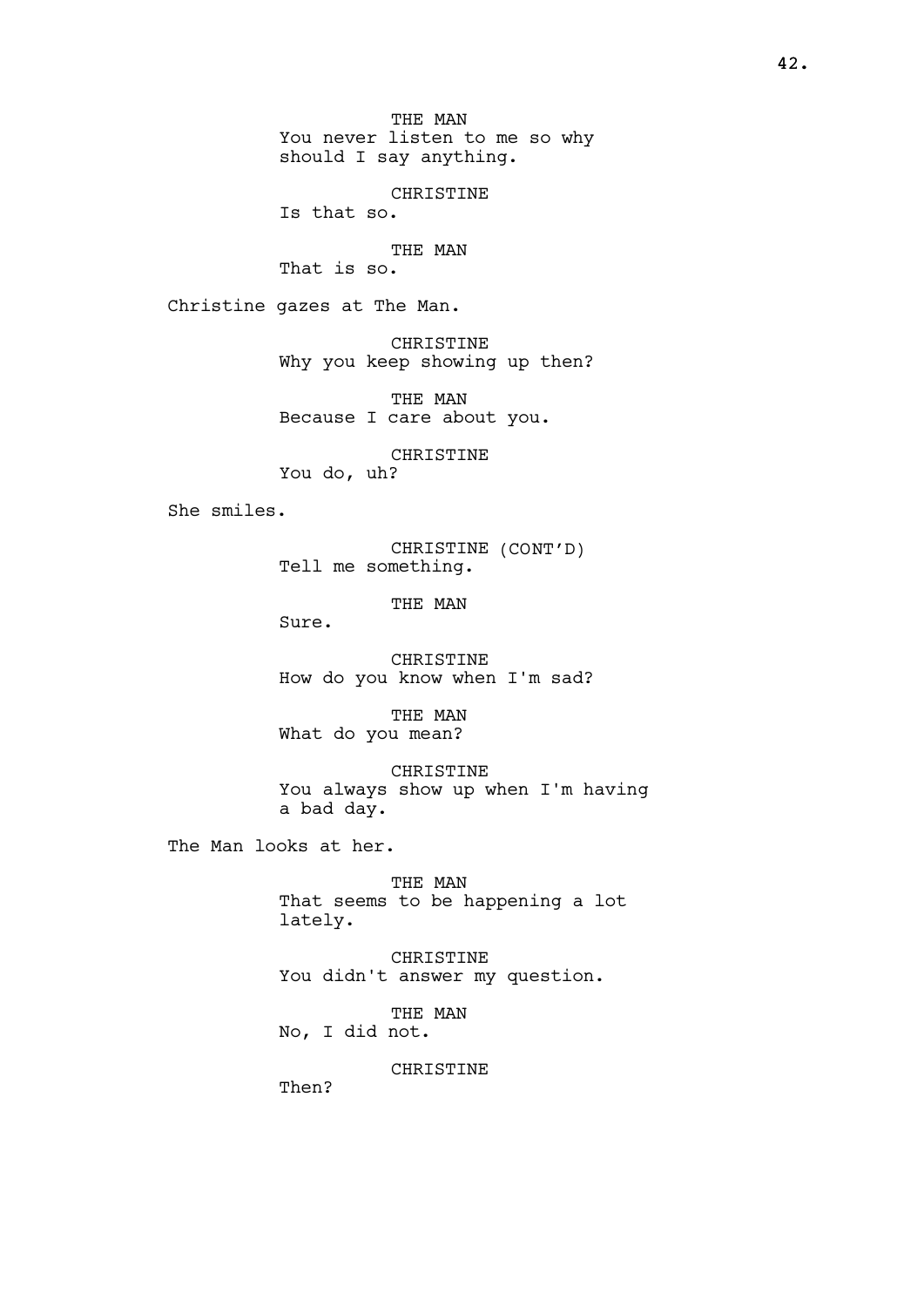THE MAN You really want to know?

CHRISTINE

Yeah.

# THE MAN And if you don't like the answer?

Christine stops walking. The Man takes a few more steps before turning back to face her.

> CHRISTINE I still prefer to know.

> > THE MAN

Okay. (beat) Fair enough.

The Man points to his left side. There's a chinese "grab and go" restaurant there.

Christine walks up to The Man and takes a look inside the restaurant.

> THE MAN (CONT'D) There's a red door on the other side of the restaurant. If you go there you'll find the answer.

CHRISTINE (perplexed) You're kidding.

THE MAN

No. (beat) Tell them you want to "learn the truth".

Christine looks at The Man with an obvious "I don't believe you" expression on her face.

He smiles at this.

CHRISTINE I want to *learn the truth...* okay. (beat) Very funny.

She sighs and goes--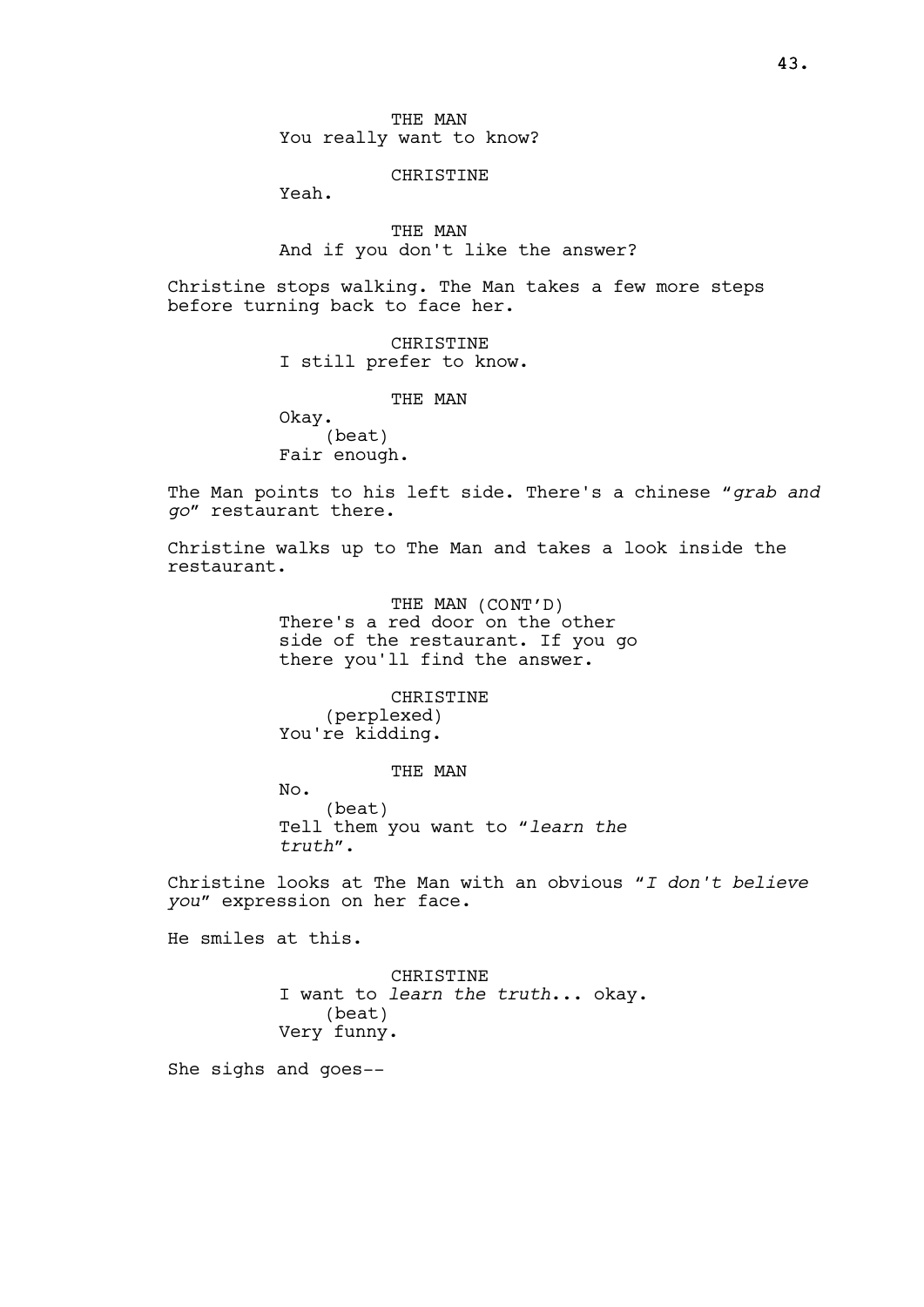### INSIDE THE RESTAURANT

-- where she walks through the tables to reach the other side of the place.

She can see the red door not too far from her.

Getting to the door, she goes to grab the doorknob but hesitates.

She looks around and no one sees to notice her being there.

She goes into--

THE OTHER SIDE OF THE RED DOOR.

-- where she faces a long hallway decorated with old mosaic tapestry and black and white pictures framed in various different styles.

A music monotone music sound can be heard from the far end of the hallway.

She keeps moving forward until reaching a--

LIVING ROOM

-- and an OLD LADY (83) seated there near a small radio on top of a shelf.

Because of the tick sun glasses in a fairly dark room, it's safe to assume that the Old Lady is blind.

#### CHRISTINE

Excuse me?

The Old Lady moves to meet the sound of Christine's voice.

CHRISTINE (CONT'D) I... I want to learn the truth.

The Old Lady stands up with some difficulty.

Christine moves to help her, yet she refrains to do so. The Old Lady doesn't say anything, she just goes to the door behind her and opens it.

She invites Christine to go inside--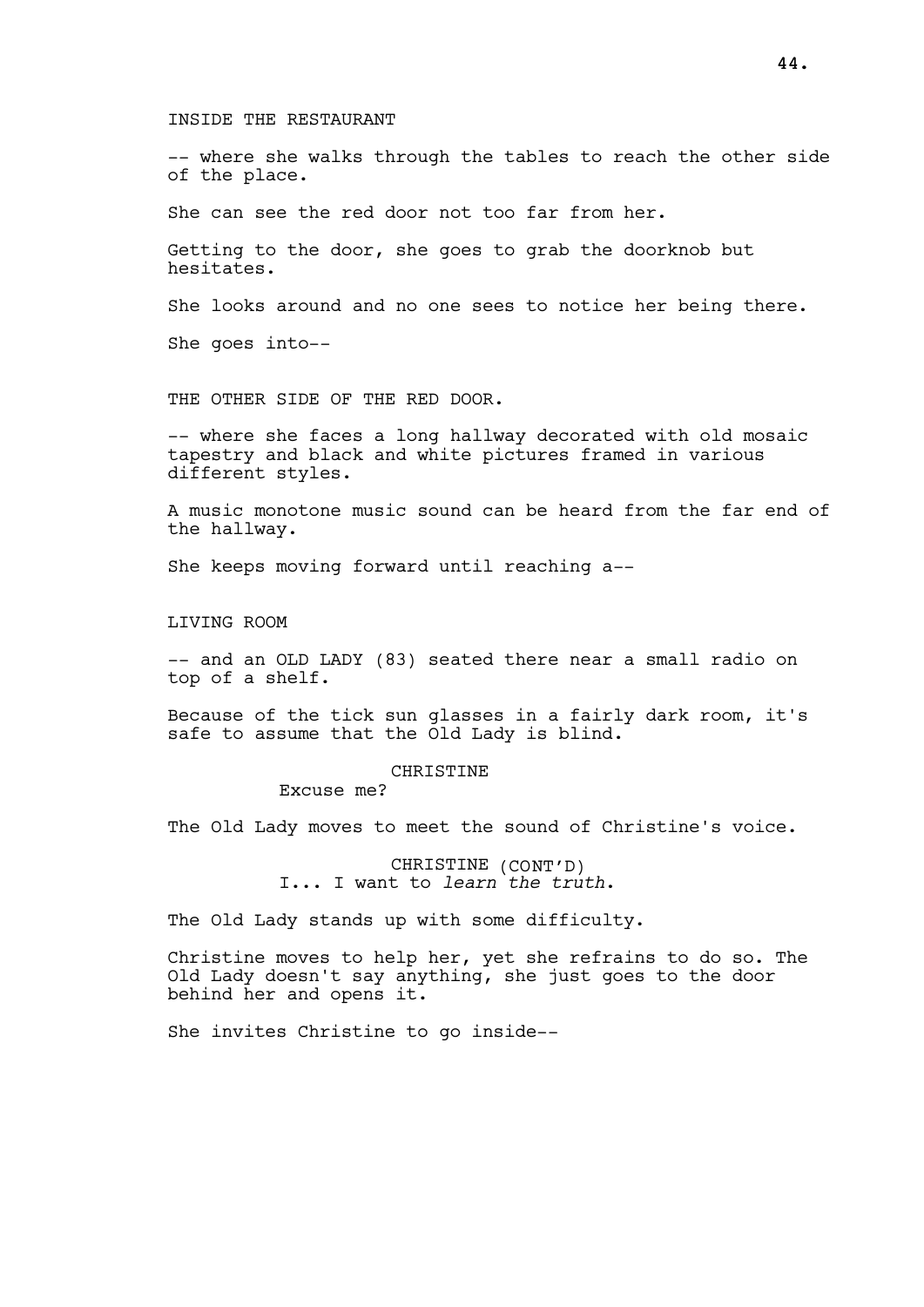THE OTHER ROOM

-- Getting inside, Christine notices there's something off about this place.

Even if the room is dark, light coming from the doorway reflects in strange ways over the walls and the floor.

The Old Lady turns the light of the room on and Christine can see it.

All four walls, even the floor and the ceiling are made of reflecting glass.

Mirrors.

Her image reflecting infinite times in all directions.

Surprised by this, Christine steps back, but the old lady closes the door behind her.

#### **CHRISTINE**

Wait!

No response.

Suddenly, lights go off again.

Christine stands in the middle of darkness if only for a short time.

Lights go on again, this time, the whole room tainted by yellow light.

She can barely see the contour of her body due to the intense yellow brightness.

It changes again.

This time it's blue colored lights, same blinding intensity.

Lack of perception causes Christine to get nervous, stumbles upon her steps.

> CHRISTINE (CONT'D) Hello? (beat) Lady?

It changes once more.

This time it's a white light as intense as looking at the sun in daylight.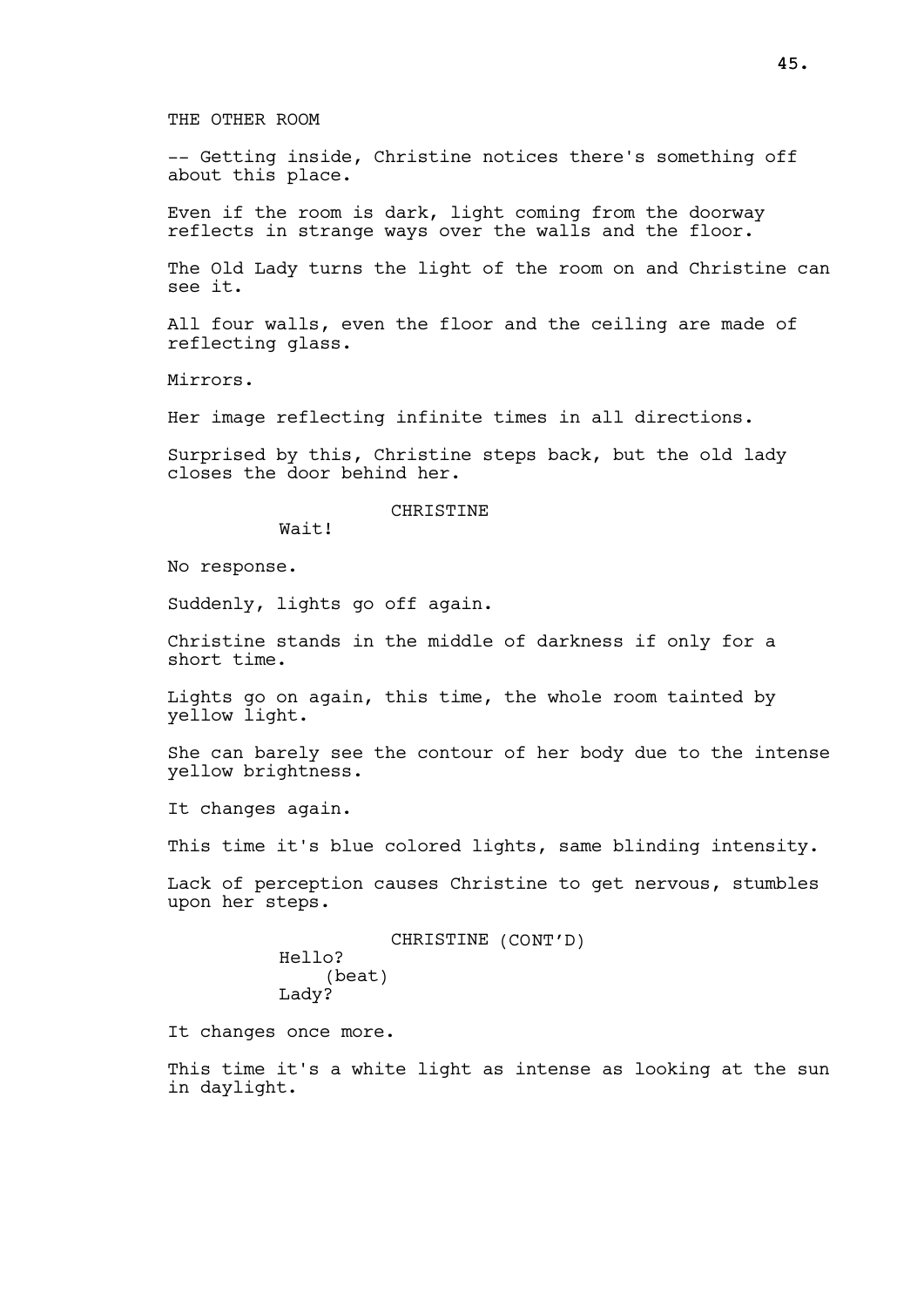Christine faces forward and sees something that startles her.

In the reflection in front of her she can see a black stain, just there in the area of her belly.

It's not a stain, it's a crack.

She moves closer to the mirror to look at it better.

In doing so, she notices the crack is growing, as if being pushed from inside.

A low grunt sound makes all the walls tremble and the crack keeps growing on Christine's belly.

A piece of white falls, revealing darkness inside.

Yet something even more frightening awaits.

There are red eyes there, looking back at Christine.

The vibration of the walls around becomes even stronger and then lights go off again.

Darkness.

Christine's heavy breathing can be heard. She's scared to death.

She screams.

THE OTHER ROOM

The Old Lady opens the door and Christine bursts out in fright, pushing her aside as she moves forward.

She gets to the long hallways and keeps running up to the red door, opens it to get--

#### INSIDE THE RESTAURANT

--and she keeps running, stumbling upon the tables and customers, unable to focus on anything but daylight at the end.

She gets--

OUTSIDE THE RESTAURANT

-- and she can't see anything because of the intense daylight.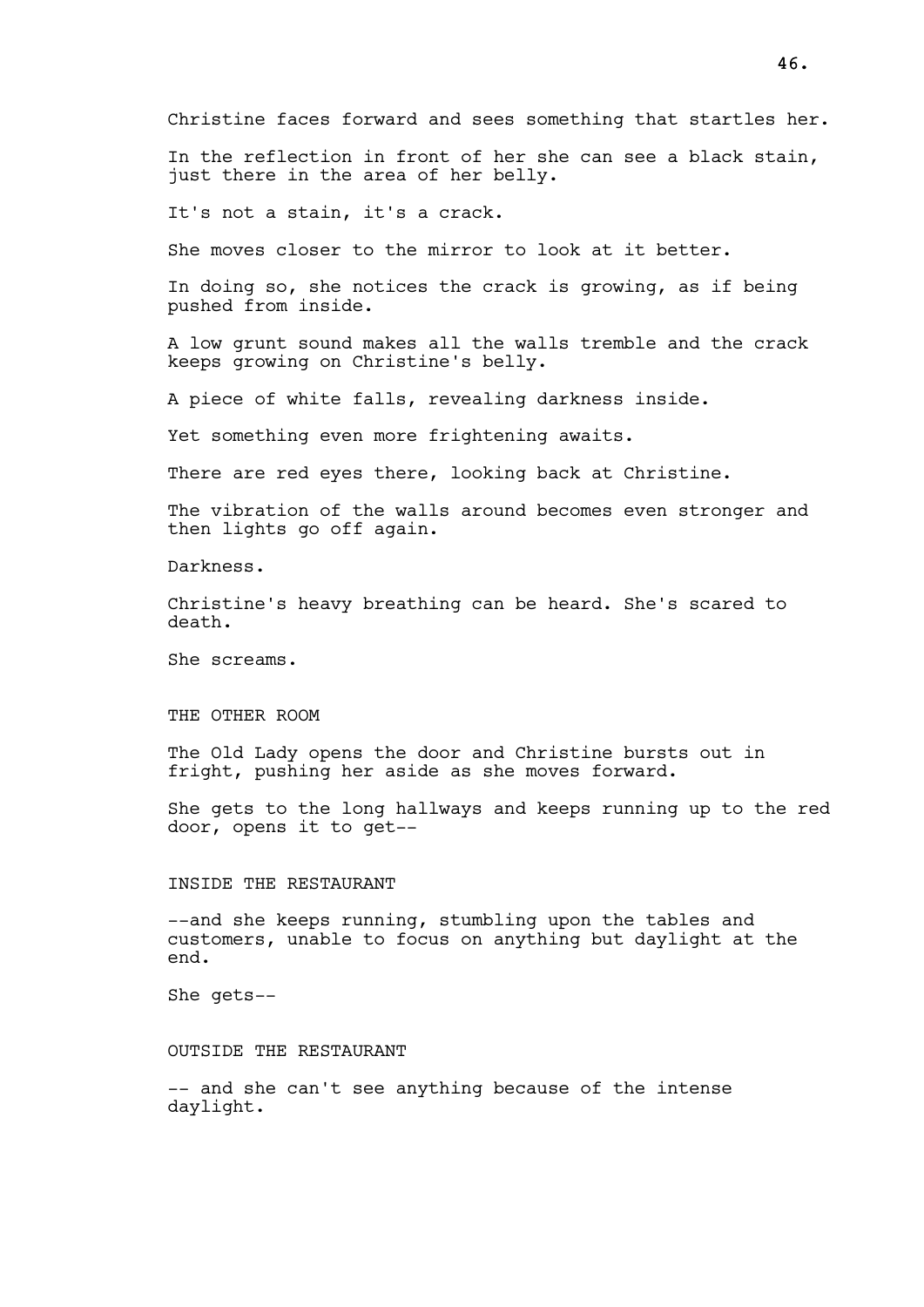She's fainting.

THE MAN Christine, listen to my voice, okay? (beat) Focus on my voice and breathe.

The Man holds Christine's shoulders yet she lets go of him. She's still afraid.

> CHRISTINE Get away from me!

THE MAN I told you. (beat) You were not gonna like the answer.

CHRISTINE There was something, something inside of me!

THE MAN Calm down, okay? It can't hurt you. (beat) It can't hurt you Christine, it's fine.

CHRISTINE How is it fine!?

THE MAN Trust me, okay? But listen. (beat) You're not gonna like this.

Trying to catch her breath, Christine faces The Man.

## CHRISTINE

What?

THE MAN You want to go back inside now if you want to understand what's going on.

Christine looks at The Man with a suspicious gaze.

CHRISTINE

Who are you?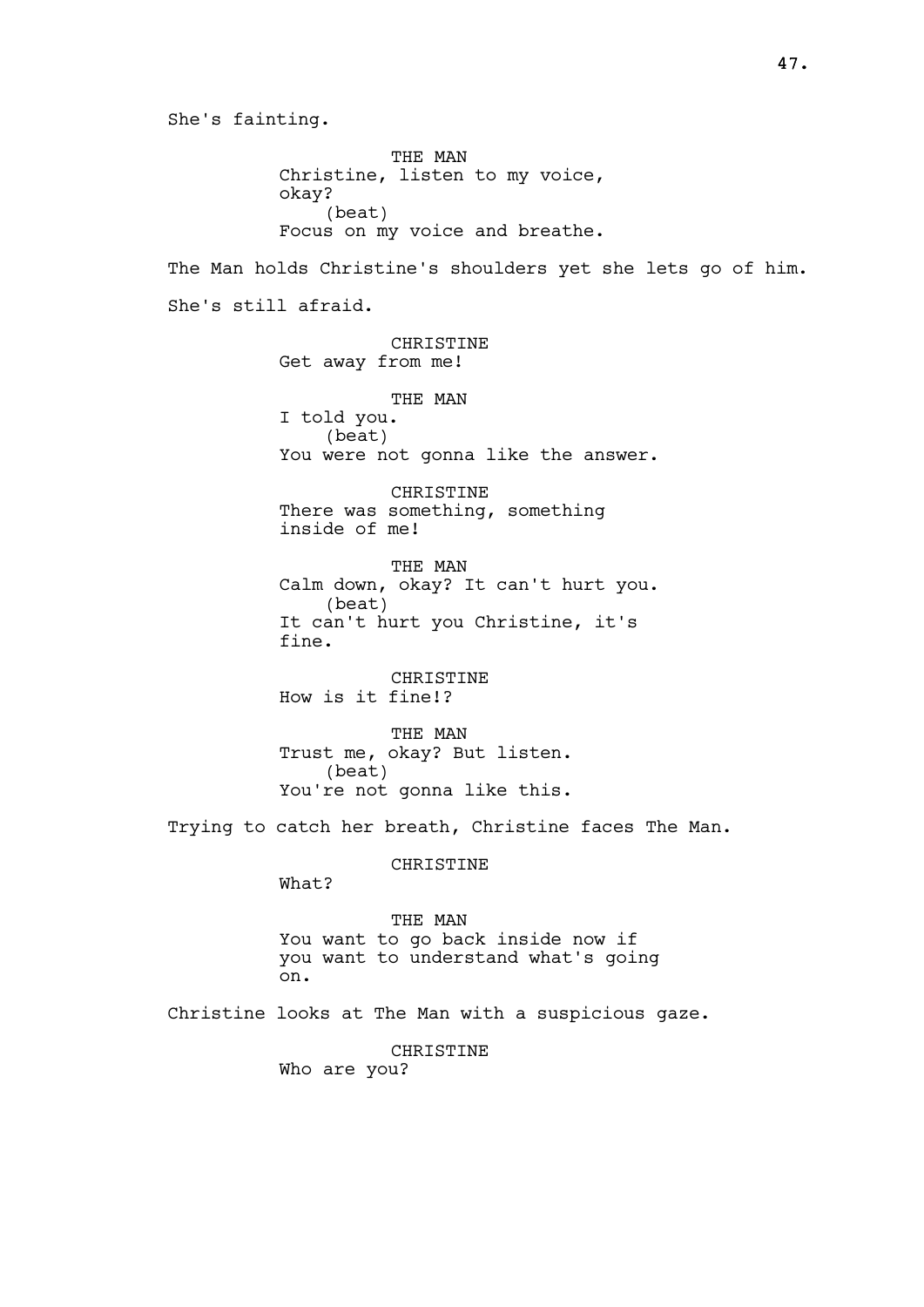The Man smiles at her, the same way he smiled at her near that tree when she was twelve. The same way he smiled at her wedding.

As if he hadn't age a day.

CUT TO:

INT. UNKNOWN PRISON CELL - NIGHT

Christine wakes up in darkness, sweating as if she just woke up from a nightmare.

She can see bars in front of her.

Beyond the bars and into the cell in front of her own, she can hear a faint female sound.

A female voice, moaning.

Christine stays there, still, sitting in the bed she just woke up in, listening to the intensifying moaning.

Moaning ends.

From the darkness inside the cell in front, a priest emerges.

He fixes his clothes as he walks to the cell door.

The priest opens the door and steps outside.

The heavy metal door closes hard, echoing throughout the place.

From the sound of it, Christine assumes this is a rather big place she's in right now.

But where?

The priest walks away from the cell.

Seeing this, Christine goes to get out of the bed.

WOMAN

Don't. (beat) Don't get out of bed. (beat) Don't draw attention to yourself. Unless you wanna enjoy like that one.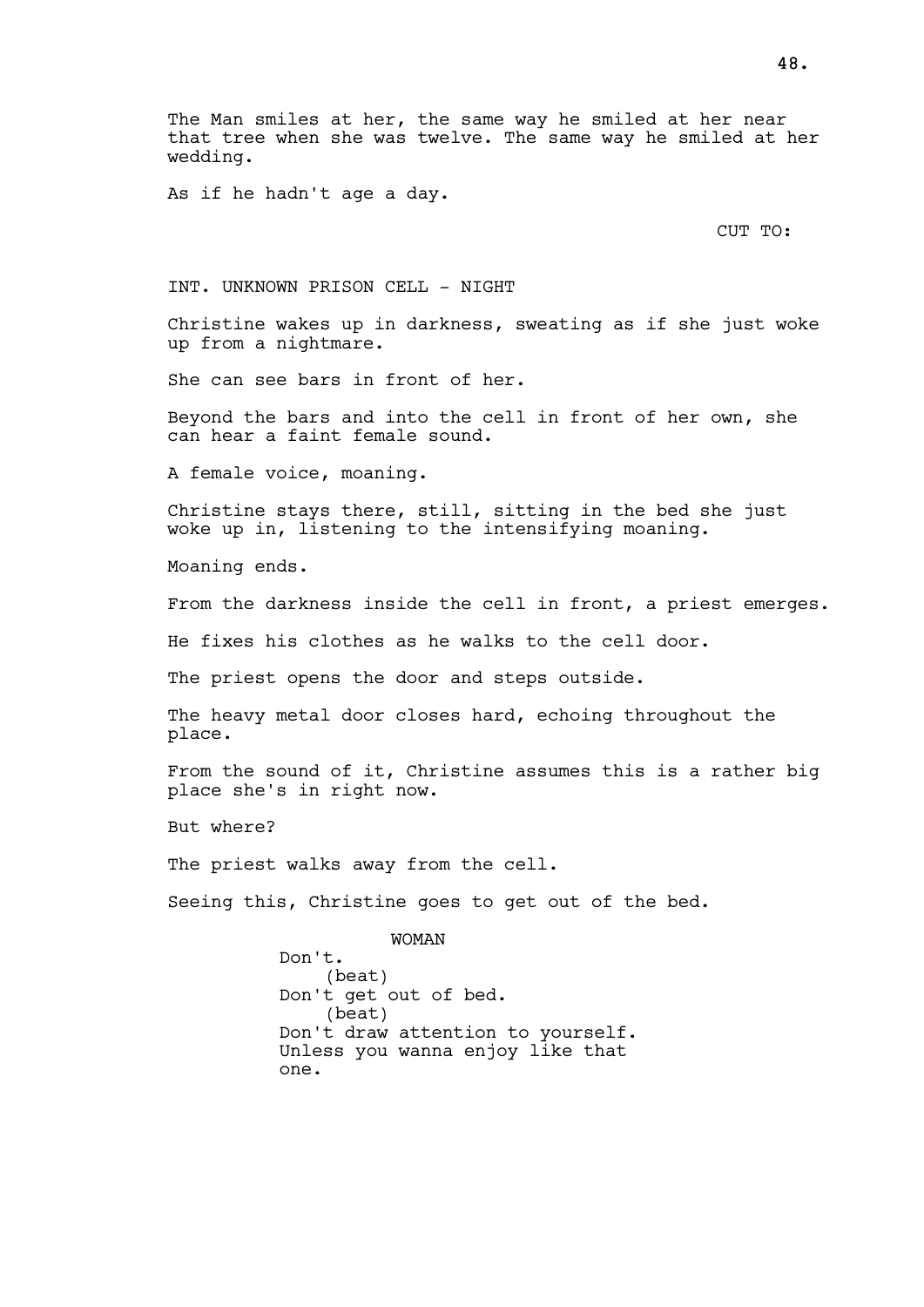There's a woman in the bed next to the one Christine is. She signals the cell in front of them, where now faint crying can be heard.

> CHRISTINE Where are we?

WOMAN

Here... where VESSELS come to die.

MATCH CUT TO:

INT. THE OTHER ROOM - DAY

Sitting next to the Old Lady with the tick sunglasses, Christine waits with some lack of patience.

The Old Lady reads from a book to her.

A RED BOOK.

OLD LADY Vessels are selected at birth, they're daughters of former vessels. (beat) The church selects genetic predisposition to conformity and obedience as patterns of behavior. (beat) The intervention must be done at birth.

As Christine hears this, she gazes at The Man, who walks through the room.

> CHRISTINE How can this be even possible?

The Old Lady hands the book for Christine to see. In it, she finds a picture of a baby being suffocated with a blanket over its face.

The Old Lady continues.

OLD LADY Demons prefers to attach itself to the desperate.

**CHRISTINE** I can't believe this.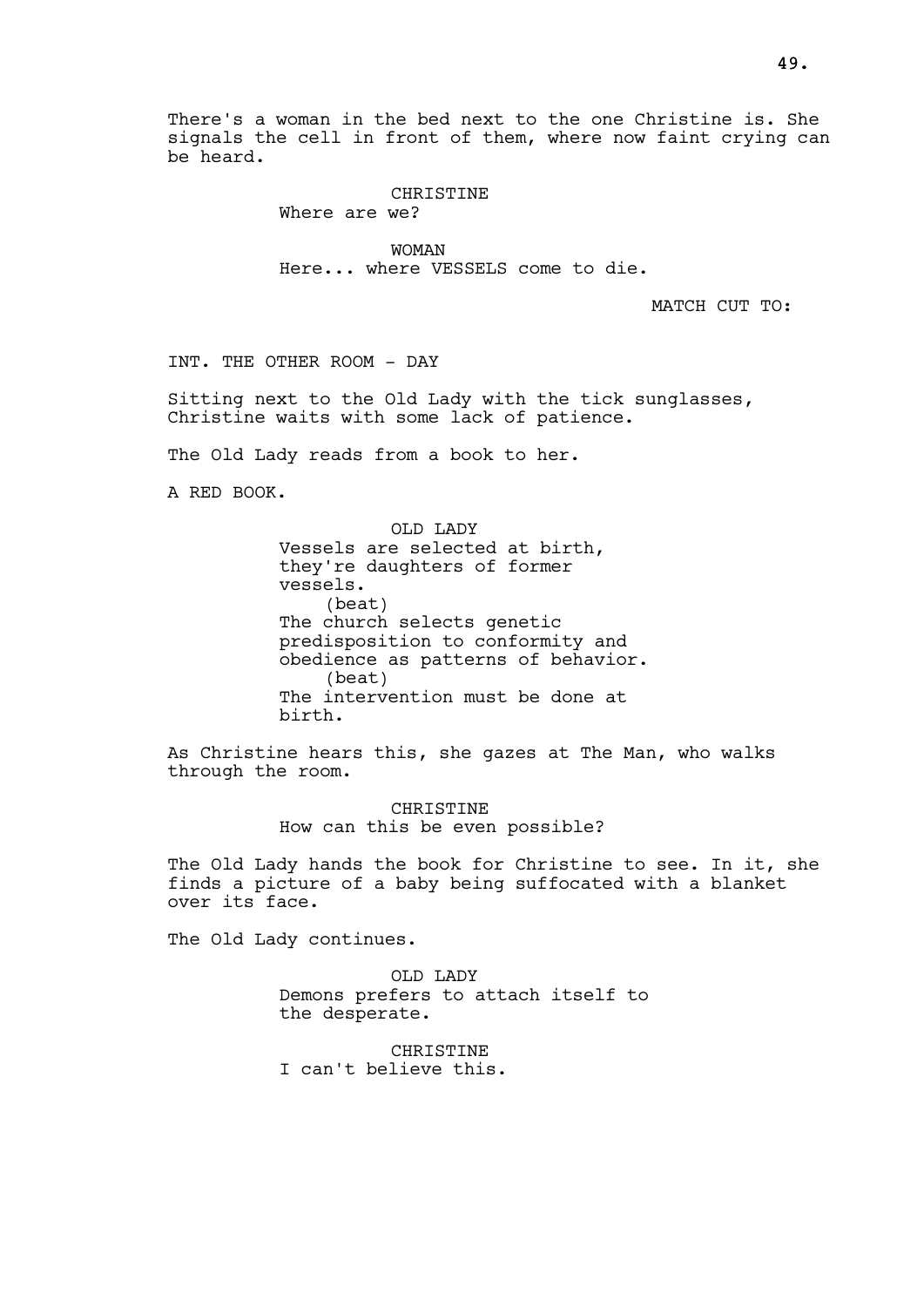OLD LADY

Can I ask...

Christine faces the Old Lady.

OLD LADY (CONT'D) Have you experienced visions of the future?

Surprised by this, Christine delays an answer.

An image pierces her mind.

She can see herself crying inside her car, it's night outside and it's raining heavily.

She can see Robert standing in the window of the house with the lights on behind him.

The Old Lady notices hesitation in Christine's lack of response.

> OLD LADY (CONT'D) I think you have.

The Old Lady puts a glass of water in the middle of the table.

> OLD LADY (CONT'D) Try to move it without touching it.

CHRISTINE How can I... I can't do that.

OLD LADY No, you can't. (beat) But "it" can.

**CHRISTINE** I don't follow.

OLD LADY Demons inside vessels are in a latent state. They're not sleeping nor are they awake. (beat) But you can ask it to defy the laws of nature. To produce a miracle and mock creation.

**CHRISTINE** 

What?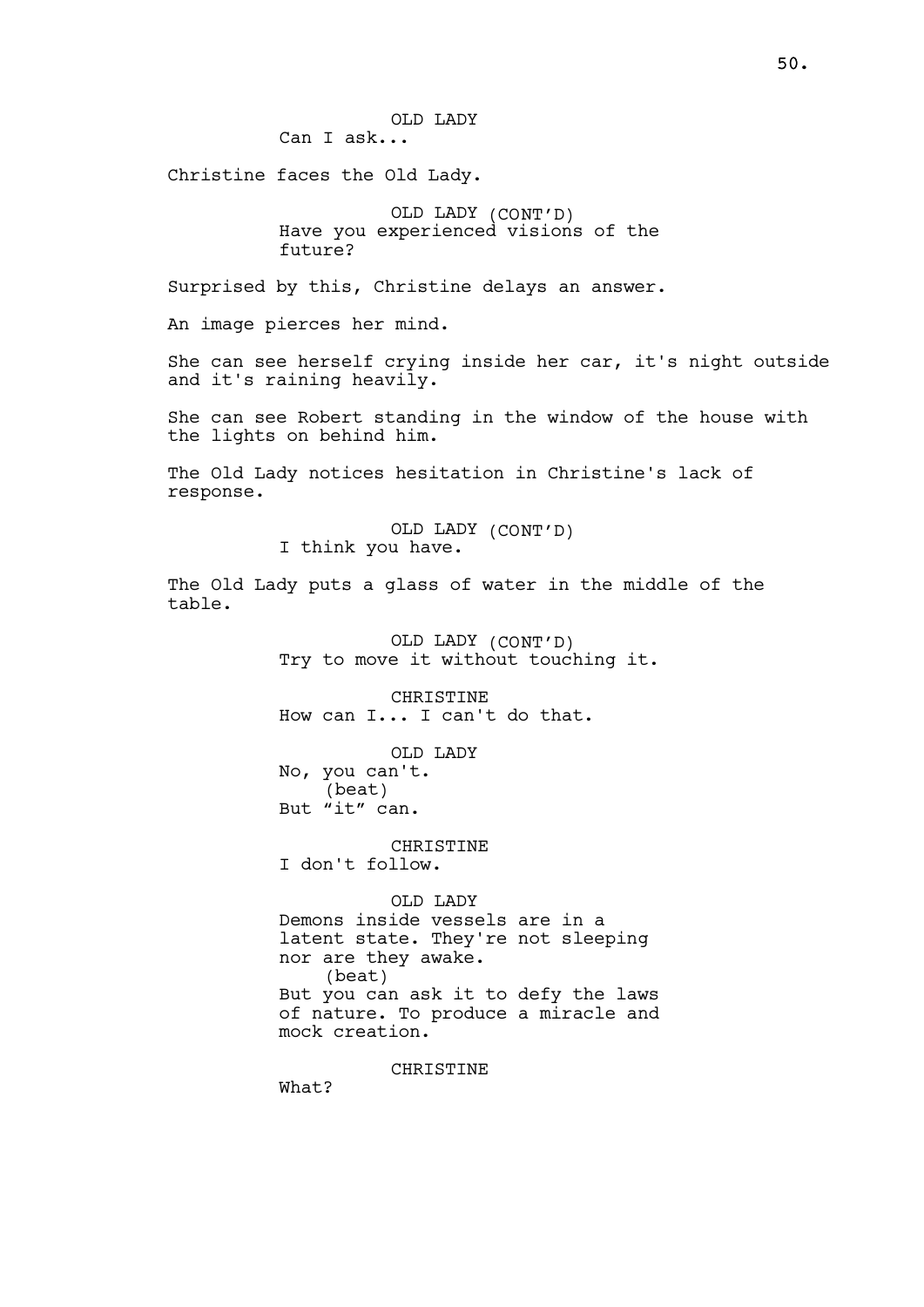CHRISTINE

How?

OLD LADY Let it know who the master is. (kinda mocking) Hopefully you.

A bit annoyed by that last commentary, Christine sighs as she gets comfortable on the chair.

She closes her eyes to concentrate.

OLD LADY (CONT'D) That's right. Concentrate. (beat) Ask it to do what you want.

Christine's eyebrows tighten.

Inside her mind, the WHITE ROOM appears. Her contour barely visible.

The crack on her belly.

Ominous music starts.

The crack opens, revealing the darkness inside, where red eyes await.

Suddenly, the screaming of a thousand souls in agony can be heard as black and white flames cover the entire frame.

Frightened, Christine opens her eyes to discover that the glass of water has exploded, water spilled on the table.

The water has also reached the Old Lady.

CHRISTINE

Sorry...

OLD LADY Don't mind. And don't force it either.

**CHRISTINE** What do you mean?

OLD LADY Latent state is only the first step of the line.

(MORE)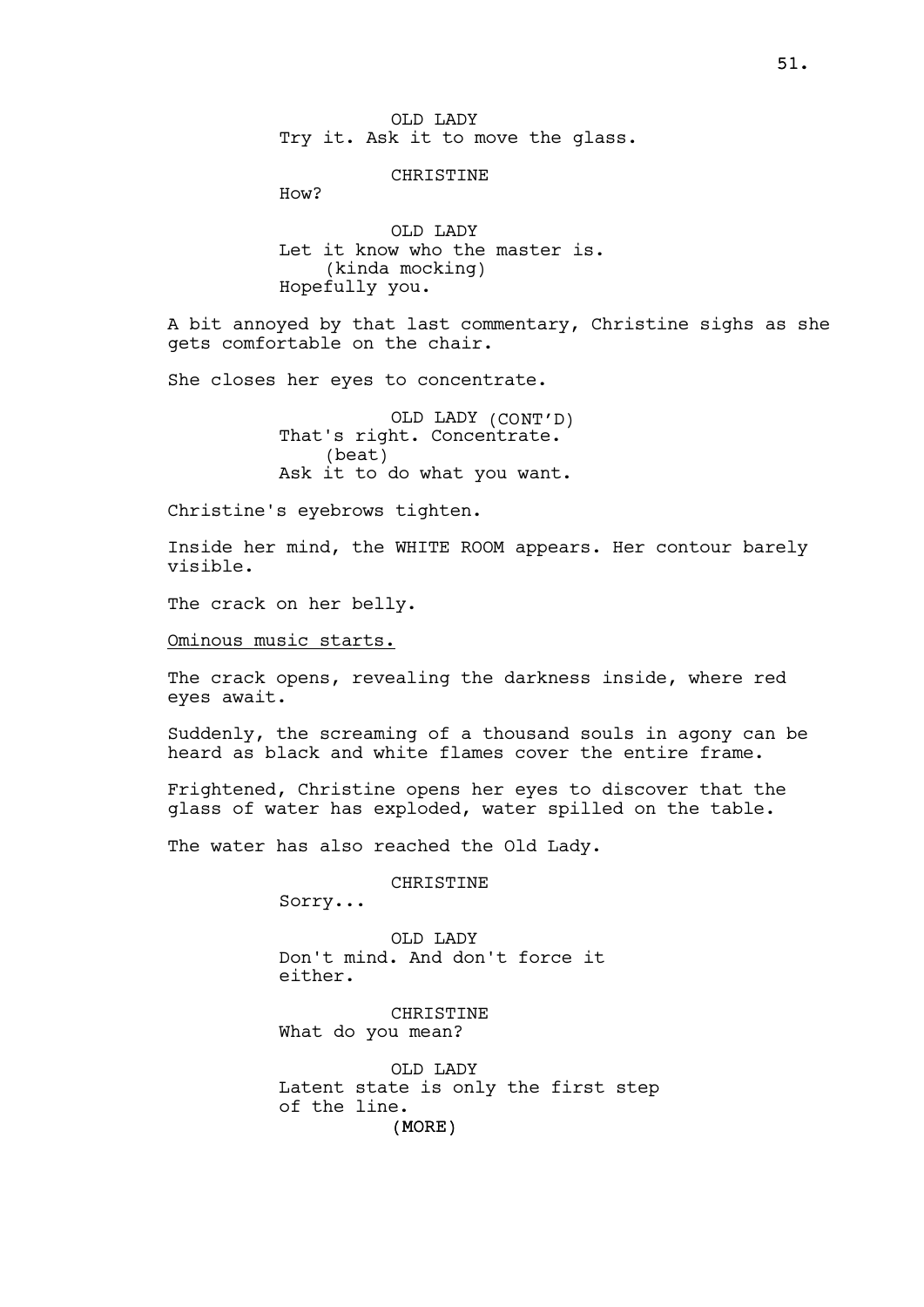OLD LADY (CONT'D) Demonic powers will grant you the ability to move things, to see things. (beat) But the further you make a connection with it, the further the powers will grow.

The Old Lady shows a new picture from the book, in it a person can be seen in the middle of flames consuming others.

> OLD LADY (CONT'D) A waking state will allow the vessel to summon HELL into reality. (beat) And if the demon awakes completely...

**CHRISTINE** What? What happens then?

OLD LADY

Oblivion.

Christine flinches when hearing this. Doesn't fully understand.

> OLD LADY (CONT'D) The end of the world.

EXT. BALCONY OF THE BEACH HOUSE - EVENING

The waves break against the beach shore, sending particles that shimmer in the orange sun of late hours.

Christine wanders about this spectacle of beauty and breathes deep, leaning against the edge of the balcony.

The Man gets next to her.

CHRISTINE How can this be... my life. (beat) A lie?

THE MAN The RED BOOK is a recollection of on going investigations from people inside the church. They risked their lives for you to know all of this.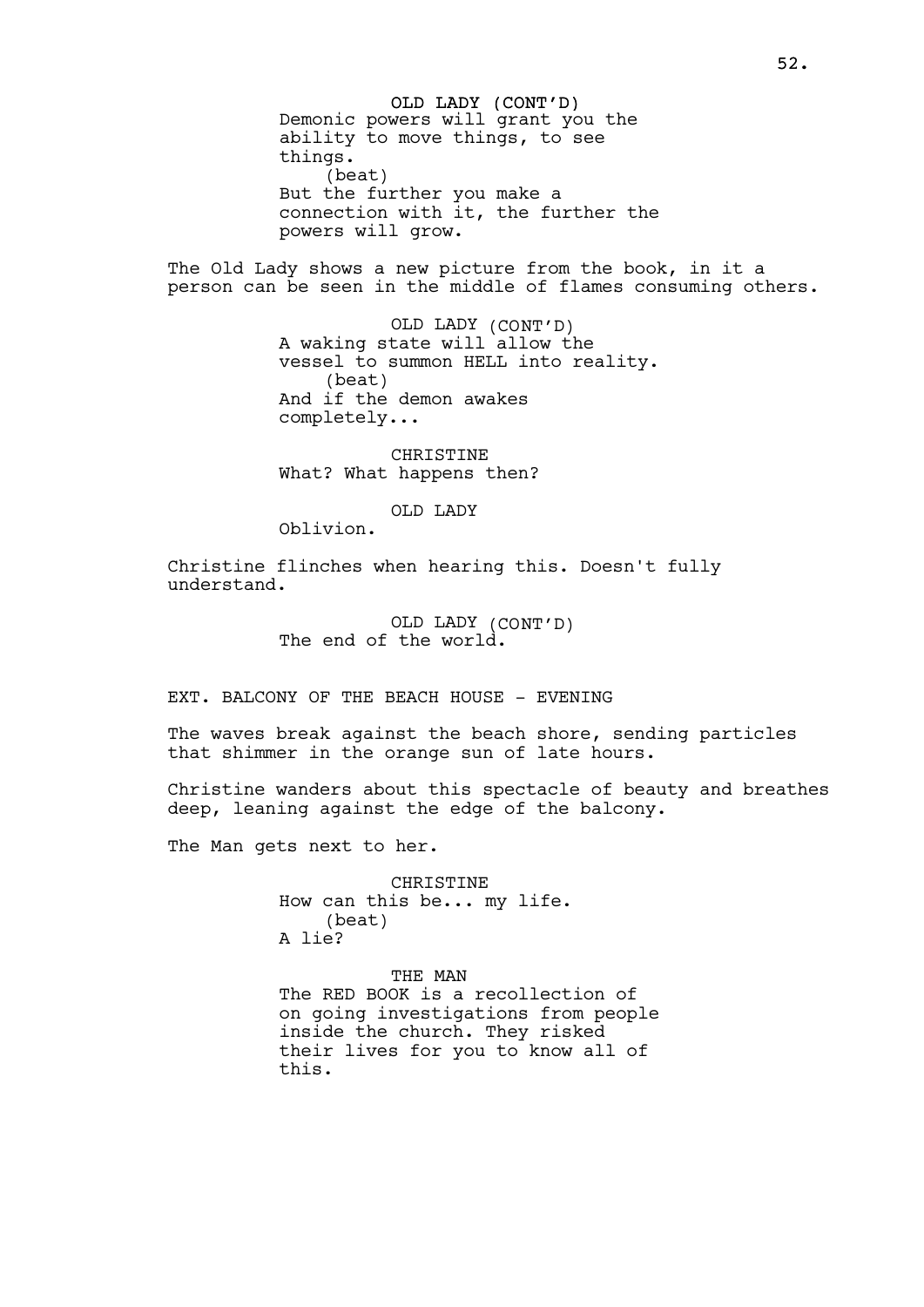**CHRISTINE** 

Why?

THE MAN Listen, there's so much information a person can take in a single day. (beat) Maybe we can talk about this in another time.

Christine smiles when hearing this.

CHRISTINE You really care for me, don't you.

THE MAN Well, I did warn you many times.

CHRISTINE And I never listened to you.

She walks closer to him.

CHRISTINE (CONT'D) I should have.

INT. BEACH HOUSE BEDROOM - NIGHT

Moonlight comes from the large window on the side of the bed and bathes Christine's body in blue.

She delivers herself to The Man, feels him inside of her and comes down to his mouth to kiss him in passion.

He caresses her cheeks, her neck, her breasts.

She moans and enjoys it, moving on top of him.

FADE TO:

INT. UNKNOWN PRISON CELL - DAY

Christine sighs while looking at the prison bars holding her prisoner.

A male voice is heard from outside.

GUARD Feeding hour!

The cell door opens.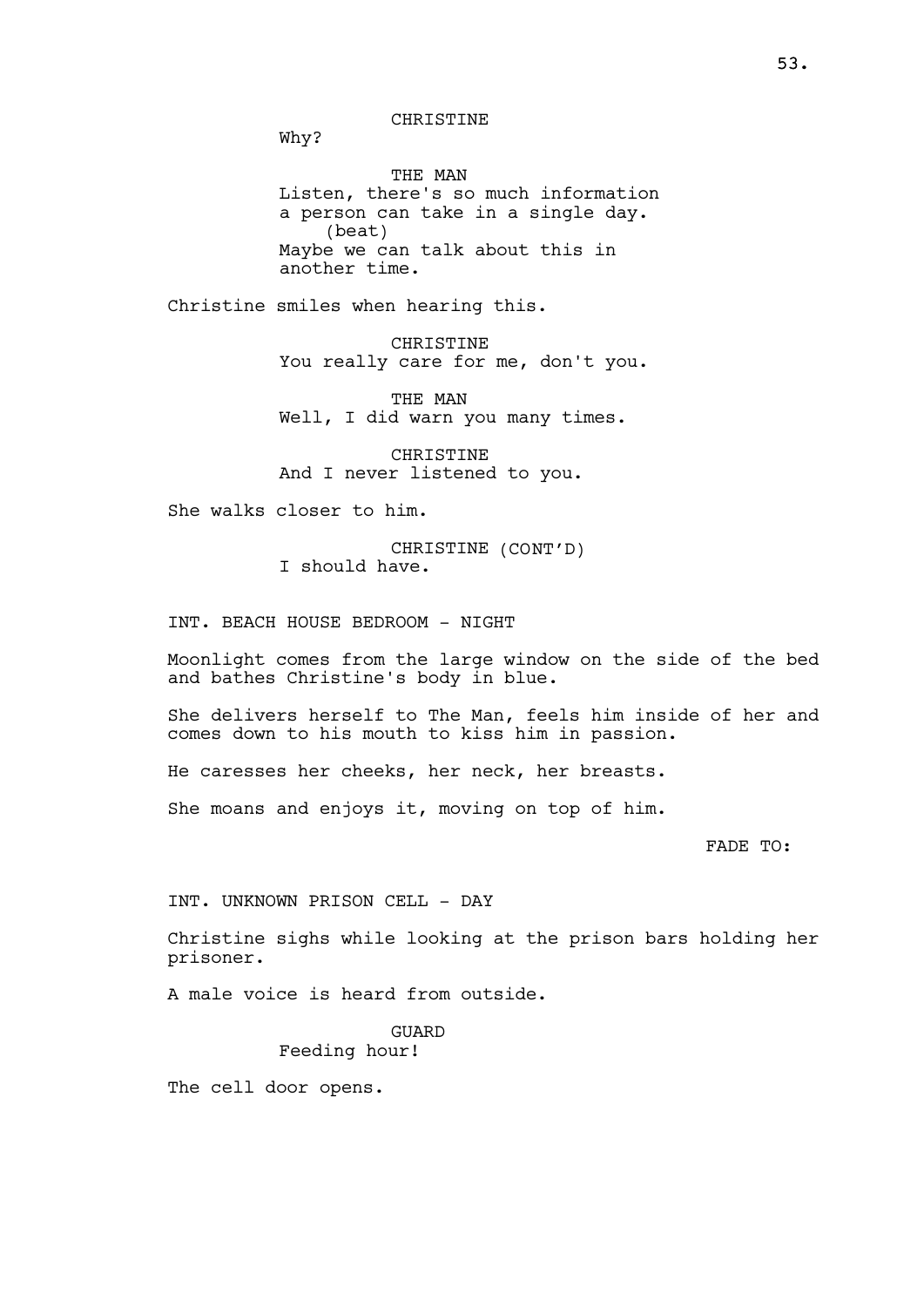INT. UNKNOWN PRISON FEEDING AREA - DAY (LATER)

Walking among the prisoners, Christine follows the long row of women entering the place.

There are tables in awful worn out shape all over.

As the women take their food trays and populate the tables, Christine notices something strange.

She receives her food tray and the next woman has to push her aside to take hers.

Christine walks away and into the center of the room, her eyes on the opening on the wall in front of her, leading right outside of the prison.

Looking around, she notices there's no guards watching, nor anyone guarding the exit.

Most women in the feeding area are just eating in silence.

Christine lets her food tray on a table on her way to the opening on the wall.

She keeps walking to get--

OUTSIDE OF UNKNOWN PRISON

-- where she's met by strong winds and a clouds are so close they appear as fog on her way.

She can almost touch the sky.

Christine keeps walking away from the prison wall and through the mist, which makes it difficult to see beyond.

Yet she's forced to stop as there's the edge of a cliff not too far ahead.

The edge of the cliff goes all around the place, as long as Christine's eyes can see.

> DESPERATE WOMAN They can't kill us. (beat) It's a sin.

A DESPERATE WOMAN gets to the side of Christine. She looks unkept, sleepless.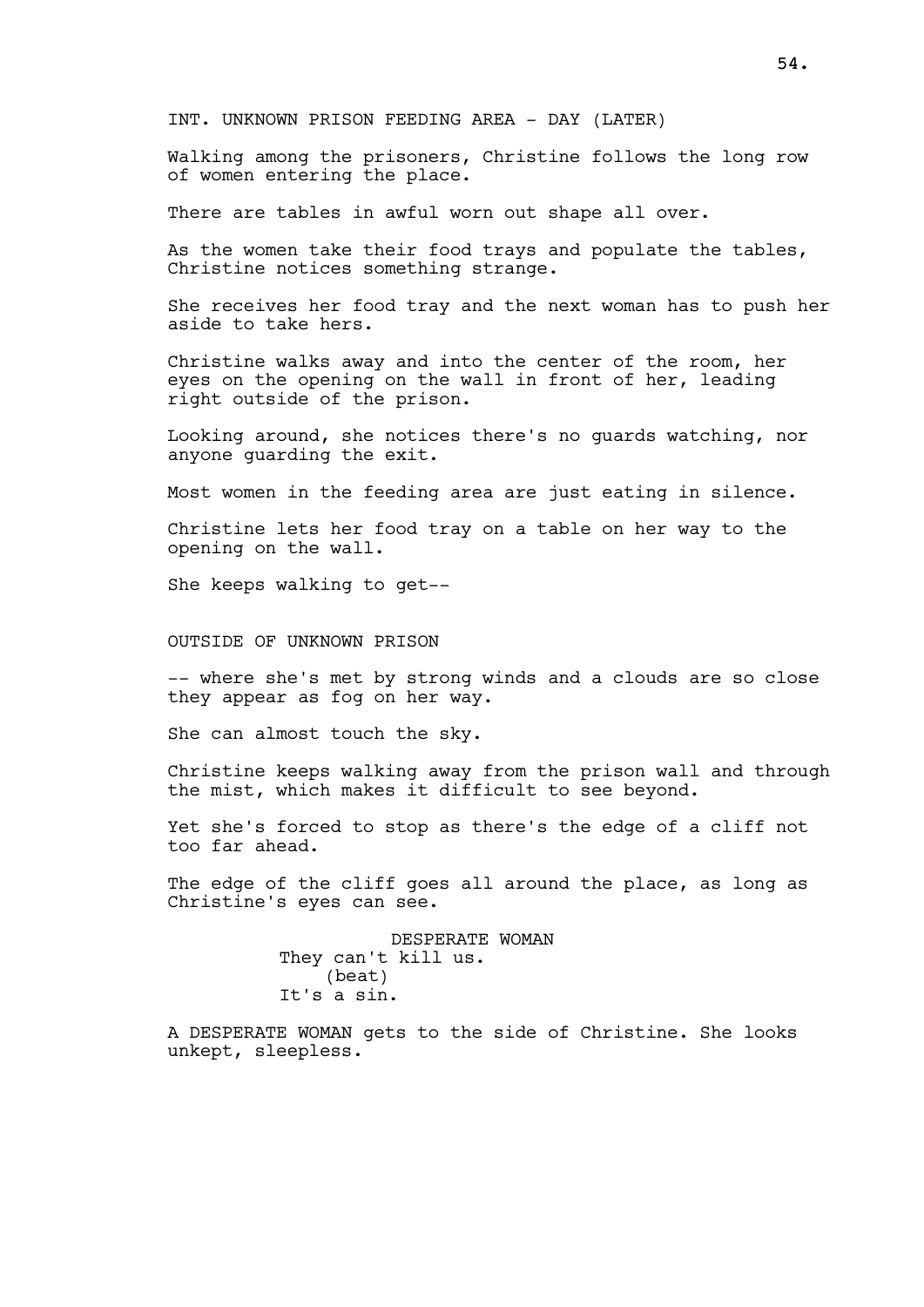DESPERATE WOMAN (CONT'D) They think they'll go to hell if they do.

CHRISTINE Who thinks that?

The woman moves further into the abyss.

DESPERATE WOMAN I know better. (beat) We're already there.

The Desperate woman takes a step further.

CHRISTINE (trying to reach her) Wait!

But Christine can't reach her and the Desperate Woman disappears in the mist.

INT. UNKNOWN PRISON CELL - NIGHT

Christine faces the same woman on the bed next to hers and through the darkness of the place.

> WOMAN She's right, you know. This place is hell. (beat) Though I don't remember a time in my life when I didn't feel trapped inside some sort of cell. (beat) Maybe my whole existence is a living hell.

CHRISTINE It couldn't be all bad.

WOMAN I can't say. (beat) I was raised by the church, never knew my mother. But they took care of me, right? (beat) I thought I was okay with that. Normal thing. (beat) Until they came for my daughter.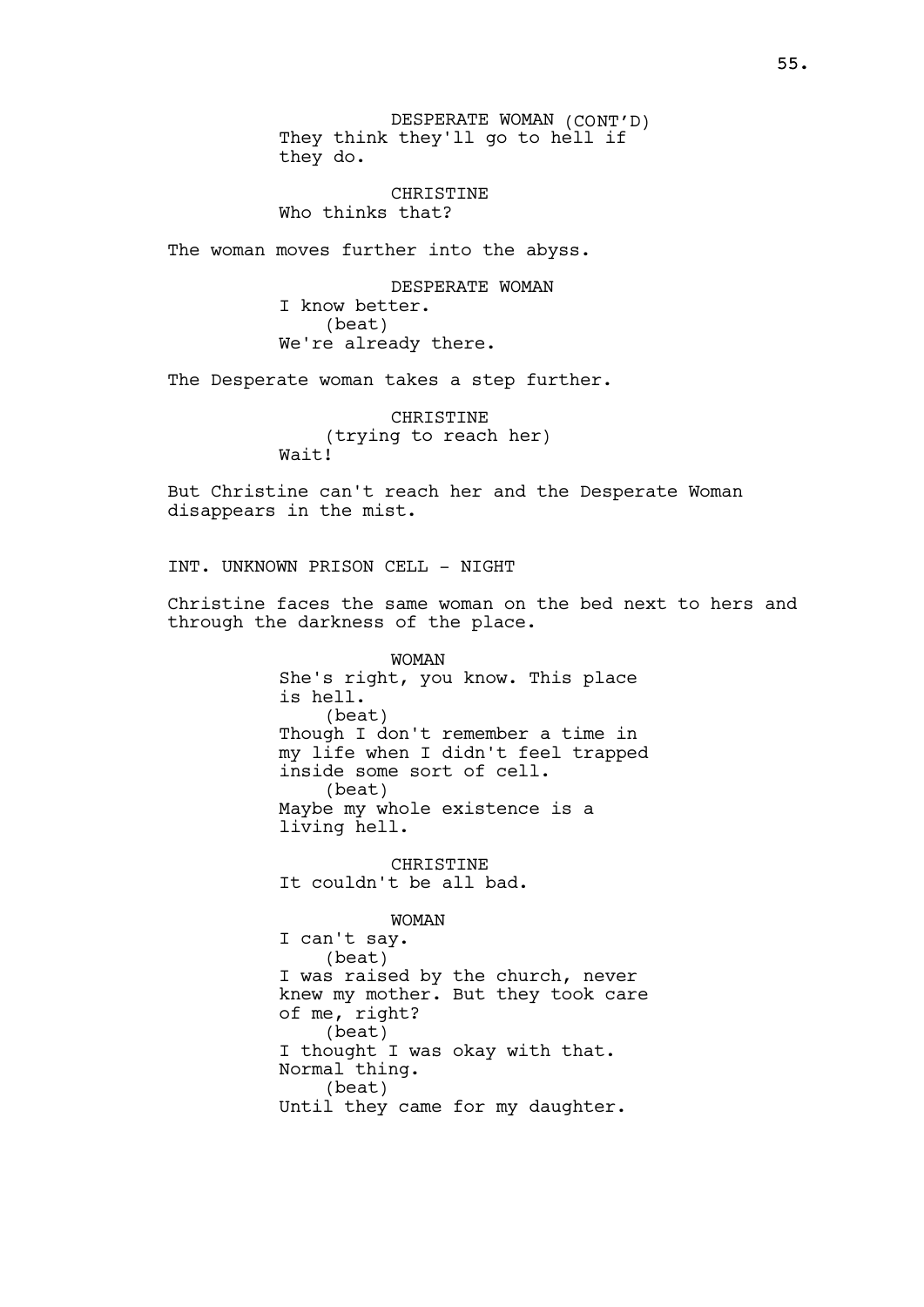CHRISTINE

Who came?

WOMAN The church. Those bastards in black coats. (beat) You know... I always knew there was something off about me. Visions of things that hadn't happen yet, things moving without explanation?

Christine nods to this.

WOMAN (CONT'D) It's that thing they put inside of us. They use us until it's time for a replacement.

CHRISTINE They never came for my Elizabeth.

## WOMAN

What?

CHRISTINE They didn't come for her.

WOMAN Then its still inside you? (happy about this) So use it to get us out of here, how did this /even...

CHRISTINE /I don't have it. I think I gave it to her.

WOMAN

Oh... (beat) Desperation, right?

Christine nods again.

WOMAN (CONT'D) Wait. Is she your second child?

# CHRISTINE

No, my first.

Footsteps are heard from outside of the cell.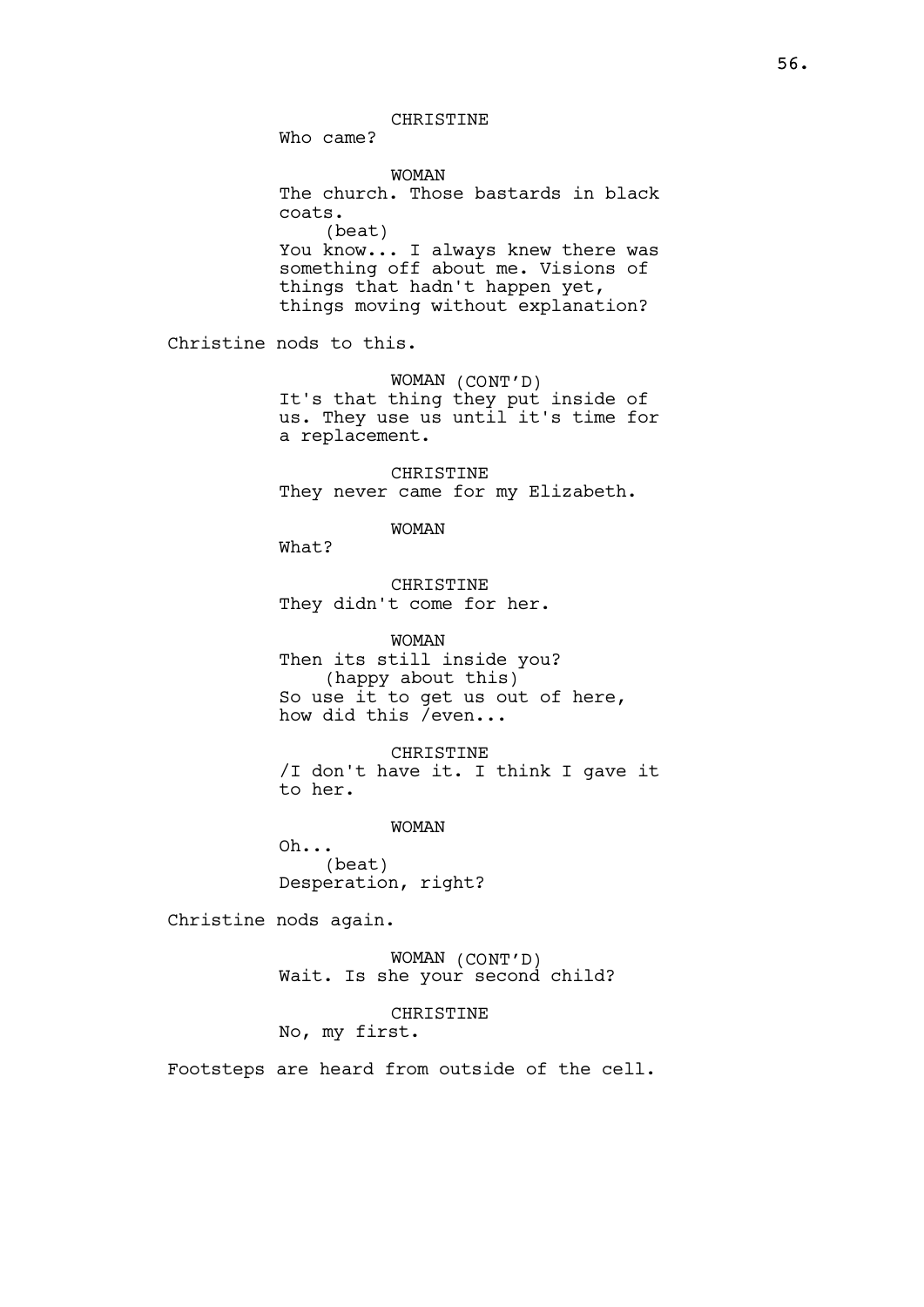The woman leans fast in the bed, pretending to be asleep. Christine follows her into doing the same.

A priest walks by outside of the cell. His steps echoing as he moves farther away.

> CHRISTINE (CONT'D) (looking at the woman and whispering) What is gonna happen to my daughter?

The woman nods negatively, her face gives a bad omen.

INT. UNKNOWN PRISON BATHROOM - DAY (LATER)

Pail light unveils the cold walls of the prison.

The frame moves on to enter the bathroom as a RETCHING noise is heard from inside.

A closer look reveals Christine vomiting, kneeling in the stained toilet.

She can barely breath between the gagging.

As she's able to stop, the screaming and crying coming from outside fills the bathroom.

It pushes her to cry as well, yet she makes the most effort to contain herself.

Christine cleans her face in the lavatory before walking out of the bathroom and into the--

UNKNOWN PRISON HALLWAY

-- but as she does so, she stumbles upon a priest walking by. She quickly gathers herself up.

> **CHRISTINE** (without looking up) I'm sorry. Excuse me.

Christine walks away as fast as she can.

PRIEST LARSSON

Stop!

Christine can only obey.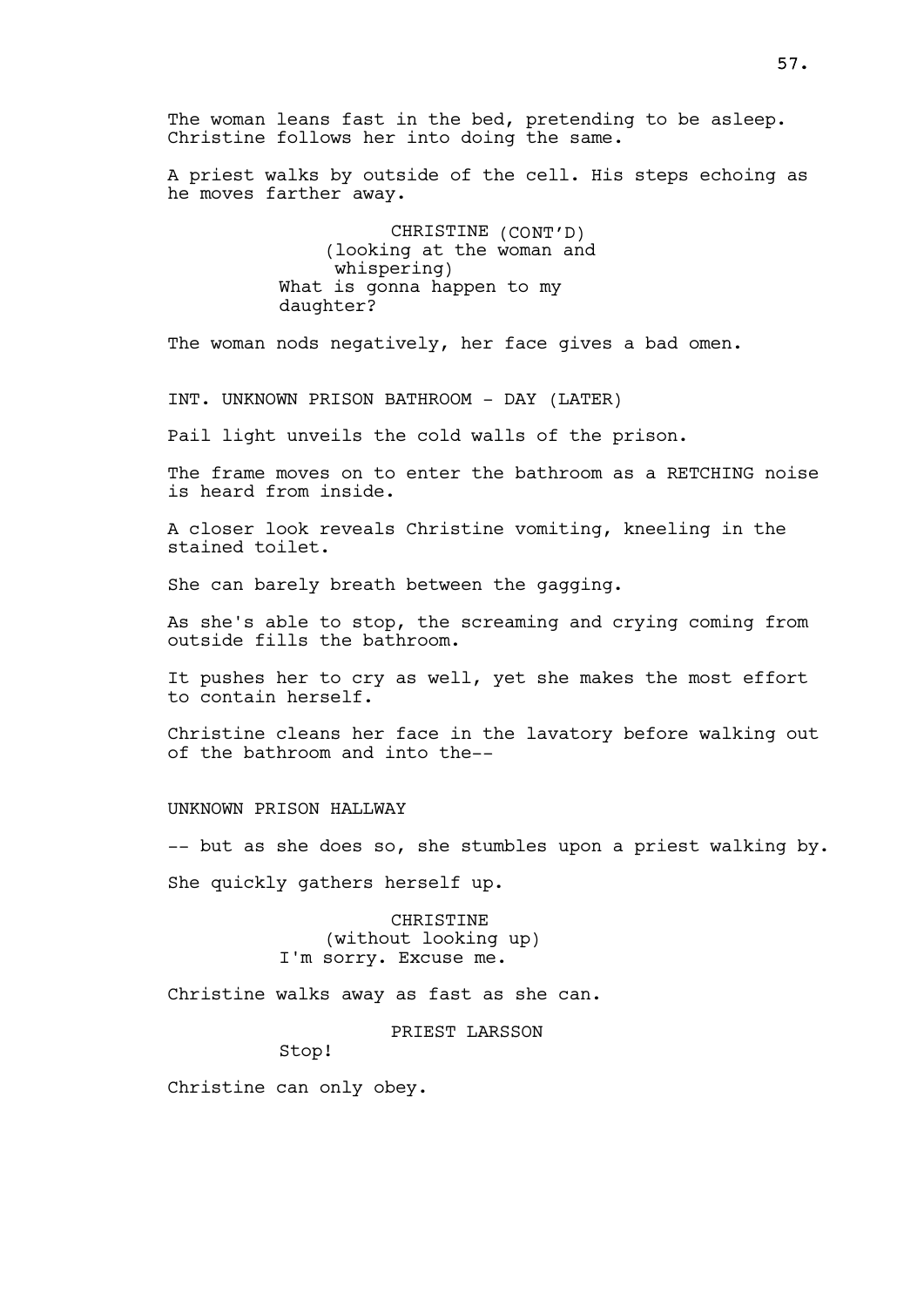The priest walks towards her.

A flash vision of the priest coming out of the dark cell on a previous night.

It's the same person. This is PRIEST LARSSON (42).

PRIEST LARSSON (CONT'D) You're new here. Right?

CHRISTINE I'm sorry sir, I will be extra careful next time.

Christine tries to walk away again, but Larsson grabs her by the hair and pulls her back, making her fall hard on the floor.

From the floor, Christine looks up in anger and for that she receives a slap on her face.

Blood coming out of her mouth.

PRIEST LARSSON Who gave you permission to look me in the eyes?

Larsson licks his lips.

PRIEST LARSSON (CONT'D) Or maybe you like that, don't you. (beat) To look at me from down there.

PRIEST (O.S.)

Larsson!

Another priest calls for Larsson from afar. He looks at this priest and nods. Then, he comes back to Christine.

> PRIEST LARSSON (annoyed) Maybe another time.

Larsson leaves and Christine stays there, on the floor.

WOMAN (V.O.) He comes as an elegant man, always smiling.

CUT TO: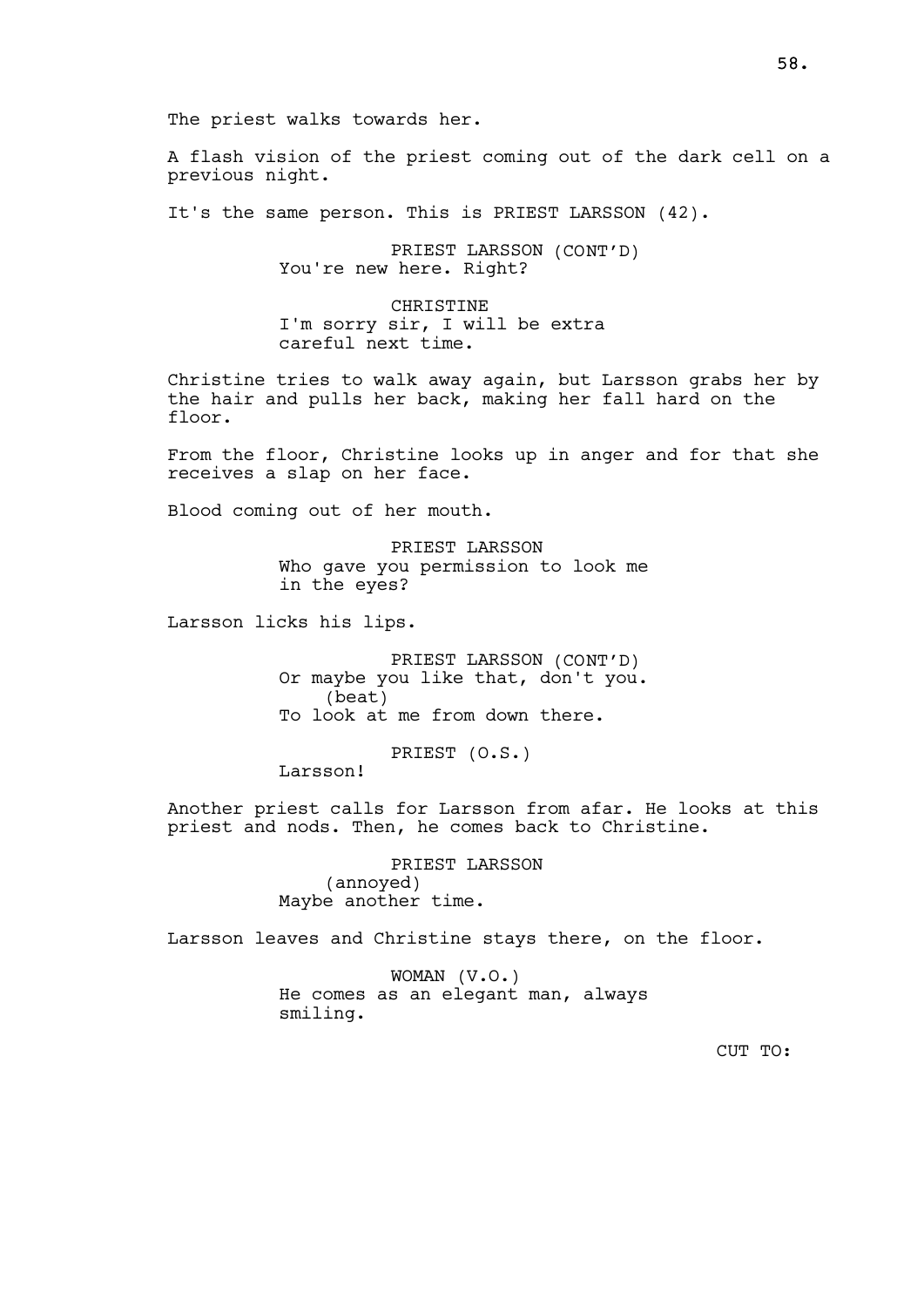INT. UNKNOWN PRISON CELL - NIGHT Christine talks to the Woman inside the cell. WOMAN I think he wants you to trust him. CHRISTINE Who is he? WOMAN Not who. (beat) What. Christine is startled by this. WOMAN (CONT'D) All the vessels I've talked to have seen him before. (beat) The same man, same as when they first met him when they were young, as if time didn't have an effect on him. Christine looks away now. WOMAN (CONT'D) He takes care of you. (beat) Of his daughters. Christine opens her eyes, but not because of the Woman's words, but because of Larsson looking at her through the bars. The jail door opens. MATCH CUT TO: INT. UNKNOWN PRISON FEEDING AREA - DAY Wind sound fills the scene as Christine walks forward between the women in the orderly line. She receives her food tray and walks away. Her expression unkept, sleepless. She faces the opening on the wall now. Sad string melody leitmotif starts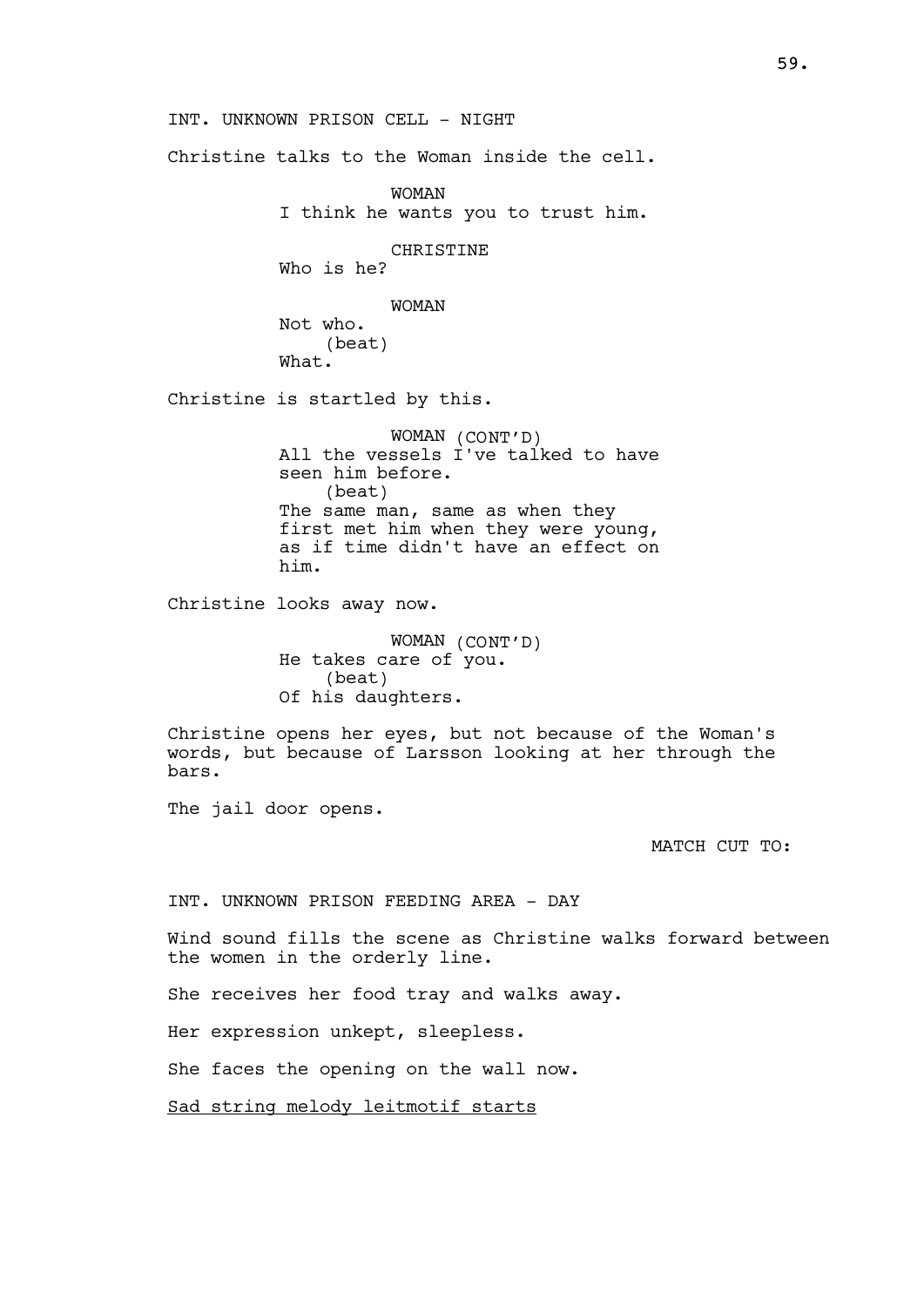She has bruises on her arms, on her face.

The food tray falls from her hands as she keeps moving forward into the opening on the wall.

Some of the women eating look at her, but they refrain from doing anything.

They keep eating.

Christine walks past the threshold and into the--

OUTSIDE OF UNKNOWN PRISON

-- she keeps walking straight into the abyss hiding in the mist.

One more step forward.

# THE MAN Christine, stop!

Christine stops just at the edge of the precipice. It's The Man standing by her side.

> CHRISTINE What do you want?

THE MAN What are you doing, Christine.

CHRISTINE I think I'm pregnant.

THE MAN

I know.

Christine looks at him.

CHRISTINE It's yours, isn't it.

THE MAN Christine... (beat) I'm a slave too.

She's not convinced by this.

(MORE) THE MAN (CONT'D) But I think together we can change our fate. (beat)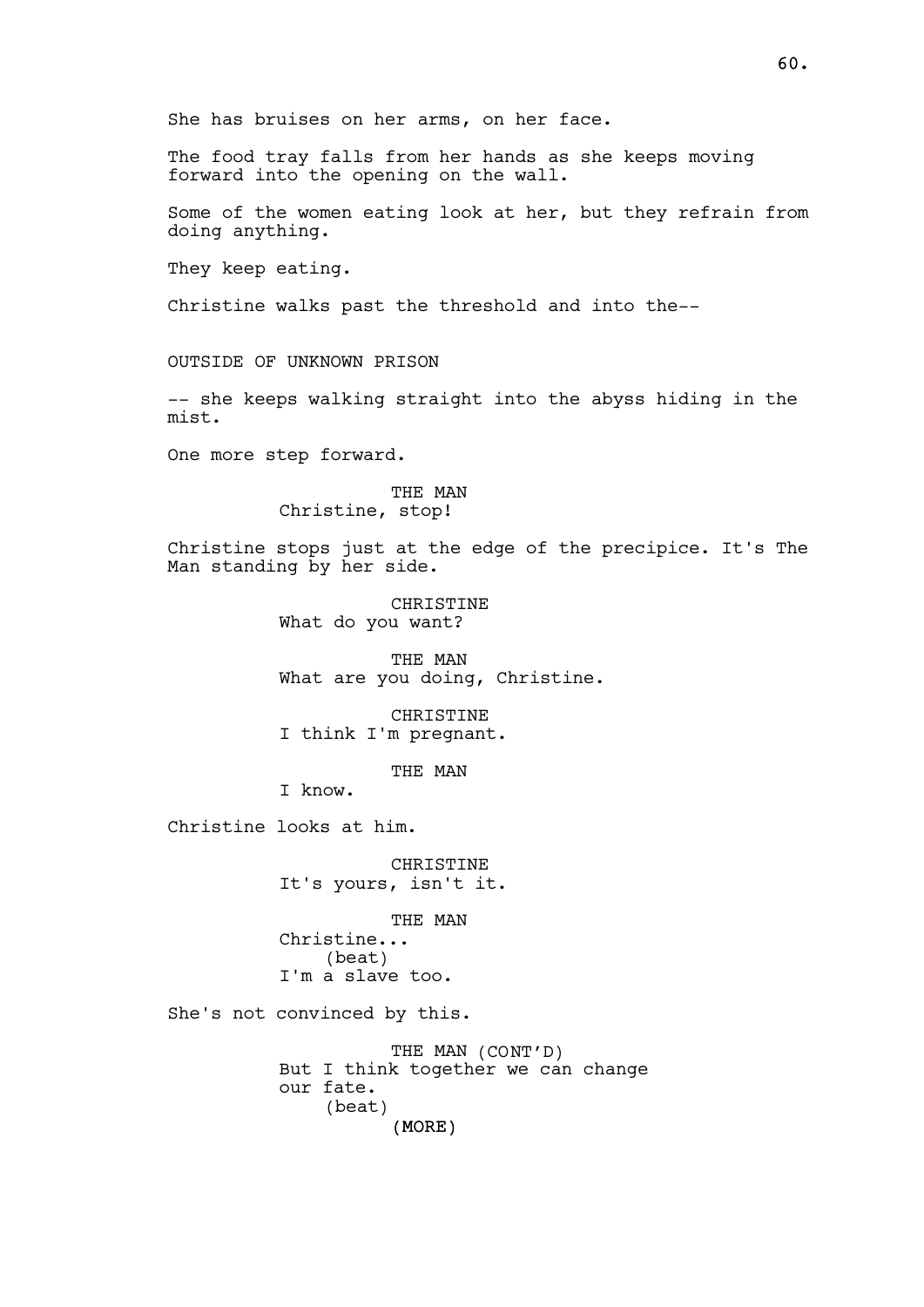THE MAN (CONT'D) I've seen your future. (beat) I have faith in you.

CHRISTINE You're sick.

The Man sighs when hearing this.

CHRISTINE (CONT'D) So you're my father too, right?

He doesn't answer that.

CHRISTINE (CONT'D) Oh, finally you have nothing to say.

THE MAN Christine, I...

**CHRISTINE** You need me, tight? You said it yourself.

THE MAN

Yes.

CHRISTINE

Okay. (beat) So save me.

Christine takes another step and she falls from the edge of the cliff.

> THE MAN (shocked) Christine, No!

She falls fast but she can see the pale blue and green tree line below.

Seeing the end of her journey close ahead, Christine closes her eyes.

As she opens them, she's floating inches above the ground.

Christine lands softly and steady, yet still shaking because of the experience.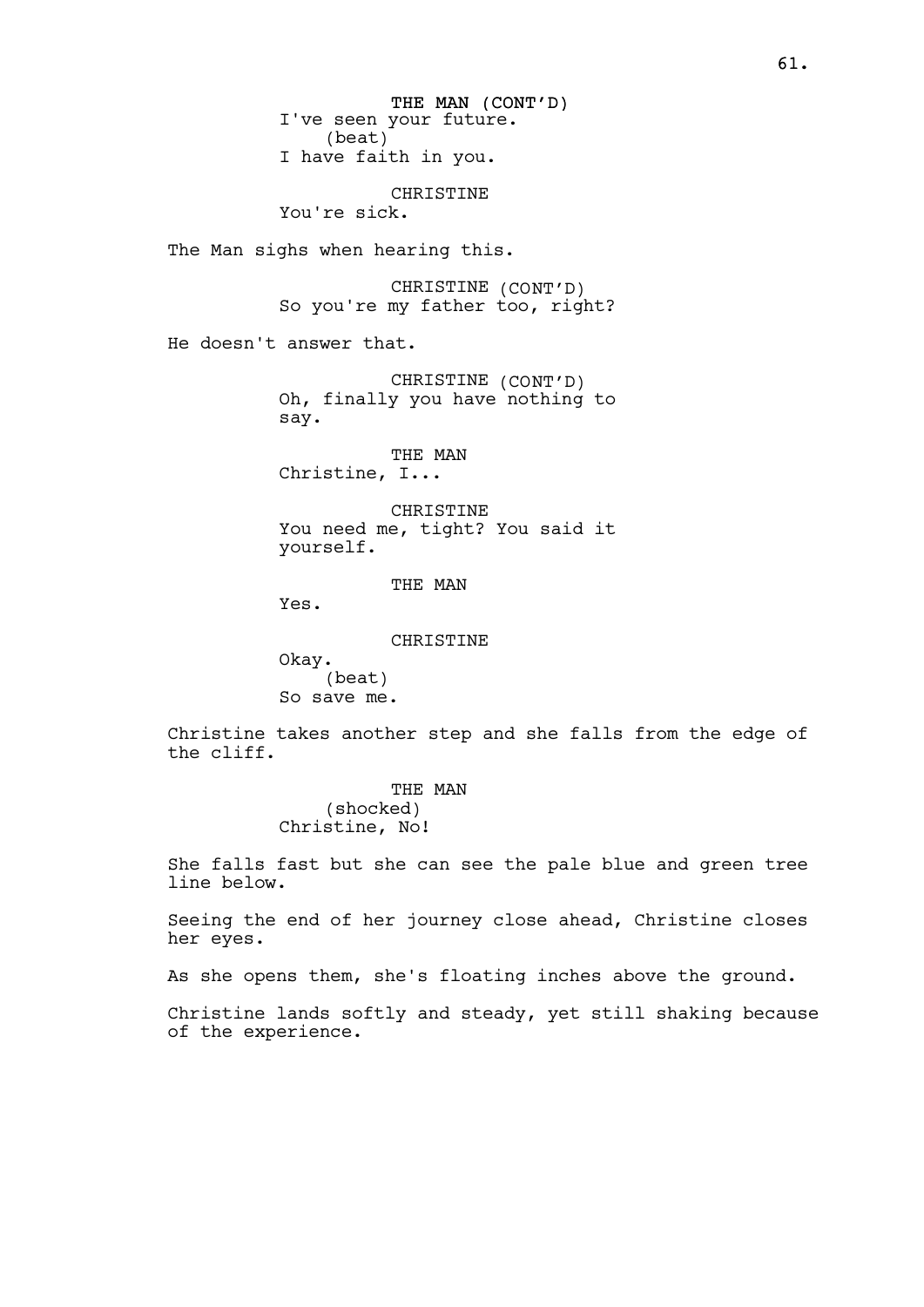THE MAN (CONT'D) What were you thinking!? (beat) You could have died! CHRISTINE But you saved me. (beat) My fucking hero. THE MAN

It doesn't work like that, Christine.

CHRISTINE (pissed) I think it does, and I also think I'm tired of being used by people like you.

THE MAN There's something wrong with this. People don't just survive falling from a cliff.

CHRISTINE What do you mean?

THE MAN

I mean this.

The Man points at their surroundings, where Christine can see the bodies of all the vessels that have fallen before her, smashed against the bare rock.

FADE OUT.

INT. CHRISTINE'S AND ROBERT'S HOUSE - DAY

The inside of the house is lit by pale sunlight coming from the windows.

The place is quiet.

Robert eats his breakfast with his head down, eyes on the coffee.

He tries to hide it, tries to eat his toast but it falls from his hands.

He's nervous.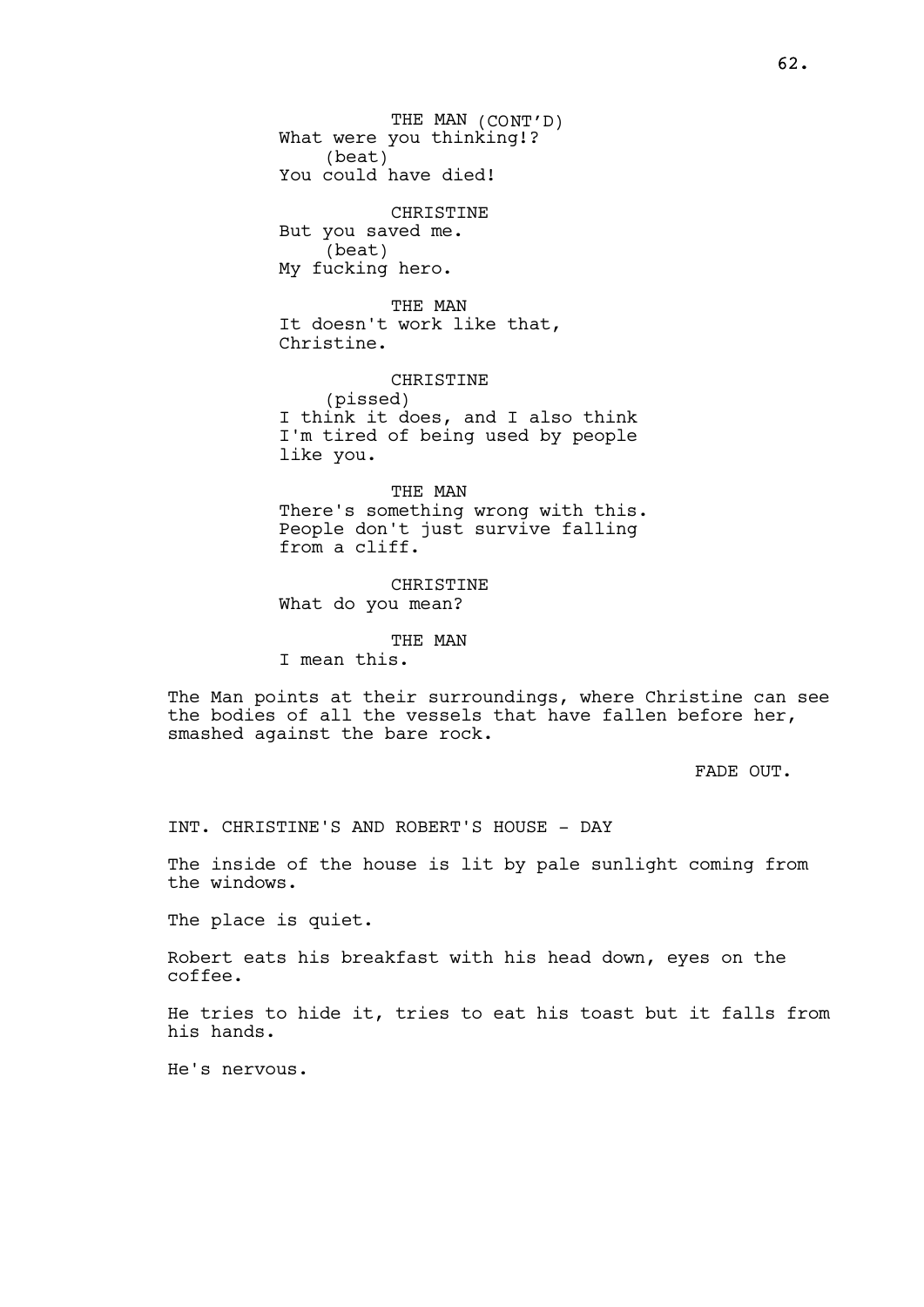It's because he can hear the footsteps on the second floor. Now descending the stairs.

It's Elizabeth, who's ready to go to school.

She walks by Robert's side and he can't stop shaking. She pours milk on a glass and drinks it all in one gulp.

Passing by her father's side, Elizabeth takes the toast from his plate.

> **ELIZABETH** I'm off to school, daddy. (beat) Bye-bye!

Robert can't reply, he can barely move an can only listen to the closing of the door.

INT. SCHOOL CLASSROOM - DAY (LATER)

Tyler pays attention to the teacher's lecture with the rest of the students, but his attention goes to the window on the door.

Elizabeth waves at him from there, asking him to come outside with hand signals.

He replies by nodding negatively, pointing at the teacher in front of the class.

Elizabeth replies by making a blow job mimic.

Tyler immediately gets up from his desk.

EXT. OUTSIDE ELIZABETH'S SCHOOL - DAY

Allen walks towards the school entrance, he stops at the threshold.

> FATHER RICHARDS (V.O.) Demons want to break the law of God, they like to defy the nature of time.

A black car pulls over on the sidewalk behind Allen.

FATHER RICHARDS (V.O.) They want to remain because they were the first forgotten. But evil can only produce oblivion.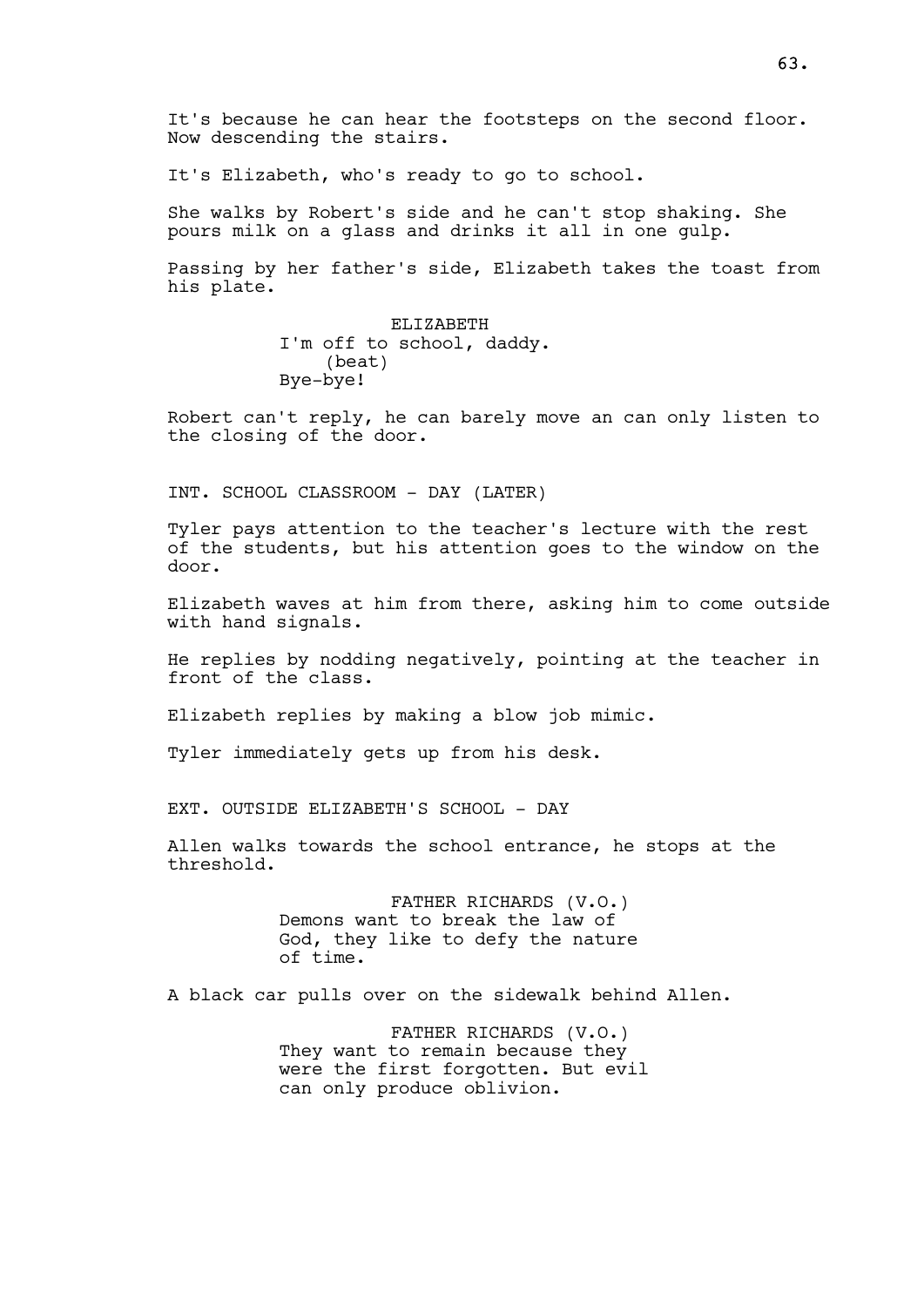Father Ramada comes out of the black car and walks up to Allen.

> ALLEN Are we going in?

FATHER RAMADA Not yet. We're still waiting for approval from the church.

#### ALLEN

But sir.

# FATHER RAMADA Those are our orders, Allen.

Allen wants to speak his mind, but prefers not to do so, he can only face the school in front of him.

He's sensing a disturbing force inside.

INT. SCHOOL BATHROOM - DAY

Elizabeth pushes Tyler inside while kissing him passionately. She drives him into one of the open water closets.

He falls sitting in the toilet and she closes the door behind.

EXT. OUTSIDE ELIZABETH'S SCHOOL - DAY

Allen can't avoid but to face Ramada again.

ALLEN Sir, we know that the demon is awakening inside her. (beat) It's too dangerous to keep this going.

Ramada doesn't answer to that sentence.

INT. SCHOOL BATHROOM - DAY

Elizabeth enjoys herself on top of Tyler, who doesn't know whether to enjoy it too or be afraid because of the savage nature of Elizabeth's movements.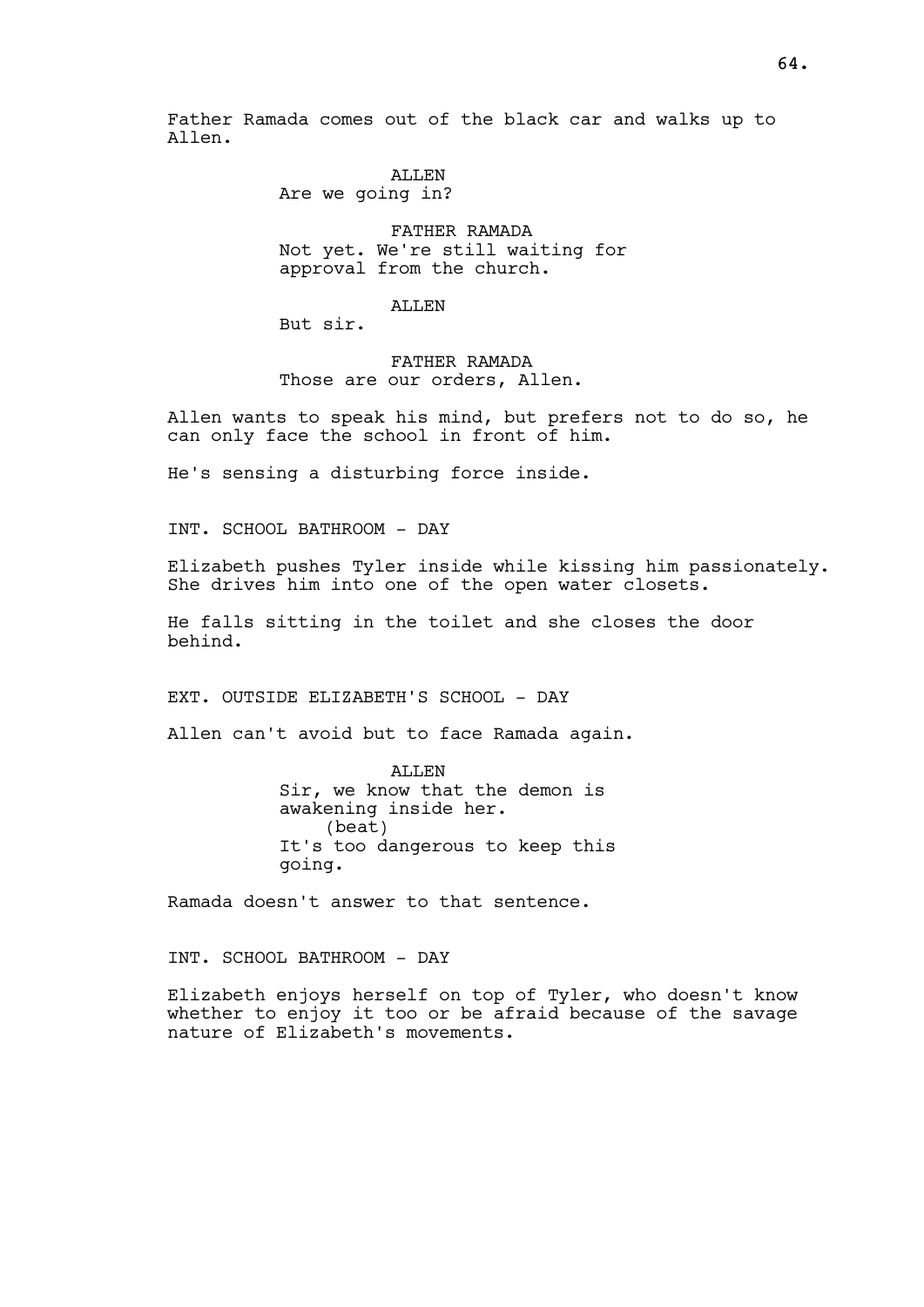ELIZABETH Oh, Tyler... I want you deeper inside me. Please... fuck me deeper. Tyler makes an effort to keep up with Elizabeth's desire. ELIZABETH (CONT'D) Oh! (beat) Deeper! (beat) Deeper! C'mon! Without Tyler noticing, Elizabeth holds a pen in her hand. ELIZABETH (CONT'D) I said deeper! She sticks it hard in Tyler's neck. He bleeds heavily as he's in shock. ELIZABETH (CONT'D) You see? Just like that. Elizabeth sticks the pen in Tyler's face in repeated occasions, and blood spurs all over the cubicle.

Then, she gets off from him and fixes her clothes. She approaches Tyler's ear.

He's bleeding to death.

ELIZABETH (CONT'D) Don't worry Ty... (beat) I'll take care of you.

Elizabeth gets back into attacking Tyler viciously, sticking the pen all over his chest.

Once done, she walks out of the bathroom and into the--

SCHOOL HALLWAY

-- with her clothes stained with blood.

She stands in the middle of the empty hallway as the front entrance door and back entrance door of the school close hard.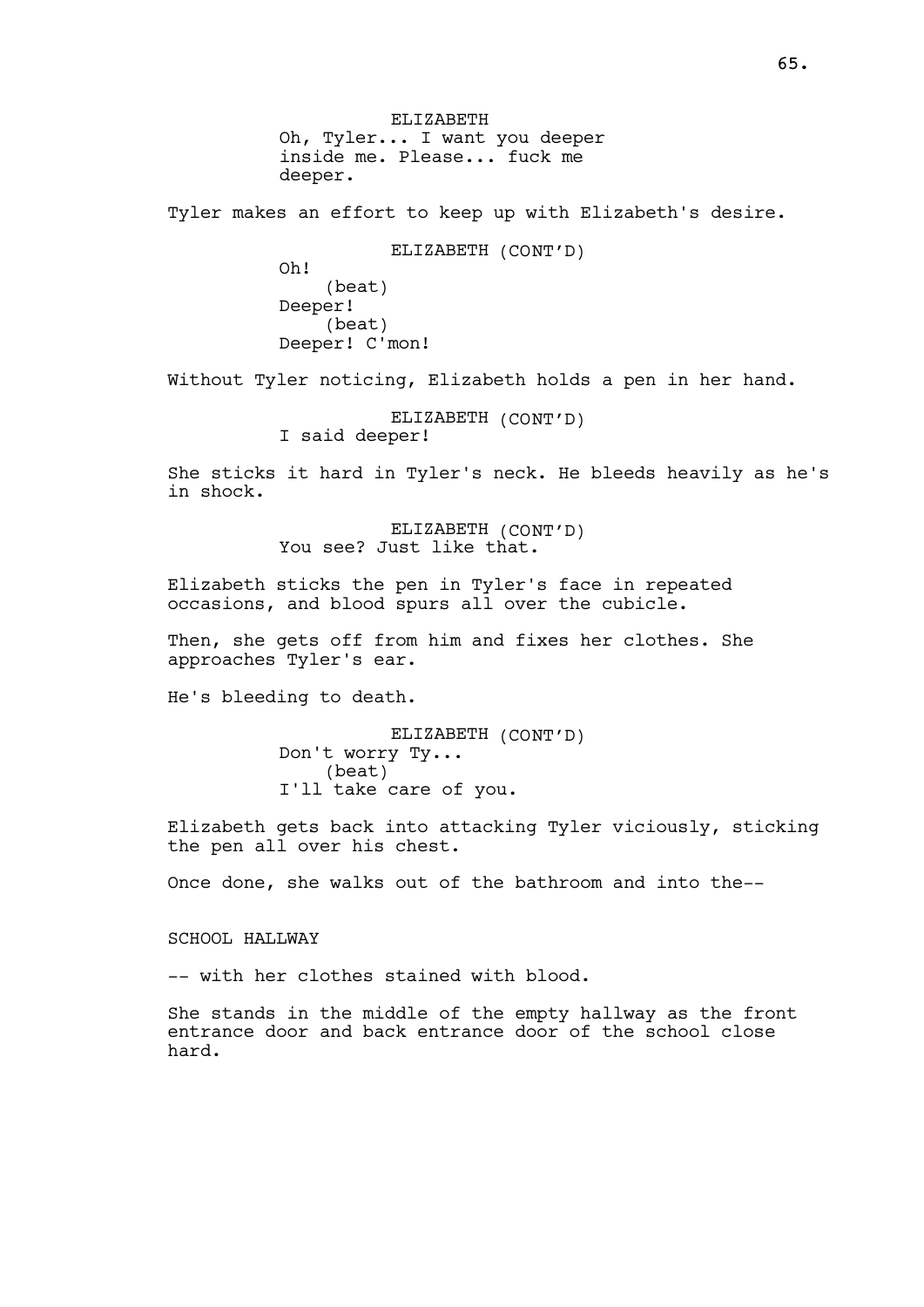SCHOOL CLASSROOM

Students listen to the lecture of the teacher in the front of the class.

Light coming from the windows begins to fade, almost as if the sun had died.

Like a candle burning out.

The whole room is covered by darkness.

Only VOICES can be heard.

STUDENT #1 What's going on?

STUDENT #2 Can't see anything.

STUDENT #3 Can someone turn the light on or something?

Some of the students try to illuminate the place using their cellphones, yet the light coming from them extinguishes as quickly as it ignites.

> STUDENT #4 What the hell is going on in here!?

STUDENT #2 Guys... you hear that?

Everyone keeps quiet for a moment.

They all can hear it now.

It's a BREATHING SOUND.

Almost human.

But not.

Starts as a CALM EXHALATION but it gets louder fast to become a DEEP GRUNTING that makes everything tremble.

It reminds of an ANIMAL GRUNT, a big one.

The students SCREAM in terror.

STUDENT #4 What is that!?!?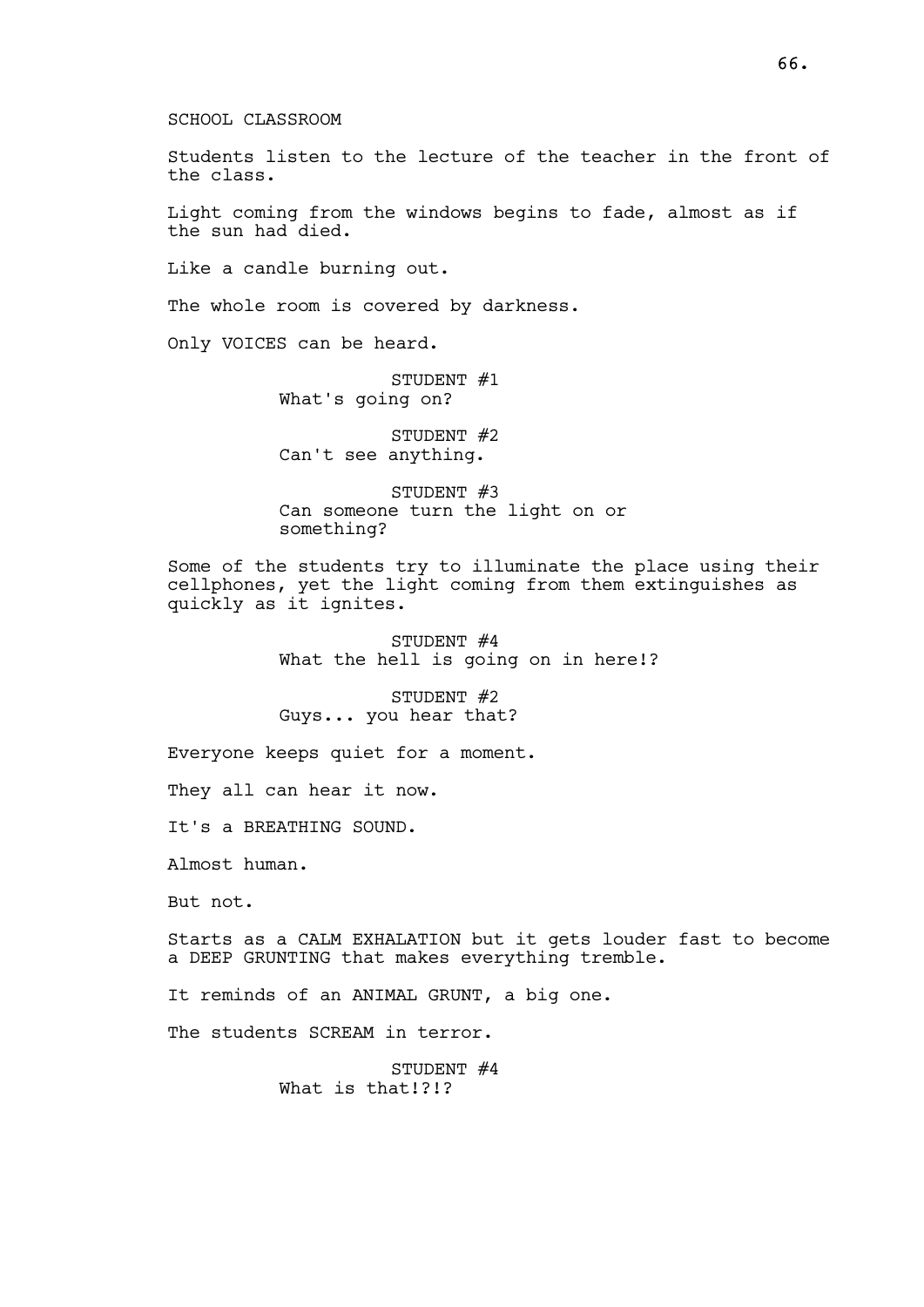The ceiling shakes and crackles following this sound and the movement of the eyes in the dark.

But there's more than one set of red eyes in the black.

All over, red eyes shine and GUTTURAL ROARING is heard.

EXT. OUTSIDE ELIZABETH'S SCHOOL - DAY

The DESPERATE CRIES can be heard from Allen's position. He gets pissed by this and goes to run inside the school.

> FATHER RAMADA Allen stop! We have our orders!

Allen goes up to Ramada and takes him by the jacket in a threatening manner.

> ALLEN I'm not gonna sit here while you people trigger the end of the world. (beat) You hear me!

He lets go of Ramada and runs inside the school until he reaches the front door, which he opens to get--

INSIDE THE SCHOOL

-- but he stops and looks in horror.

OVER BLACK:

HELL ON EARTH

Allen walks through the hallway.

There's blood spilled all over the place. In the floor, in the walls, even the ceiling.

Pieces of corpses scattered everywhere.

Bitten, eaten away.

It's hard to tell where flesh and clothes separate.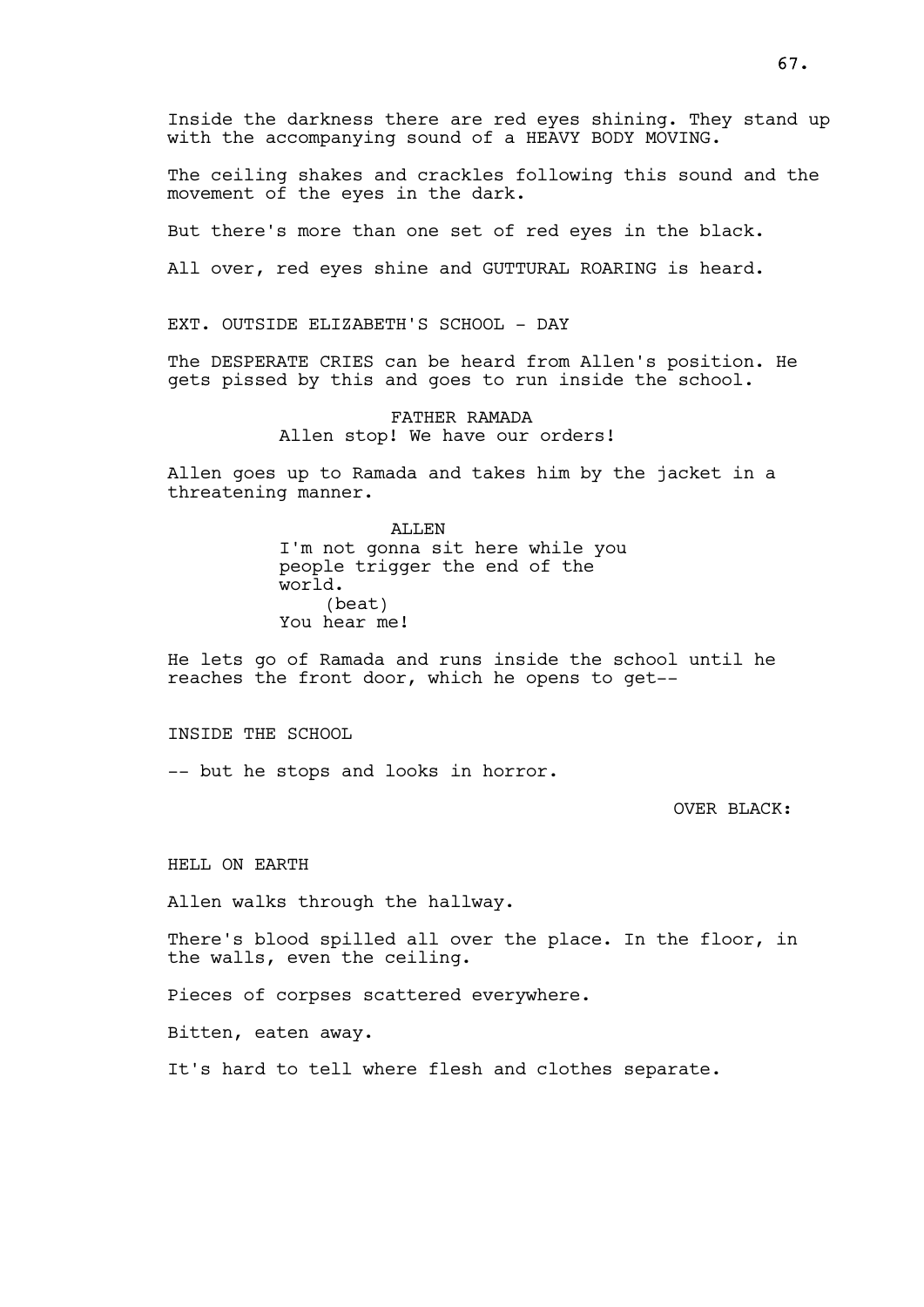Allen sees inside one of the classrooms through the door window.

The same thing, same HELL.

He keeps walking forward until reaching the far exit door leading to the--

MAIN COURTYARD

-- and he follows a SQUEAK sound which takes him to Elizabeth.

She's playing in the swims.

Allen sits on the swim next to hers.

ALLEN (smiling) Hi, Elizabeth.

Elizabeth keeps swinging, not paying attention. Allen stares at her for a moment.

Being so close to her, he can't avoid but to look at her hair moving along the swinging motion.

She even seems to blush.

He gets out of his hesitation and talks.

ALLEN (CONT'D) Fugiunt lucem, immundus spiritus.

Elizabeth ceases to swing until coming to a complete stop.

Allen presses the rosary in his hand.

ALLEN (CONT'D) Redire in valle umbrae, et quaerere nomen tuum causa te perdidit illud.

Elizabeth lowers her head, she seems to be entering a trance state.

Allen gets up from the swim and walks up to her, he puts the rosary on her neck.

As he does so, the rosary beads touching her skin loose their black color, becoming white.

Smoke comes out if them.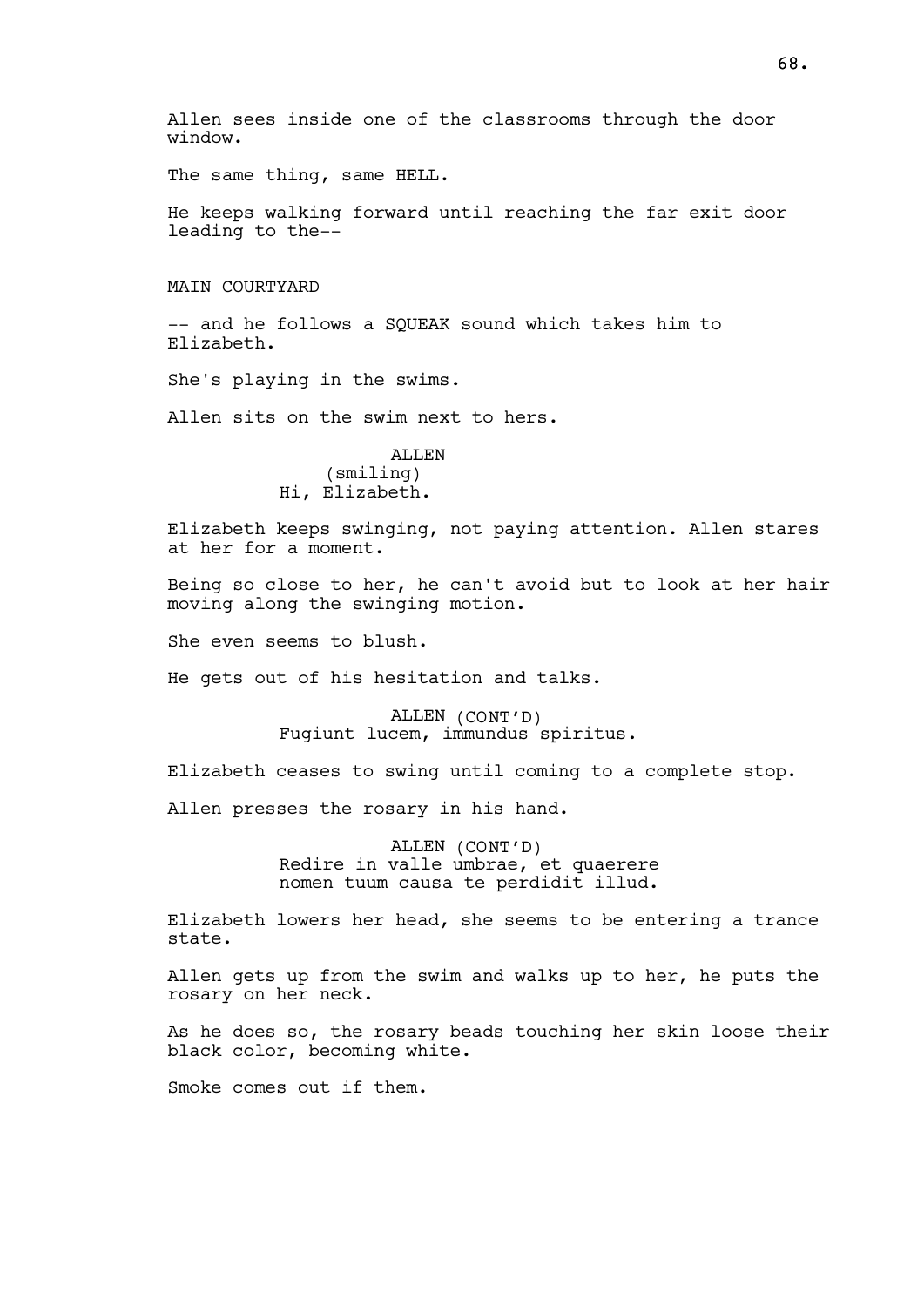Elizabeth blinks as if waking up and looks towards Allen as clouds break in the sky, letting a faint golden shine descend into the school yard.

EXT. SUBURBAN STREETS - DAY (CONTINUOUS)

Allen helps Elizabeth to walk on the street. He covers her body with his jacket, hiding the blood away.

> ALLEN Listen to me, Elizabeth. We don't have much time. Once the beads are all white IT will come back.

Elizabeth, who can barely stay awake, looks at Allen with a frightened gave.

> ALLEN (CONT'D) But we can beat it together, okay? (beat) I promise.

Elizabeth nods.

They both get--

OUTSIDE CHRISTINE AND ROBERT'S HOUSE

-- and Allen presses the doorbell.

Robert comes out to meet them.

INT. BACK CONTAINER OF TRUCK - DAY

A pig eats grass in a dark place. There's more than one, maybe ten or twelve of them.

Christine looks at them, they're with her in the back of the truck.

The wind from outside moves the tarp and makes a whistling sound.

> CHRISTINE There's something I don't understand. (beat) Why did the demon passed onto Elizabeth?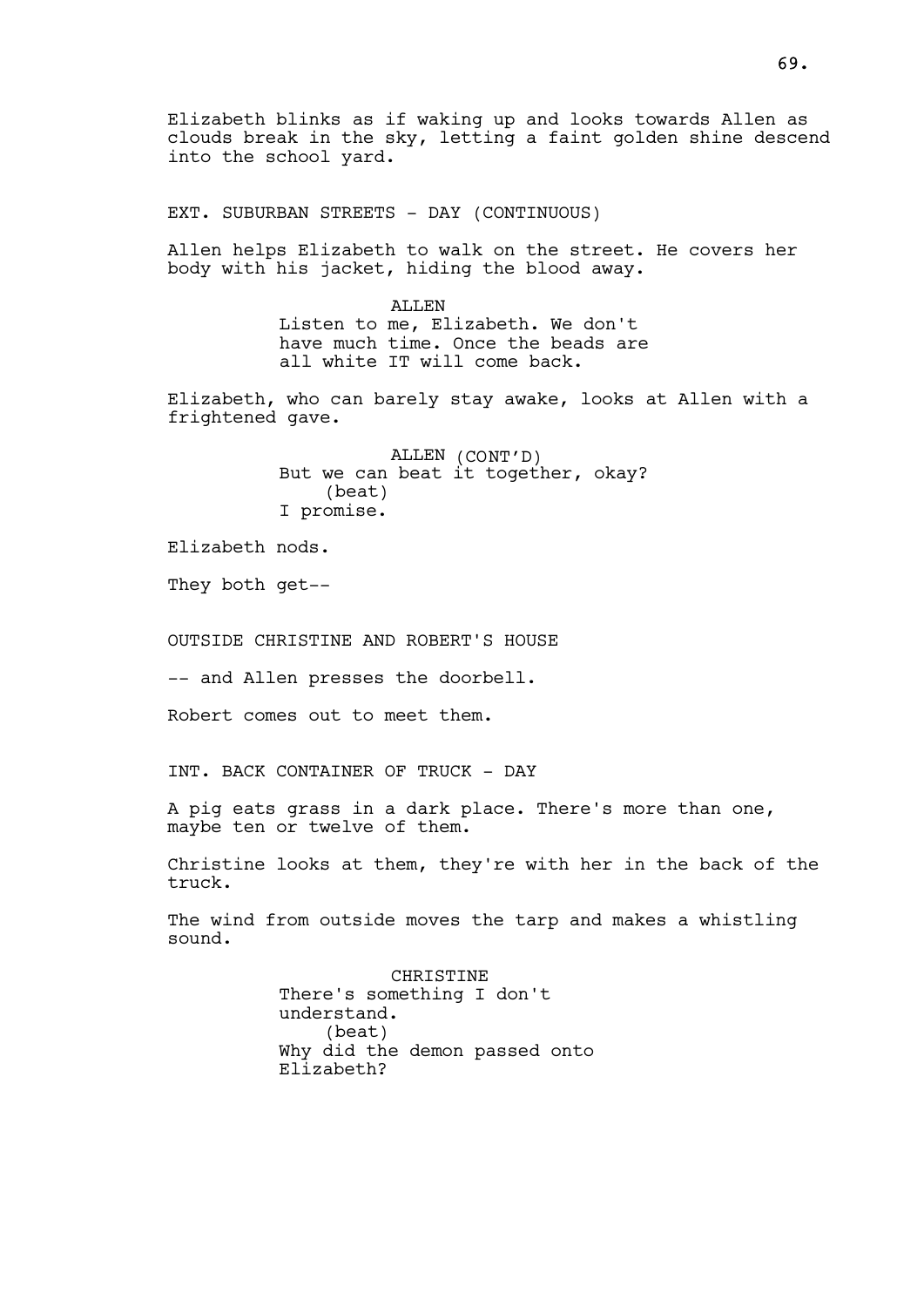THE MAN You mean desperation.

CHRISTINE

Yeah.

THE MAN Kinda like the smell in here?

CHRISTINE

Yeah.

THE MAN

Uhm.

(beat) Well, the demon attaches to it, it's drawn to it like wolves to flesh.

CHRISTINE

Wolves?

THE MAN

Yeah. (beat)

That's the reason the whole ritual of the vessel thing works.

CHRISTINE I heard about what they do to those babies. (christine reflects) What they did to me.

THE MAN Yeah well, it's not enough just the desperation.

CHRISTINE What you mean?

THE MAN

I mean that in order for the demon to wake up inside a vessel an incantation has to be made first.

CHRISTINE An incantation?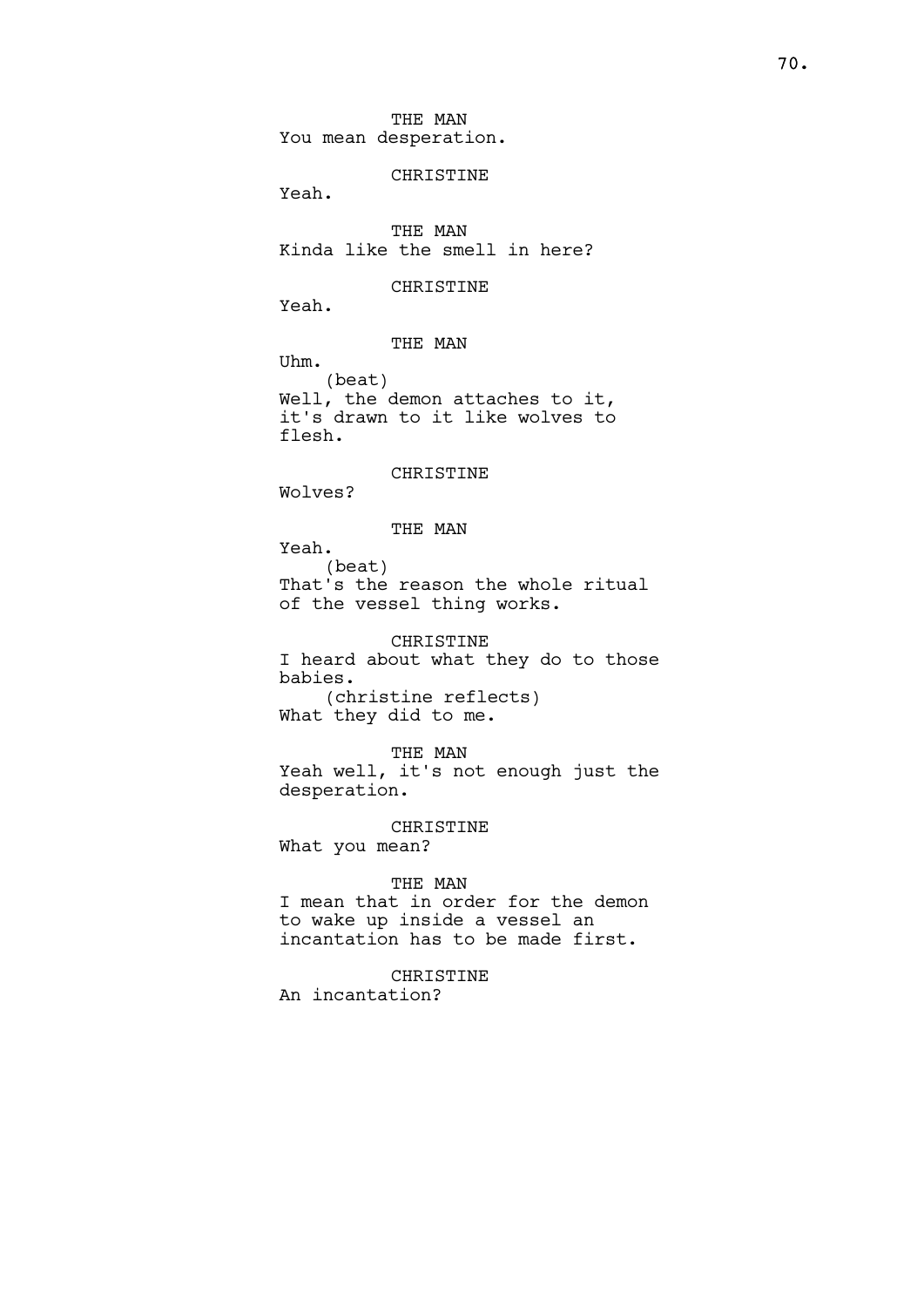The incantation puts the previous vessel in a nightmare state, opening the door for the demon to wake up.

**CHRISTINE** But there was no incantation performed on me.

THE MAN Are you sure about that?

The truck looses speed to come to a complete stop.

Christine climbs on top of a crate to looks through the tarp. She can see military vehicles on the side of the road outside.

A soldier approaches the truck driver.

TRUCK DRIVER What's going on, officer?

MILITARY SOLDIER We're closing the entrance to the town, that's all the information that I can provide at this time. (beat) But I'm gonna have to ask you to turn around.

TRUCK DRIVER Turn around? Listen pal, what am I suppose to do with all these pigs.

The Military Soldier looks at the back of the truck, Christine hides so he can't see her through the tarp.

> TRUCK DRIVER (CONT'D) I mean I have to deliver them today.

MILITARY SOLDIER I'm sorry sir.

TRUCK DRIVER Don't give me that "I'm sorry crap" man c'mon. (beat) Help me out here.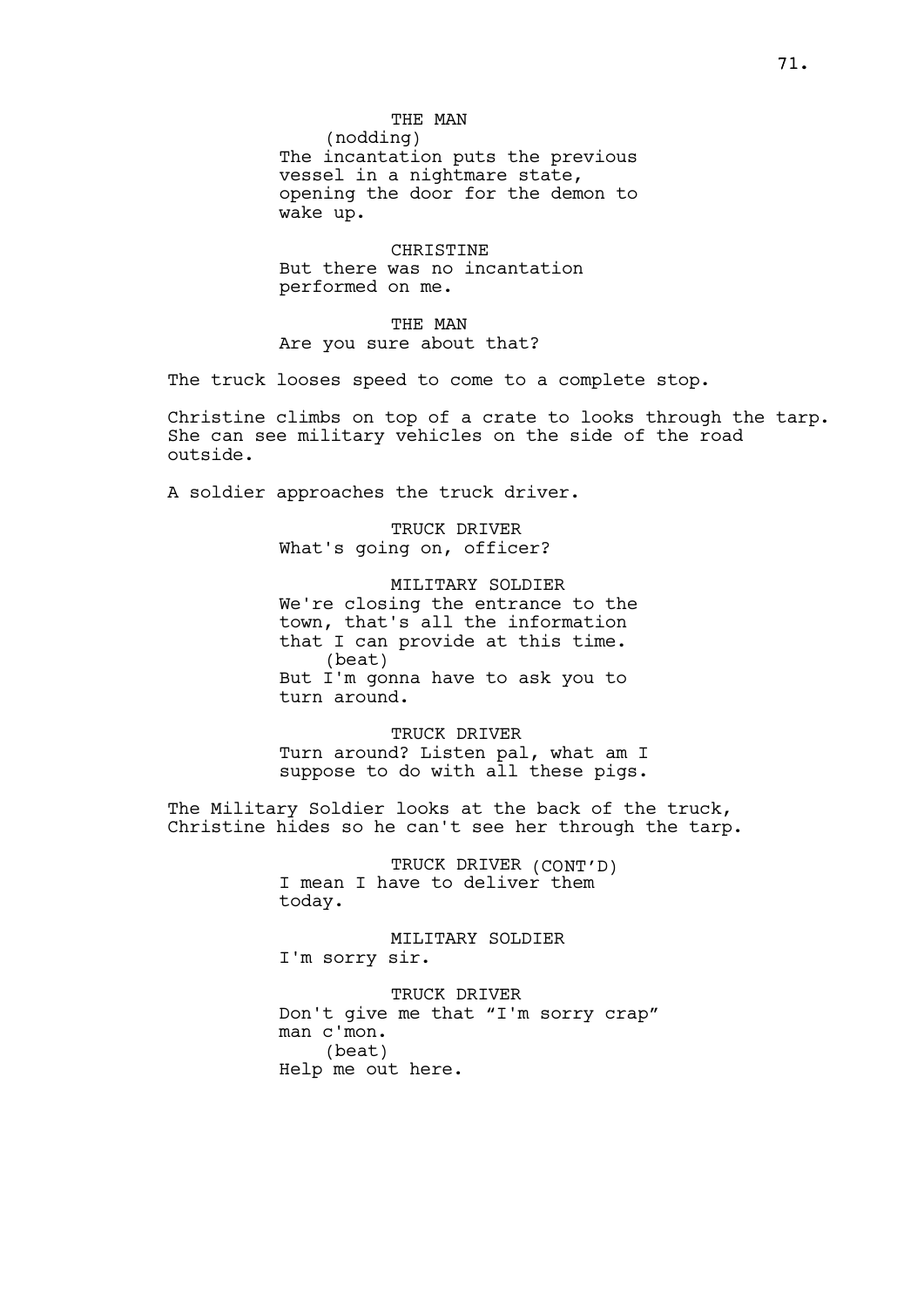MILITARY SOLDIER One moment sir. (through the radio) Sir, we have a situation here, over. Christine gets down from the crate. THE MAN What's going on? **CHRISTINE** I'm not sure. There's military vehicles outside. They're closing the road. THE MAN Military? (beat) This can be worst than I thought. CHRISTINE What? You know something? The Military Soldier gets an answer over the radio. MILITARY SOLDIER Yes sir. They're pigs. (beat) Okay sir. Military Soldier walks back to the Truck Driver. MILITARY SOLDIER (CONT'D) You can keep moving. TRUCK DRIVER Thanks officer. MILITARY SOLDIER (to the soldiers near the barrier ahead) Let him pass! The soldiers move the barrier to let the truck pass. Christine sits near a pig and talks to it. **CHRISTINE** Back to the slaughter, uh?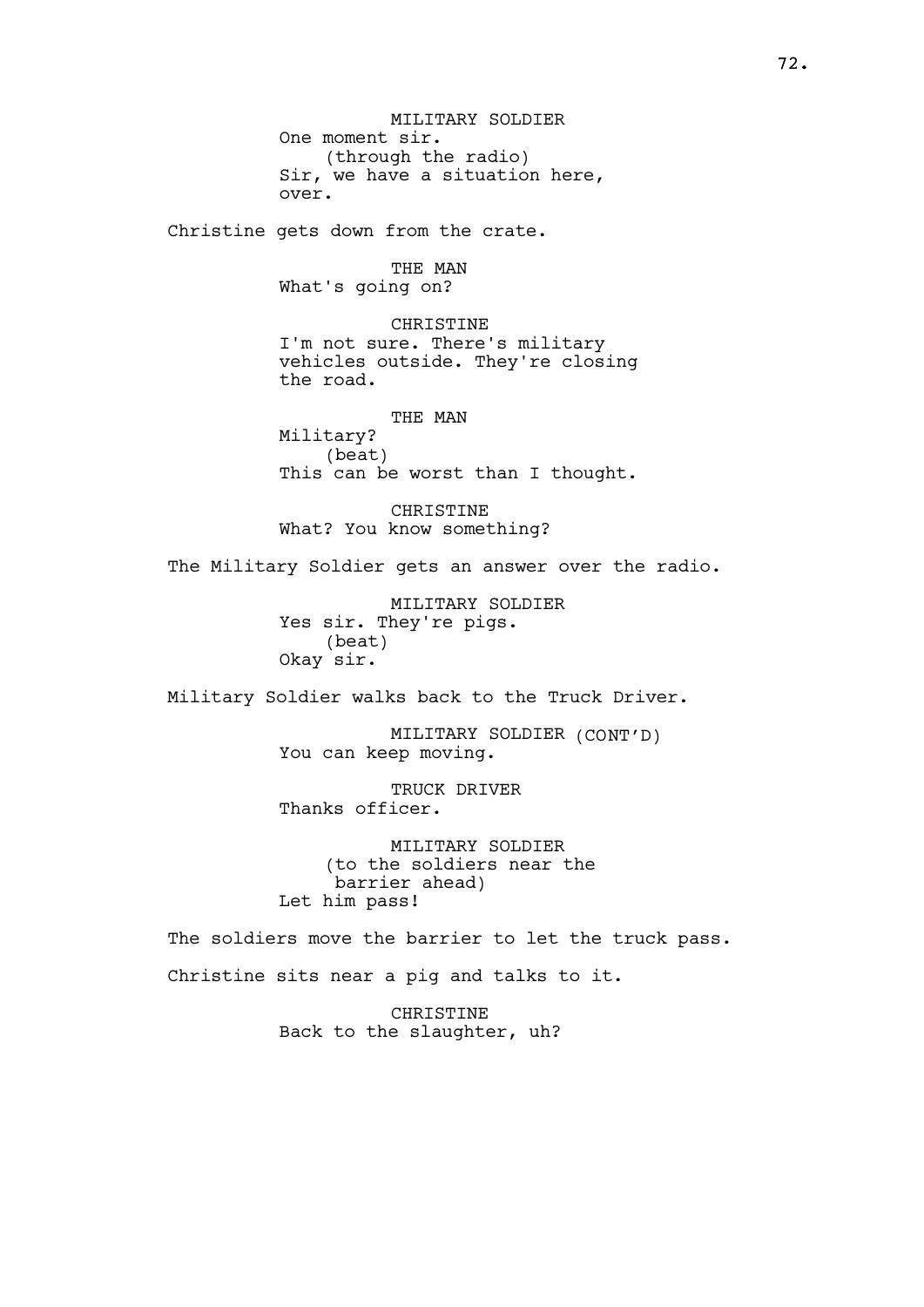INT. ELIZABETH'S ROOM - DAY

The fire in the match lights up to ignite the incense stick.

Allen blows it off and the trail of smoke follows. He opens the bible and puts it in the shelf near the incense.

Robert and Allen place Elizabeth in the bed. They restrain her wrists and ankles to the sides of it with blankets.

> ALLEN We need as much salt as you have.

Robert nods and walks out the door.

Allen gets back to Elizabeth and sits next to her, yet he can't avoid to stare at her wet lips.

Elizabeth opens her eyes slowly.

Allen notices this and looks away, lands on the beads of the rosary.

Elizabeth tries to move but finds herself tied up in the bed.

ALLEN (CONT'D) It's okay, please stay calm.

ELIZABETH

Who are you?

ALLEN My name is Allen, you may not believe me but I'm an exorcist.

ELIZABETH I guess I can believe you.

Allen smiles when hearing this.

ALLEN I guess you can. (beat) We're gonna beat this thing inside you, okay? But I need you to trust me and stay relaxed. (beat) Can you do that?

ELIZABETH

Yes.

(MORE) (a tear falling from her eye)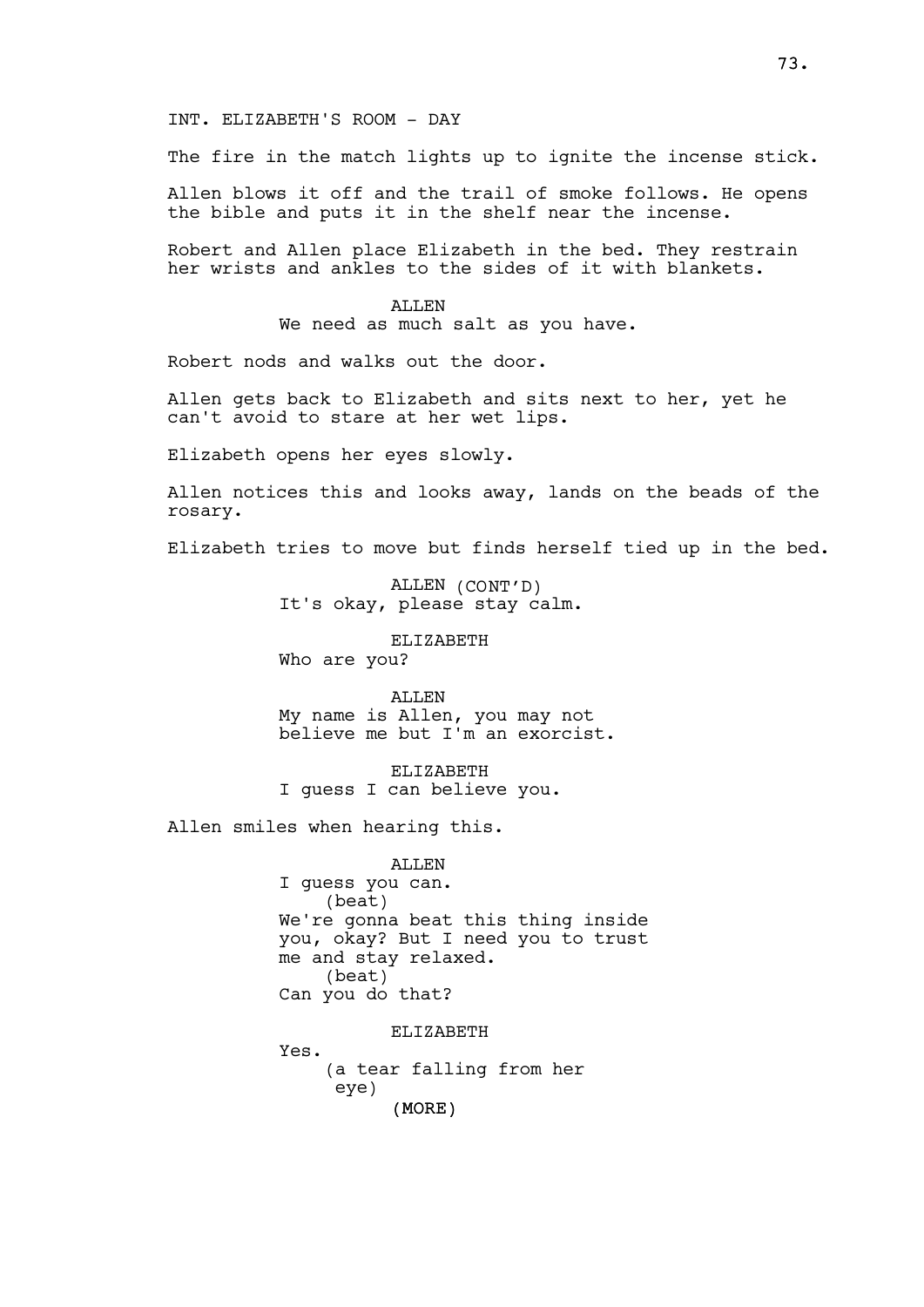ELIZABETH (CONT'D) I'm just scared. What is happening to me?

ALLEN Simply put there's someone else inside you. But we're gonna get it out of you. (beat) I promise you that.

ELIZABETH (can't hold tears) I just want this to end. (beat) Please...

ROBERT (O.S.)

Oh honey...

Robert enters the room again, he gives the jar of salt to Allen and goes to hug Elizabeth.

> ROBERT (CONT'D) I'm so sorry honey. I'm so sorry I couldn't protect you.

> > ELIZABETH

Dad...

Elizabeth's voice breaks into more tears.

Allen grabs the jar and tosses the salt on the floor, making a circle around the bed.

Then, he grabs the bible and comes to Robert's side, places his hand on Robert's shoulder.

> **ALLEN** We can begin now.

The last bead on the rosary turns white.

Allen and Robert stand in front of the bed.

ALLEN (CONT'D) Whatever happens, don't get out of the circle.

Robert nods.

(MORE) ALLEN (CONT'D) (facing elizabeth) in nomine patris et filii et spíritus sancti.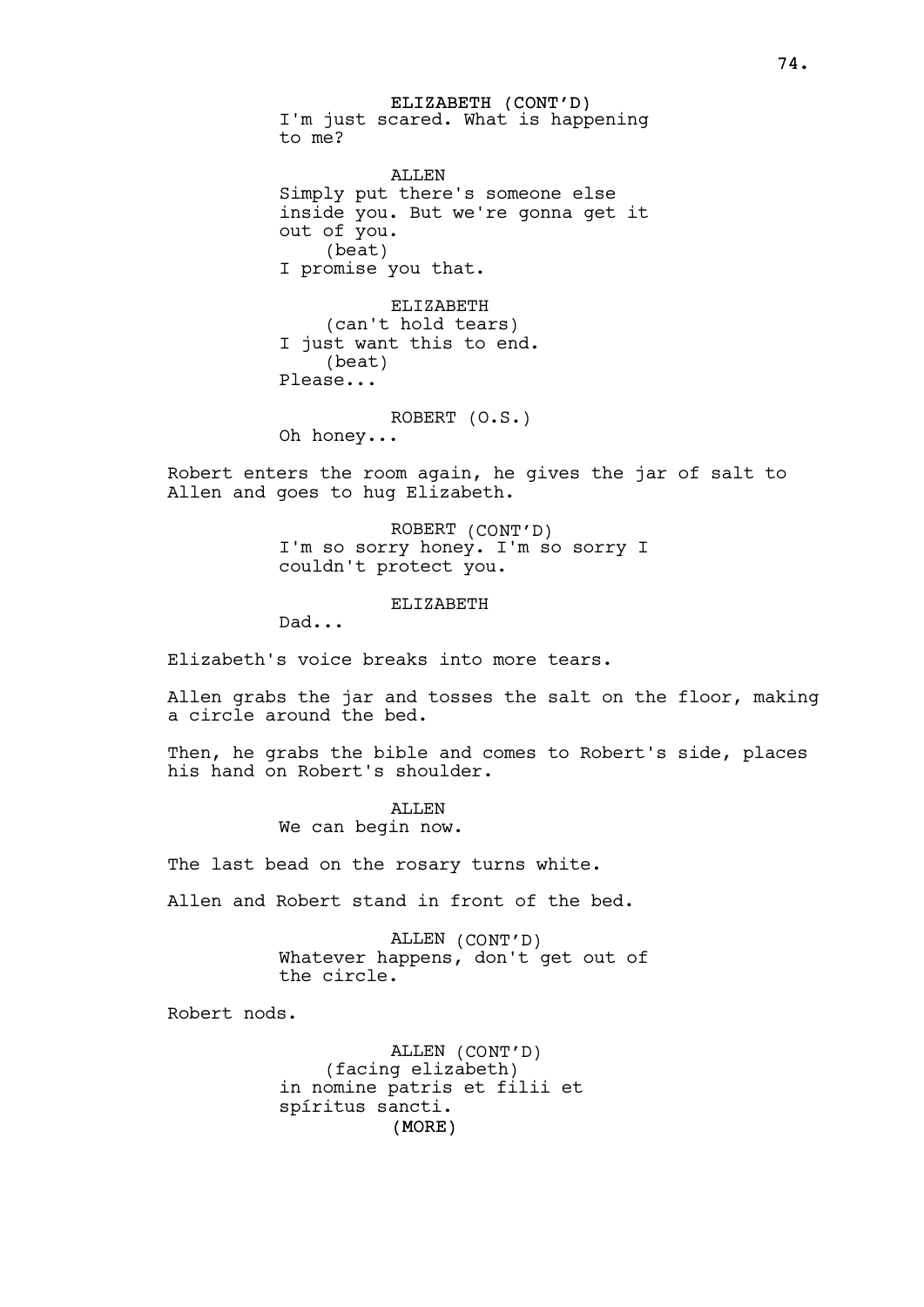ALLEN (CONT'D) Defende nos in praelio adversus rectores huius mundi tenebrarum harum, contra spiritus nequitiae in excelsis.

Allen now walks closer to Elizabeth and she notices this.

No.

IT notices this.

With a sudden move of her eyes, a picture falls from the shelf and into Allen's path.

He stops for a moment but follows with his eyes fixed on Elizabeth's.

She also follows him, her stare now violent.

ALLEN (CONT'D) Deo placere, veni in auxilium hominum, quos Deus creavit ad sui similitudinem, redemptor at magna pretium a tyrannidem malorum.

ELIZABETH I fear death, Allen. I don't know what happens next. I don't think I want to know.

Allen is startled by hearing this, yet he follows to sit in the bed, next to Elizabeth.

> ALLEN Offer nostras preces ad dominum, ut sine mora ut ducatur misericordia eius et descendit super nos.

**ELIZABETH** You want to see what wee saw, Allen? (beat) Allen... (beat) Allen!

ALLEN Stop talking snake!

ELIZABETH You wanna feel his despair? Once he knew they died because of him? (beat) Because of you?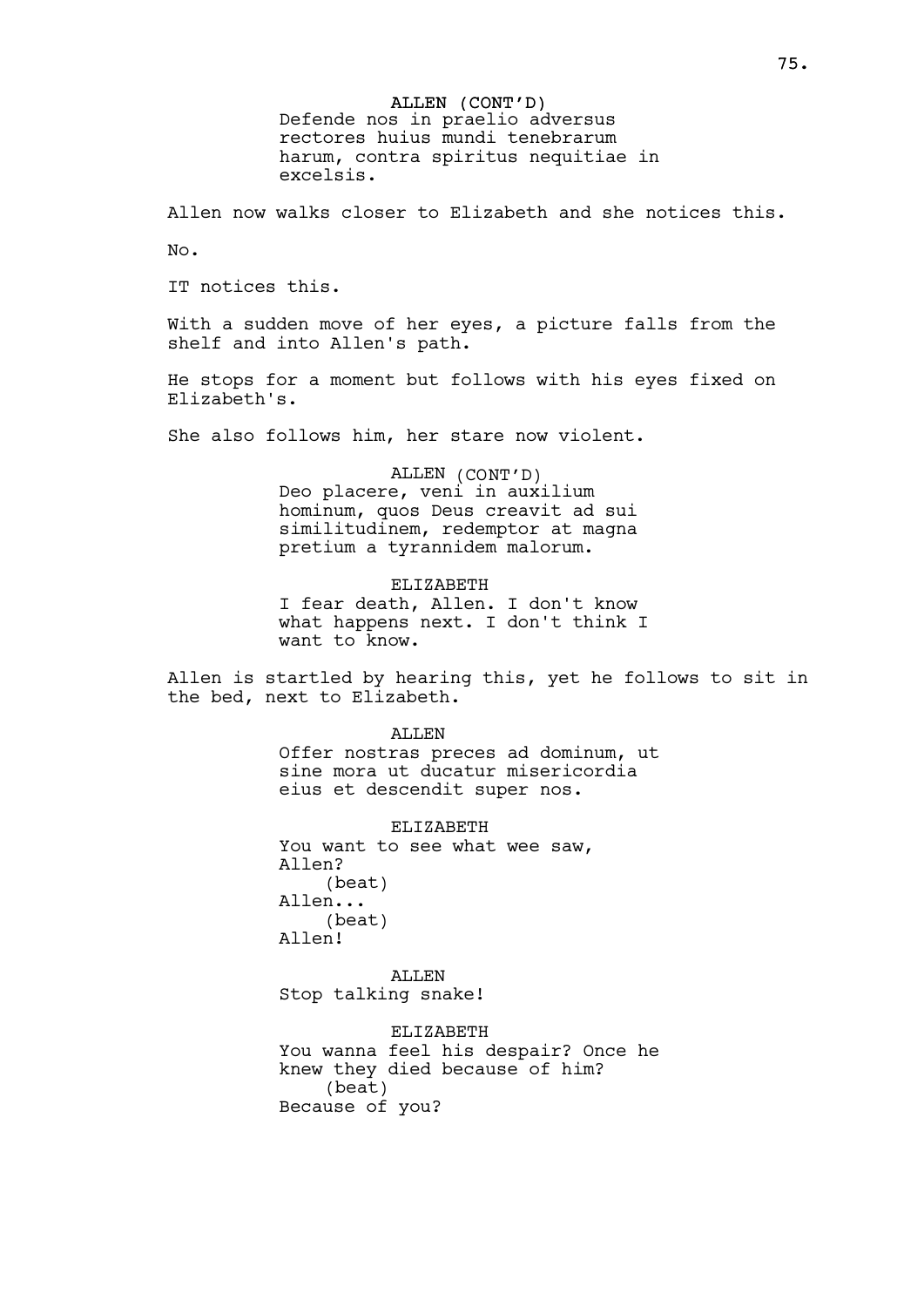A flash image of the mother and the daughter's bodies disemboweled inside the wooden house surrounded by fog (first scene).

The bible slips from Allen's hands. He goes to pick it up.

ELIZABETH (CONT'D) You want to fell what he felt as he was suffocating to death?

A flash image of Father Richards hanging from the rope inside the house. (first scene).

> ELIZABETH (CONT'D) You want to know where he ended up?

> > ROBERT

Allen!

Robert's voice takes Allen out from his doubting.

**ALLEN** 

(raised spirit) Ecce crucem domini, et fugere manu inimici! vicit leo de tribu Delphinus, semen David habet vicit!

ELIZABETH You think so much of yourself, Allen. (beat) Warrior of light.

Elizabeth laughs in a sinister manner as her eyes begin to glow in red.

The light coming from the window begins to fade.

An earthquake shakes the house violently and the restrains are cut loose.

Elizabeth's body floats in the air.

ELIZABETH (CONT'D) Light blinds us, Allen. But don't worry. (beat) I'll show what the light hides. (beat) The true nature of this world.

Light inside the house extinguishes completely, everything covered by darkness.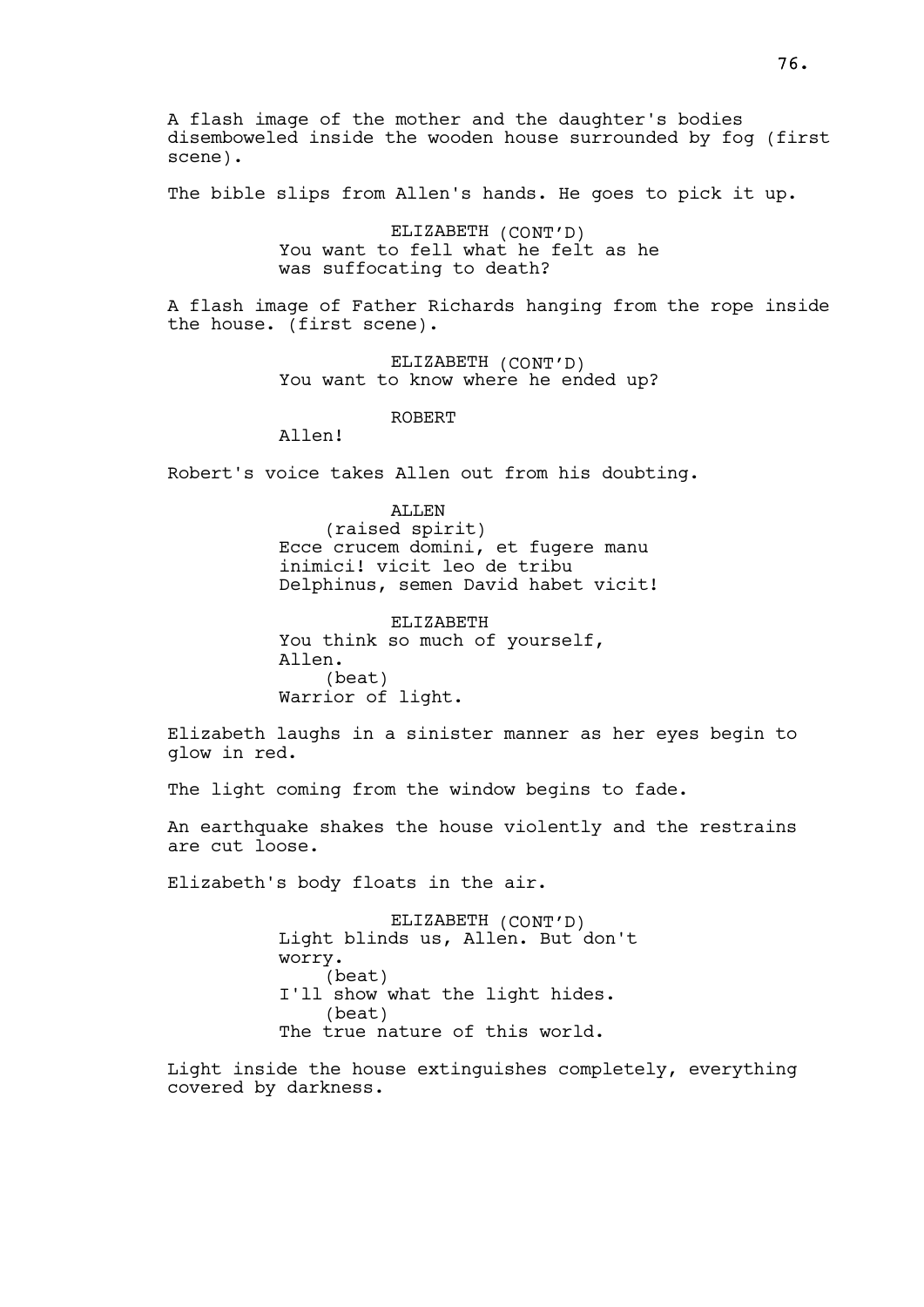OUTSIDE CHRISTINE AND ROBERT'S HOUSE

The black car parks outside the house and Father Ramada gets out from it, followed by two agents in black.

They all walk up to the entrance door, Ramada opens it and sees inside.

Sees the intense darkness covering everything.

Ramada takes his phone and makes a call.

FATHER RAMADA Sir, it has already begun. (beat) We can't get inside now.

VOICE OVER PHONE We need confirmation, Ramada.

FATHER RAMADA

But sir.

The call is cut.

Ramada swallows dry before signaling the agents to accompany into the--

INSIDE OF THE HOUSE

-- and they all walk into darkness.

Yet a deep growling stops them on their feet.

Red eyes waking up all around them.

#### RAMADA

Run!

Ramada can barely see the first steps of the stair and he runs towards that place, leaving the agents behind.

The agents fire their weapons and explosions on the gun barrel reveal the grotesque figures around them.

Infernal creatures, as many as bees on a beehive, surround the agents and tear their bodies apart.

Their desperate screaming coming to a cold halt.

And Ramada manages to get to the second floor, he follows the only light in the place to get to--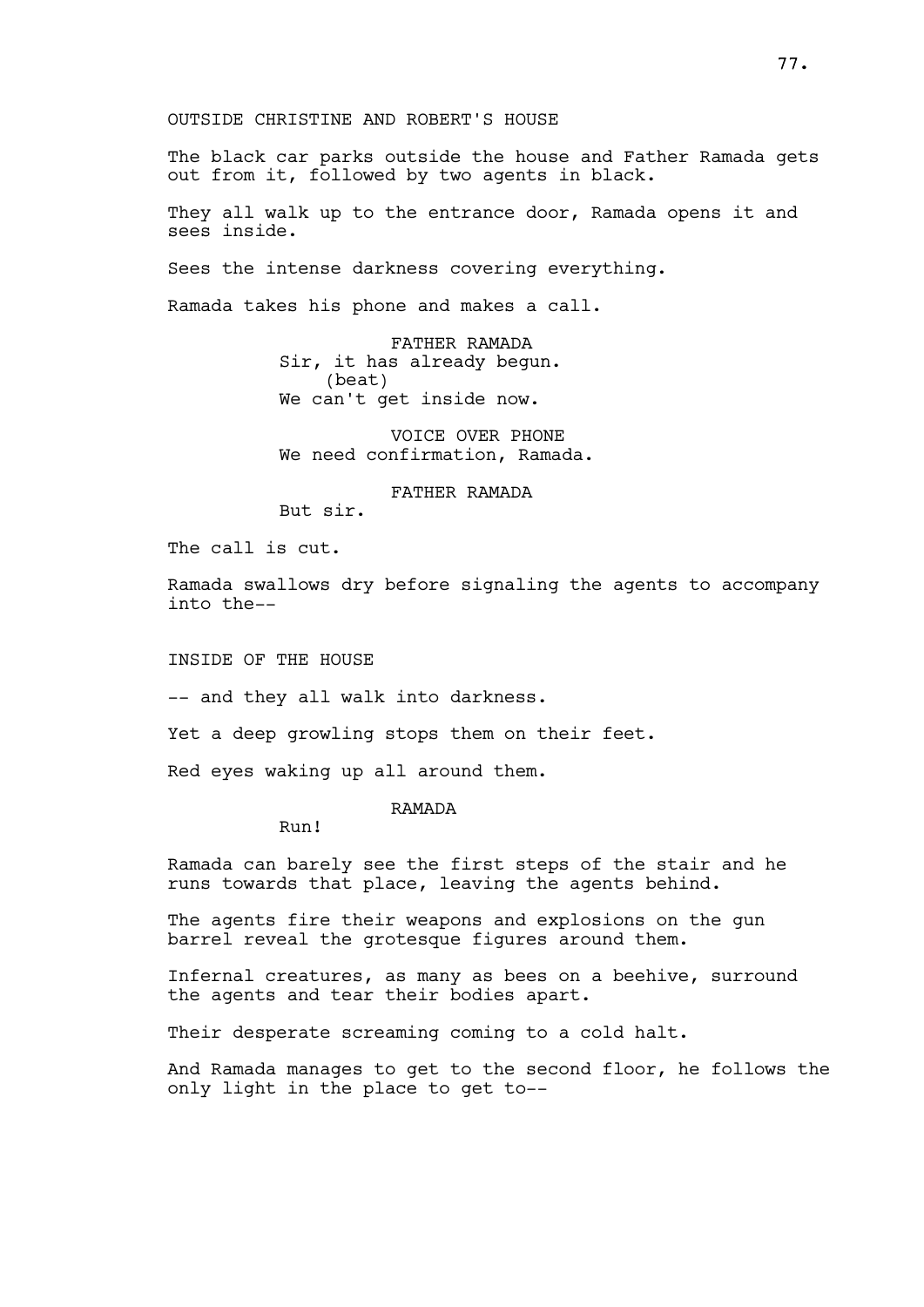-- where he sees Allen and the light coming from his hand on top of Elizabeth's forehead.

FATHER RAMADA

Allen!

Ramada comes inside the circle, but on his way in he can't avoid to step on it, making an opening in it.

FATHER RAMADA (CONT'D)

Allen!

Robert can barely hear Ramada amongst the guttural screaming of Elizabeth and the violent tremors shaking the house.

Allen continues.

ALLEN Deus oritur! Hostes sunt dispersi! et eos qui oderunt eum, fugit ante eum. Sicut fumus est, promittebant!

Elizabeth's body begins to descend from the air.

ALLEN (CONT'D) Ita sunt exacti...

She keeps descending.

ALLEN (CONT'D) Ut cera liquescit ante ignem, sic impii pereunt a facie Dei.

Elizabeth is back on the bed. She struggles yet looses intensity on her movement until reaching a stand still.

> ALLEN (CONT'D) Ut tua misericordia, Domine, descendat super nos. Ut magna, ut spem nostram in te.

Light comes back to the inside of the house.

It's a clear day outside.

FATHER RAMADA (amazed) You made it. Allen!

Allen turns to see Ramada, smiling satisfied. The crystal in his hand looses the intensity of the light it projects, becoming opaque.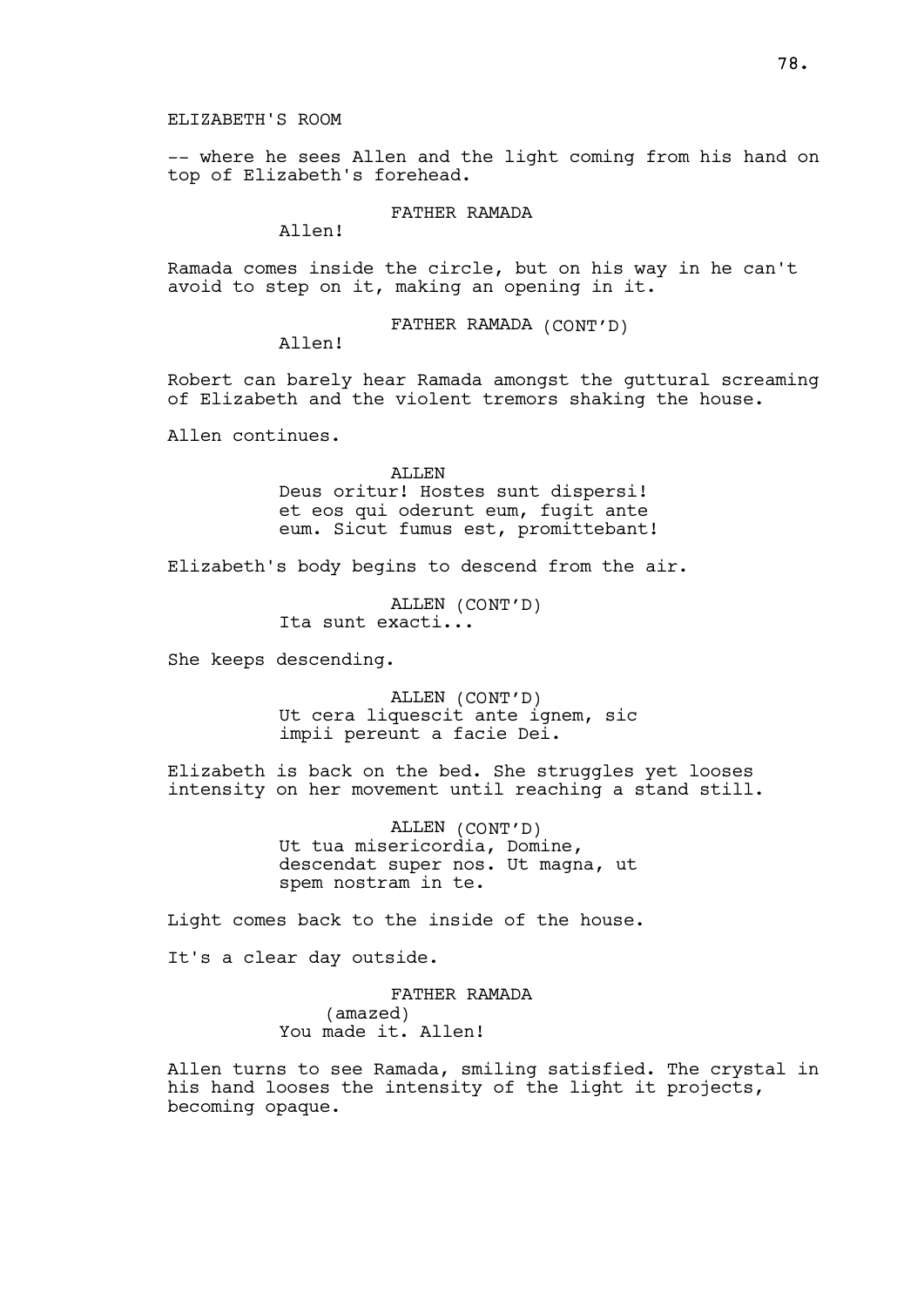Elizabeth slowly opens her eyes.

Seeing this, Robert comes to her.

ROBERT

Honey!

Allen smiles when seeing them hug again, yet he notices Elizabeth's wrists.

Her wounds are open and blood begins to pour from them.

Elizabeth reacts in fear.

## ELIZABETH

Father?

ROBERT Honey? What's going on? (beat) Allen!

Allen closes his eyes for a moment, as Robert tries to stop the bleeding using the blankets.

But blood keeps coming out.

Allen approaches Elizabeth.

**ALLEN** Elizabeth... (beat) Did you do this to yourself?

Elizabeth nods and tears falls from her eyes.

ROBERT We have to do something!

FATHER RAMADA We can't do anything. What's done it's done.

ROBERT I'm not letting my daughter die!

FATHER RAMADA You don't understand. Only a demon can act against the nature of time.

ALLEN Exactly. The demon was keeping her alive. Without its influence she can't survive.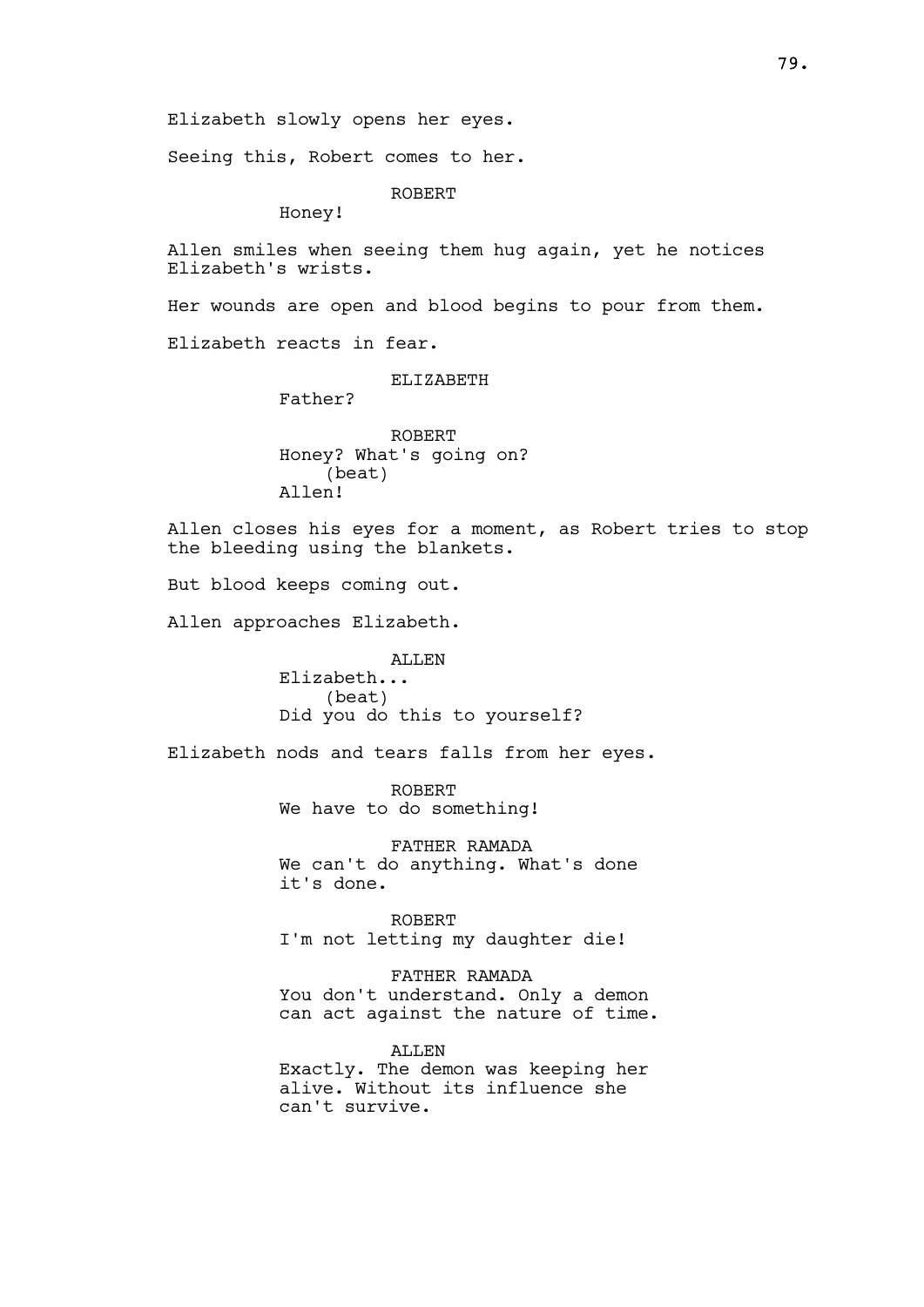Both Elizabeth and Robert are shocked to hear this.

ALLEN (CONT'D) (closer to elizabeth) It's okay, Elizabeth. It's not gonna hurt anymore. It's gonna be okay.

ROBERT No, Allen...

ELIZABETH Dad? Dad! I'm scared dad!

ALLEN

Don't be.

Allen takes Elizabeth's hand, but in doing so, Elizabeth's eyes open wide.

Flashes of images piercing her mind.

She can see Allen looking at her file at the Bishop's office.

She can see Allen looking at her leaving school and meeting those boys from inside Ramada's car.

She can see Allen looking at her leaving Tyler's house after being raped.

Shocked, Elizabeth lets go of Allen's hand.

ELIZABETH (in rage) You knew... (beat) You knew what was going to happen to me and you did nothing!

**ALLEN** No, Elizabeth. It's not like that, you have to listen to me, don't listen to it...

But Allen's voice gets muffled to Elizabeth.

The light begins to fade once more and Elizabeth talks to herself now.

> ELIZABETH No one cares about me... (beat) Not you...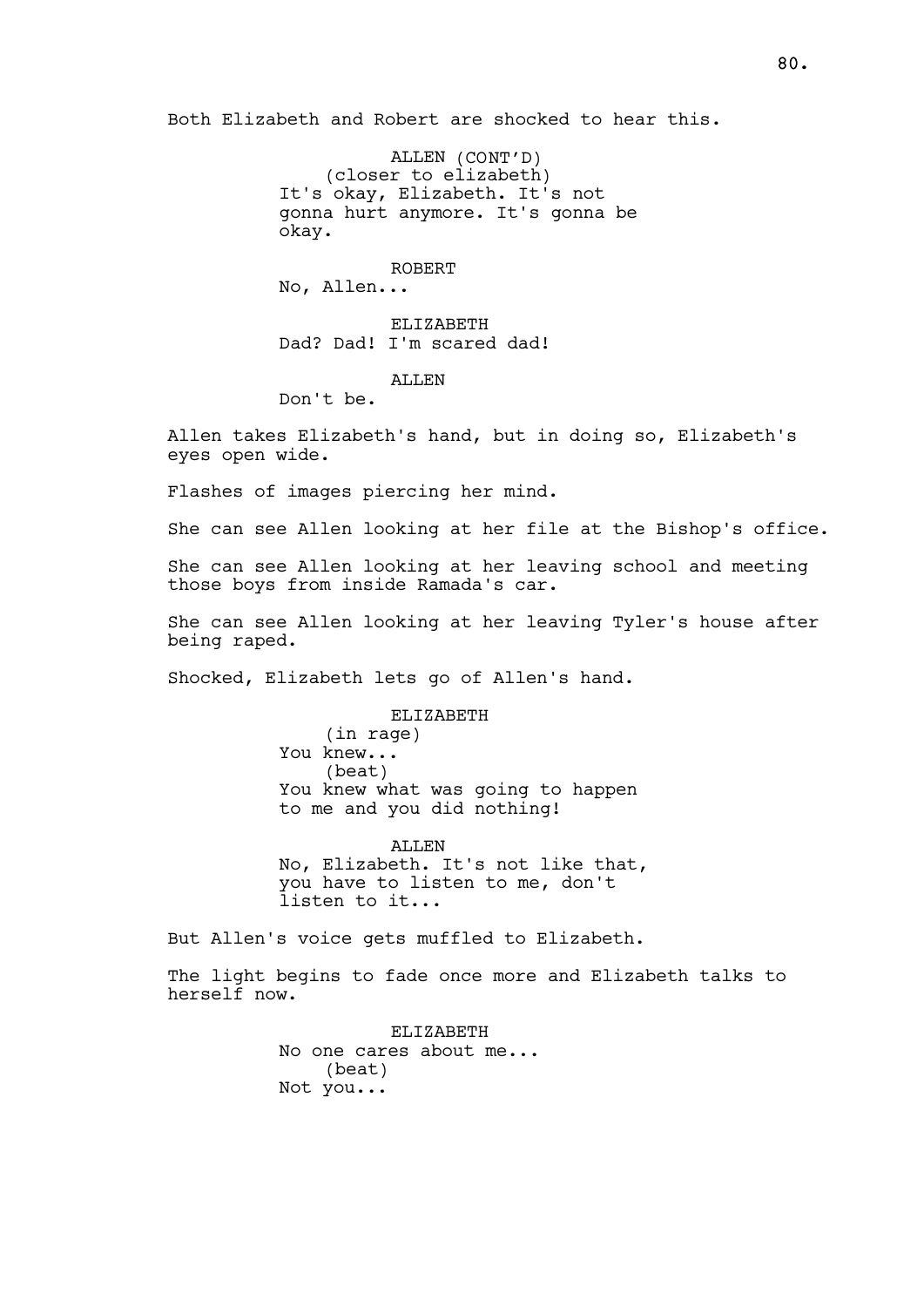She sees a picture of Robert.

ELIZABETH (CONT'D)

Not you...

She sees a picture of Christine.

ELIZABETH (CONT'D)

Not anyone!

Suddenly, rains starts falling inside Elizabeth's bedroom.

ROBERT How can this be?

Ramada is in shock to see this.

FATHER RAMADA This... This is the crying of fallen angels! (beat) Allen! The crying...

But Allen focuses on Elizabeth.

ALLEN Elizabeth listen to my voice, please! Come back to us!

But Elizabeth bursts out screaming and her voice sounds not unlike the roaring of a large animal.

Ramada runs outside of the room and into the increasing darkness covering the house.

> ALLEN (CONT'D) Ramada wait! Stay inside the circle of...

And it happens, Allen notices the opening on the circle.

ALLEN (CONT'D) Oh my God...

### HALLWAY

Ramada runs towards the stair while trying to make a call.

Red eyes waking up inside the blackness surrounding everything.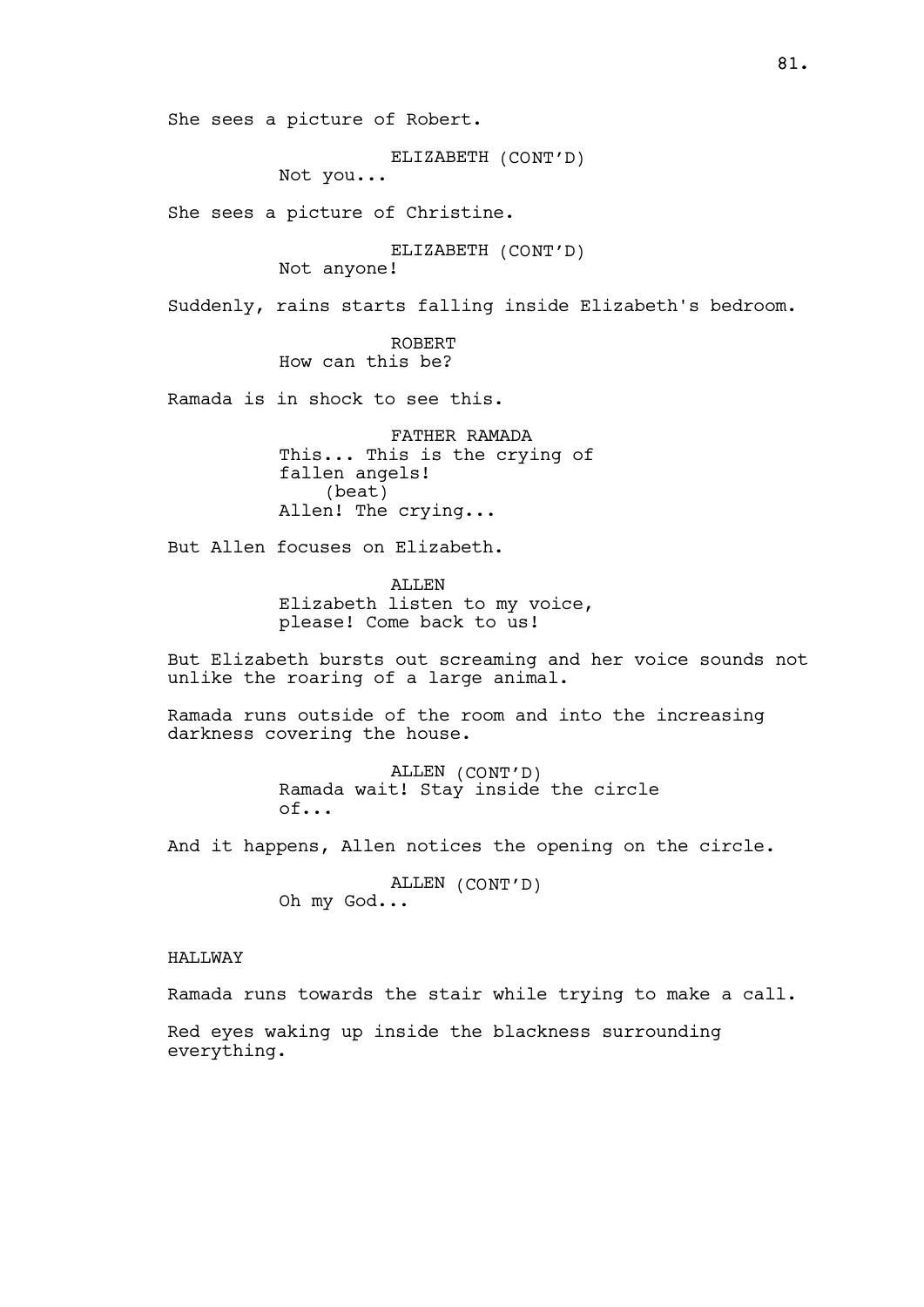FATHER RAMADA She triggered OBLIVION! Sir, she triggered OBLIVION! (hurt) Aggghghgh!

OUTSIDE CHRISTINE AND ROBERT'S HOUSE

The door bursts open and Ramada comes out of the house. His body covered with wounds and cuts.

He falls dead at Christine's feet.

She takes the phone from his hand.

CHRISTINE

Who is this?

ARCHBISHOP WALLACE Christine?

CHRISTINE

Father.

The phone call is cut.

INT. MILITARY BUNKER - DAY (CONTINUOUS)

Archbishop Wallace puts the phone down. He's in front of a military strategy panel depicting numerous graphics and statistics.

There's also a map schematic and a video call on going.

A voice comes from the video call (no video feed).

VOICE ON VIDEO CALL The virgins confirm the outcome, you can proceed as planned, Archbishop Wallace.

ARCHBISHOP WALLACE Received.

Video call ends.

Archbishop Wallace notices hesitation taking over the soldier holding the trigger on the panel.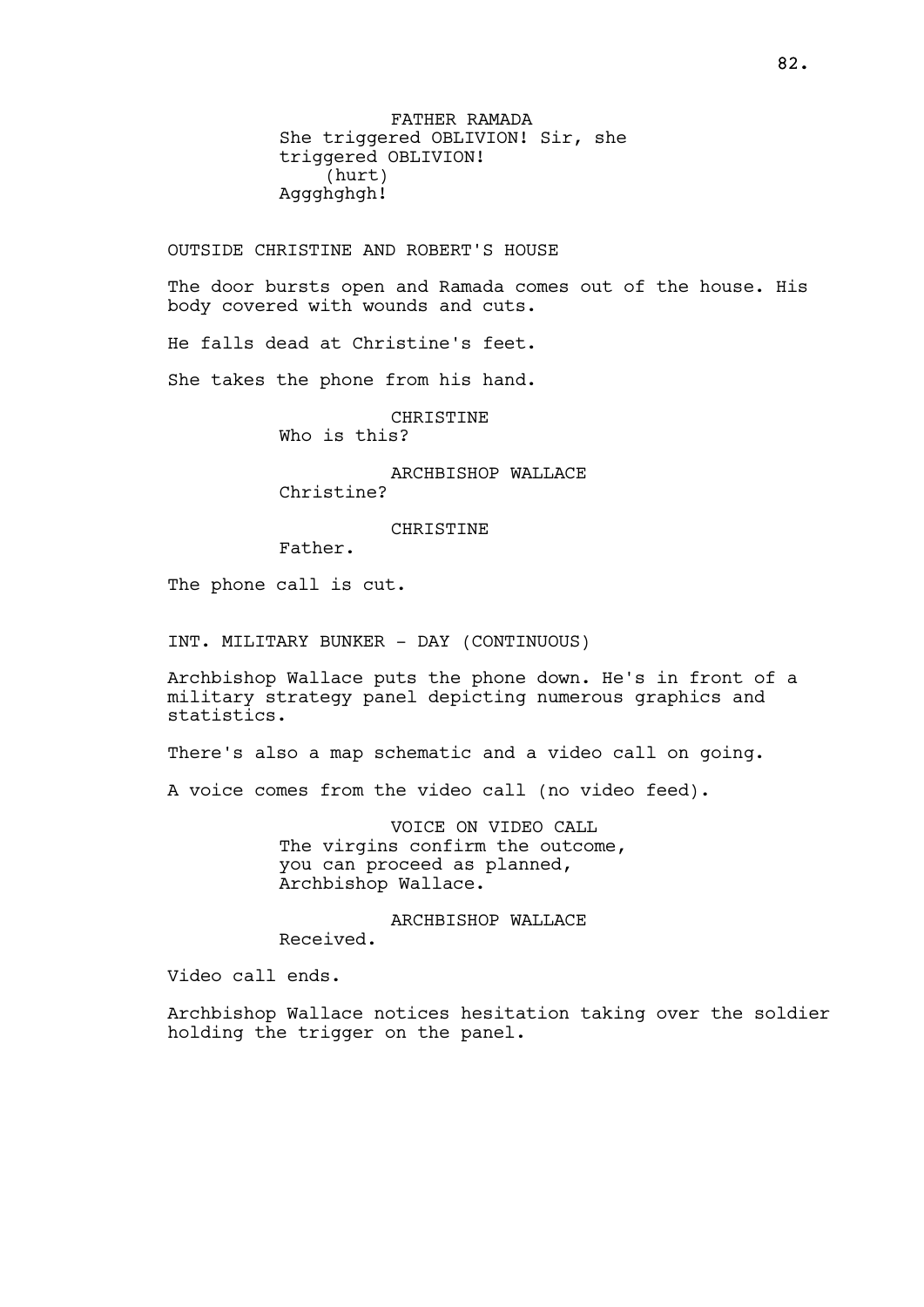ARCHBISHOP WALLACE (CONT'D) Don't be afraid, child. The decision was made long before you were born. (beat) That you were to be here today.

A flash shot of Archbishop Wallace looking at little Christine from a far as the apple drops from the tree branch.

Of Archbishop Wallace seeing Christine walks out of the church on her wedding dress.

INSIDE CHRISTINE'S CAR

The rain pours heavily on the windshield as the car comes into the driveway.

Christine looks at her house through the window. Lights are off inside.

She starts crying.

Yet, her release is interrupted by a phone call.

She answers.

CHRISTINE (breaking voice) Hello?

ARCHBISHOP WALLACE Christine.

CHRISTINE Father? Is it you?

ARCHBISHOP WALLACE (monotonous voice) Bach tasa vefa wehlic lust. Renich tasa uberaca lear, lust.

Hearing these words, Christine enters in a trance state.

Her body tenses.

The phone slips through her hands and falls on the co-pilot's seat.

> ARCHBISHOP WALLACE (CONT'D) Flereous panic tasa fubin, lust. Jedan tasa hoet nasa, lust.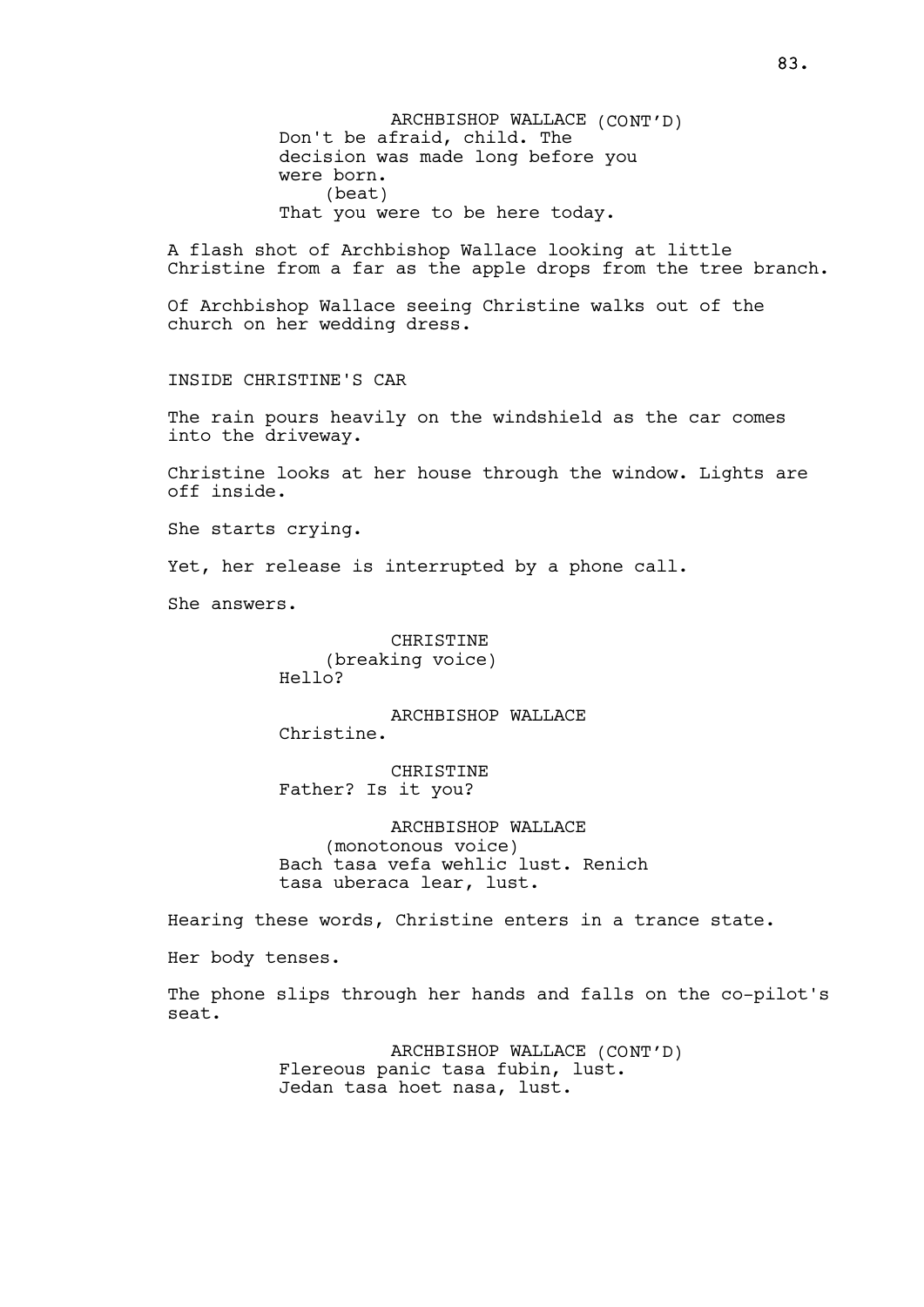The phone call ends.

After a few seconds, Christine comes to her senses, she can see the light on the house being turned on.

> ARCHBISHOP WALLACE (V.O.) Goodbye, daughter.

### MILITARY BUNKER

Archbishop Wallace nods to the soldier, who presses th trigger.

OUTSIDE MILITARY BUNKER

A military launcher turns on and it rotates fast, finding its target.

A missile launches furiously into the air, leaving a long trail of smoke behind.

OUTSIDE CHRISTINE AND ROBERT'S HOUSE

Christine faces the darkness inside of the house, standing at the doorway.

The Man stands by her side.

THE MAN What are you thinking about?

CHRISTINE Saving my daughter. (beat) Can you help me?

The Man nods positively.

CHRISTINE (CONT'D) Okay. Lets go.

Christine lights the phone lantern and walks--

INSIDE THE HOUSE

-- followed closely by The Man.

As they both move inside, they can see the grotesque creatures hidden in the dark.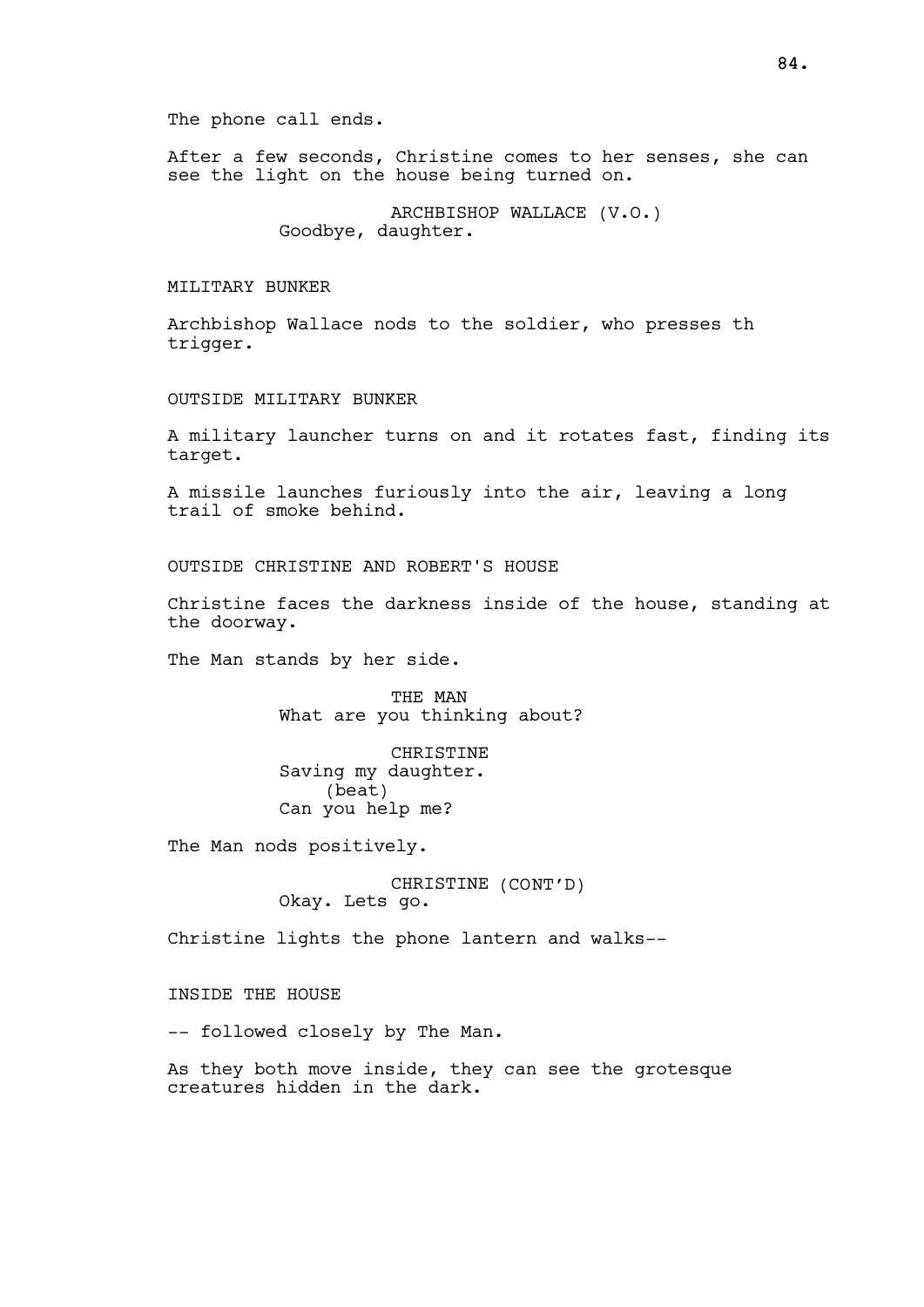Yet the creatures step back to let them pass.

Either way, Christine is equally startled by the sight.

# THE MAN Don't worry, they can't hurt you.

Christine nods and keeps walking towards the stairs.

SECOND FLOOR

She keeps walking until reaching the entrance to---

ELIZABETH'S ROOM

-- where rain comes down hard now.

Entering the place, Christine sees the bodies of Robert and Allen.

Both dead near the bed.

CHRISTINE (overwhelmed) Oh, Robert...

And on top of the bed, Christine finds Elizabeth.

CHRISTINE (CONT'D)

Elizabeth!

A flash shot of Elizabeth playing the cello at her school's auditorium.

She sees an empty seat in the front row, misses a note.

ELIZABETH I'm always waiting for you...

CHRISTINE Elizabeth... honey!

ELIZABETH I felt so bad. I drink and drink until I felt nothing. (beat) They took advantage of me. (beat) They raped me!

Elizabeth shows her open wrists to Christine.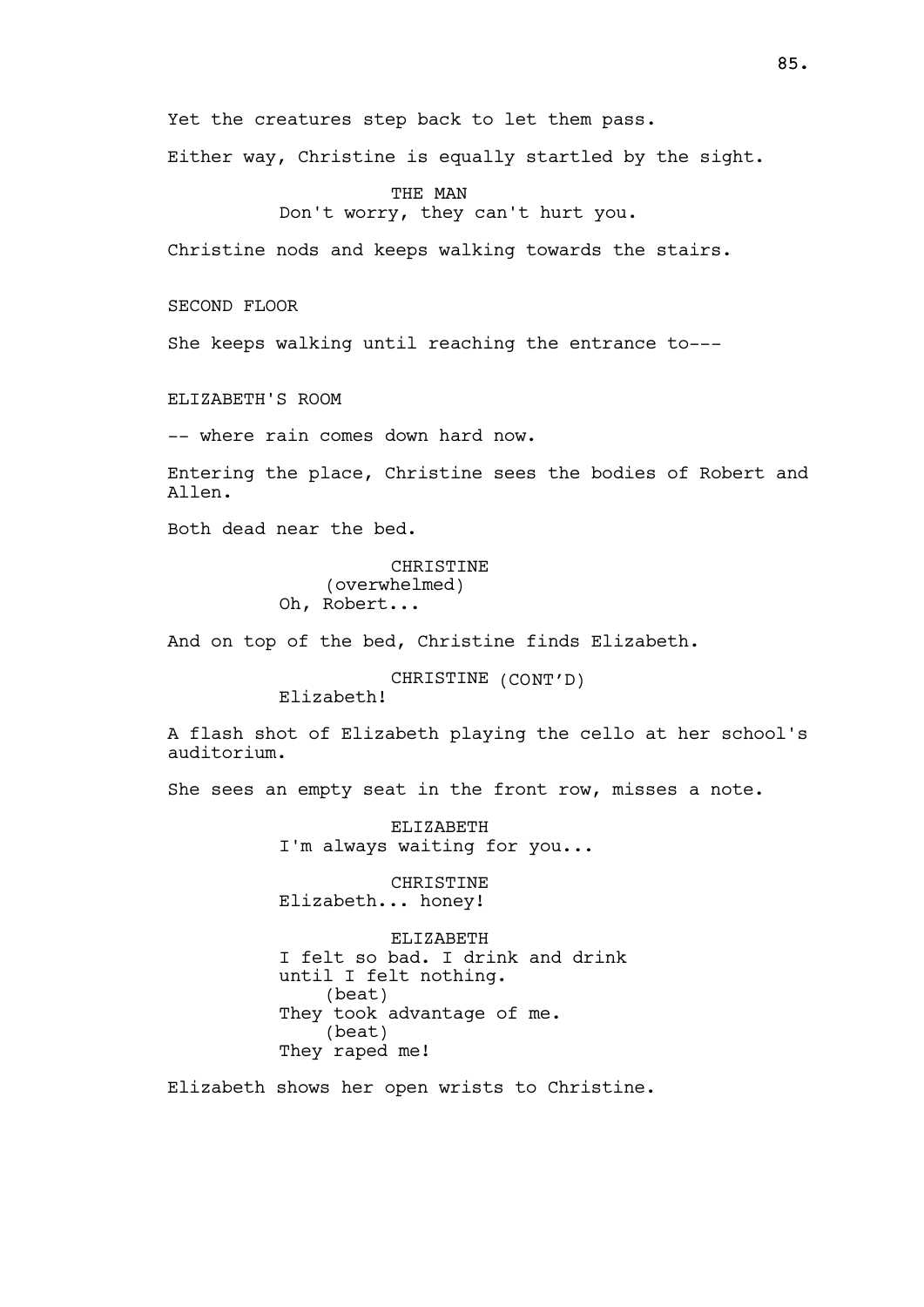**CHRISTINE** (tears flooding) Oh baby... I'm so sorry.

ELIZABETH You see mother, I'm already lost. (beat) It can end now.

**CHRISTINE** Honey, wait!

Elizabeth places her hand on the wall behind her. When doing so, the wall begins to disintegrate into particles that fly in the air.

Everything around Elizabeth suffers the same fate, as if being erased from existence.

> CHRISTINE (CONT'D) (to the man) What is happening?

THE MAN She's triggering the end of the world. (beat) There's no more time, you have to do something now.

Christine looks to the side and finds a mirror hanging on the wall on the left.

She punches it to break it and pieces of it fall to the floor.

She takes a piece of broken glass on her hands and looks at The Man and with a decided expression.

He nods back and smiles.

Christine walks towards Elizabeth as all things keep disintegrating all around them.

Particles floating in the air start spinning around Elizabeth.

As Christine gets closer, these particles cut her skin, but she keeps moving forward to her daughter.

> (MORE) **CHRISTINE** I'm sorry Elizabeth. This is all my fault. (beat)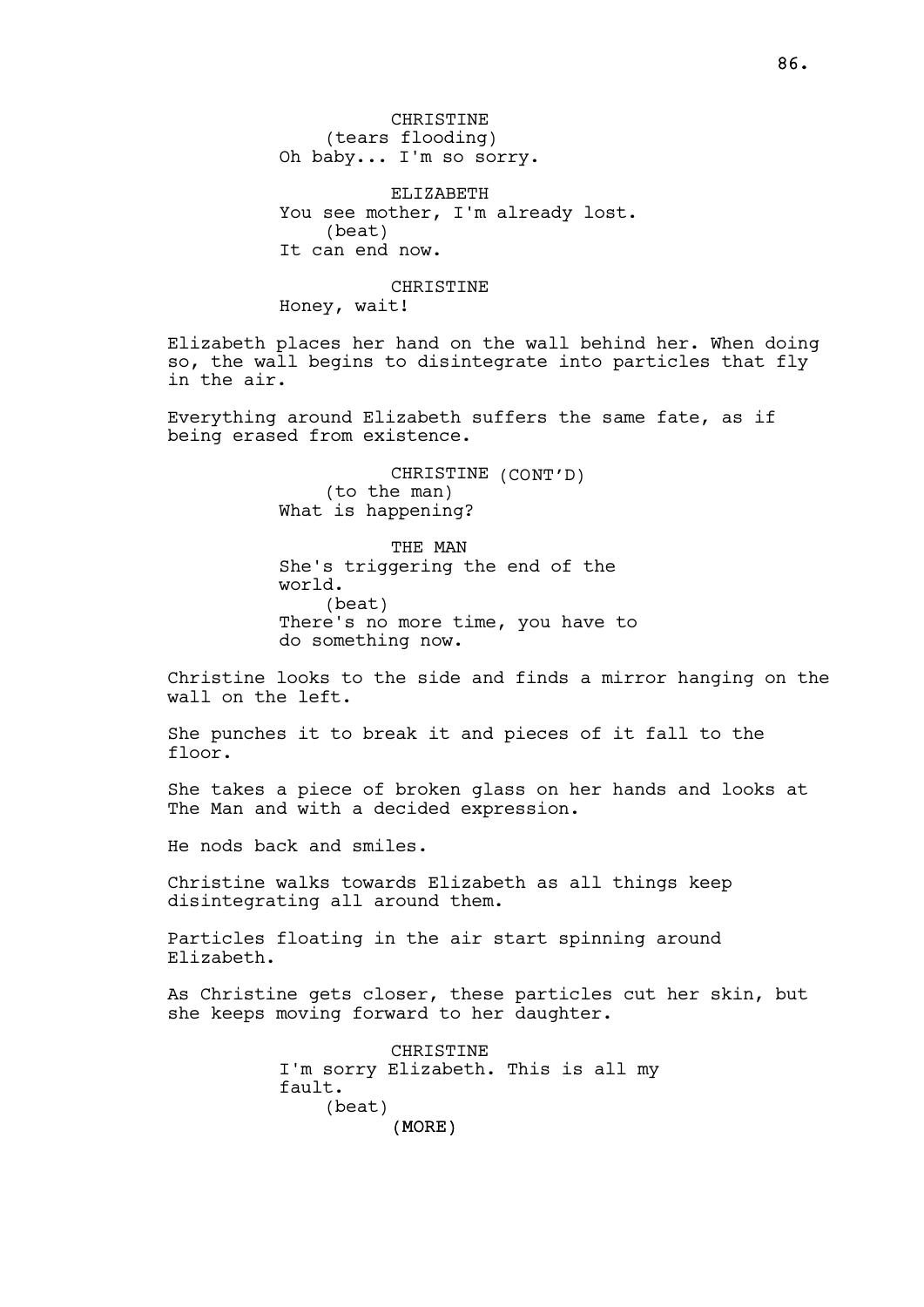CHRISTINE (CONT'D) I'm sorry for marrying your father without loving him.

A flash shot of Christine kissing Robert at the altar on their wedding.

> CHRISTINE (CONT'D) I'm sorry for bringing you into a loveless home.

A flash shot of Christine giving birth to Elizabeth.

CHRISTINE (CONT'D) I'm sorry for everything.

Christine takes the piece of glass and cuts her own wrists. Her blood joins the particles in the air.

> CHRISTINE (CONT'D) You can take me now, demon.

She hugs Elizabeth.

CHRISTINE (CONT'D) Take me! (beat) Take me! (beat) C'mon you fucking monster, take me! (beat) Take...

Christine's eyes turn red, but she doesn't let go of Elizabeth.

Even with the red eyes, she an still smile at her daughter.

OUTSIDE CHRISTINE AND ROBERT'S HOUSE

The missile pierces the sky at tremendous speed and falls down into the house.

> CHRISTINE (V.O.) You can rest now, honey.

BOOM!

Explosion is muted.

Sad piano leitmotiv melody starts.

The explosion turns the house into a ball of fire.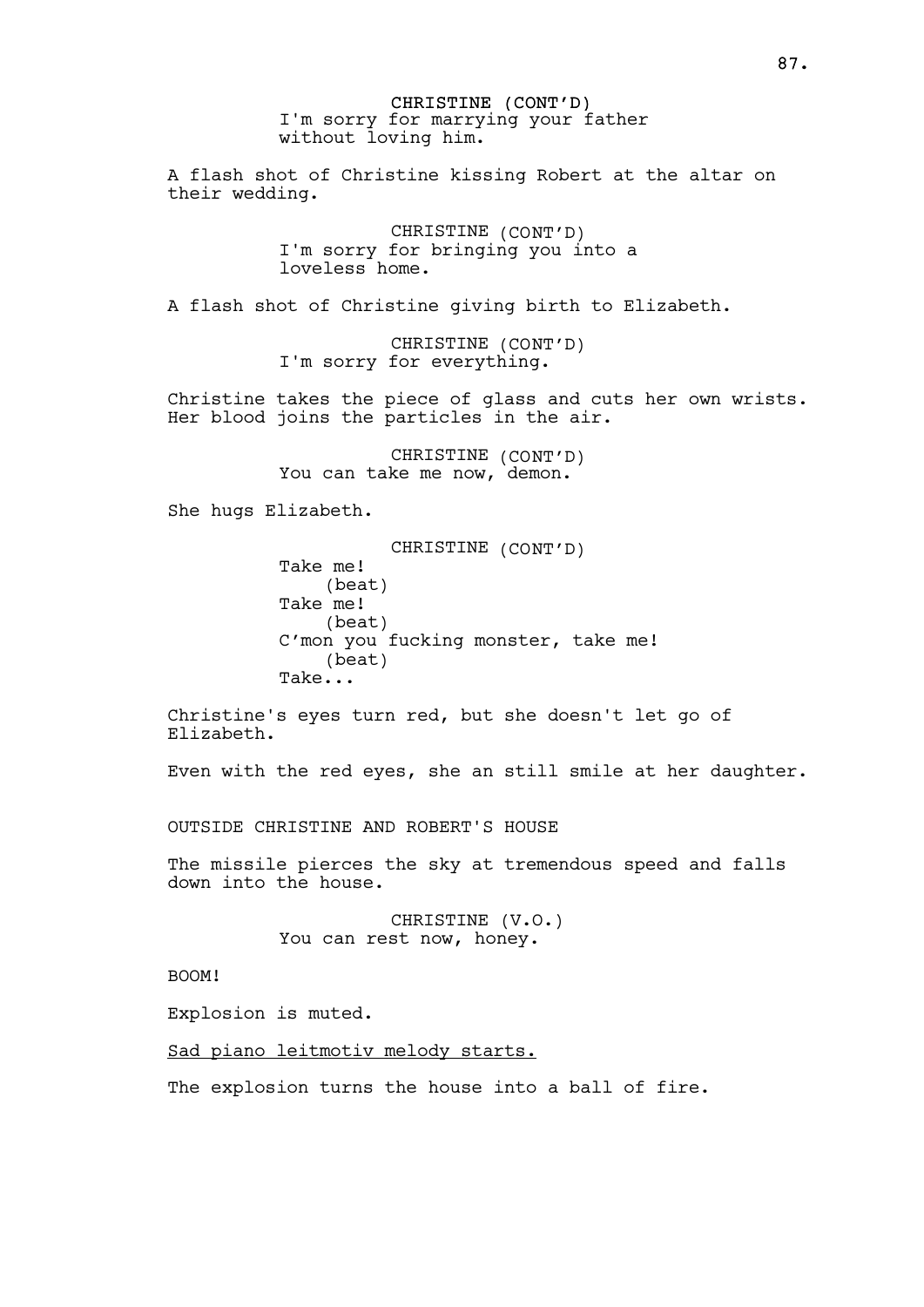The impact wave moves across the town, destroying every building it touches.

Including Elizabeth's school.

Everything turns to dust.

MILITARY BUNKER

Archbishop Wallace looks at the information on the panel.

SOLDIER Impact was successful, sir. The anomaly was erased.

Wallace smiles.

ARCHBISHOP WALLACE So, the technology works. (beat) I'm glad. We can proceed then, onto the next phase in out conquering of darkness.

OUTSIDE CHRISTINE AND ROBERT'S HOUSE

In the middle of the flames, two charred bodies stand next to each other.

One of them starts moving, fibers running through burnt bones, flesh coming back alive.

Skin regrowing.

Until Christine comes back to life, still hugging Elizabeth, who collapses into dust.

> THE MAN I guess they can kill demons now. (beat) Seems to affect minor ones for now, yet still. (beat) It's impressive.

Christine walks out of the ruins of her former home in silence.

> THE MAN (CONT'D) War is coming Christine and you're involved whether you like it or not.

> > (MORE)